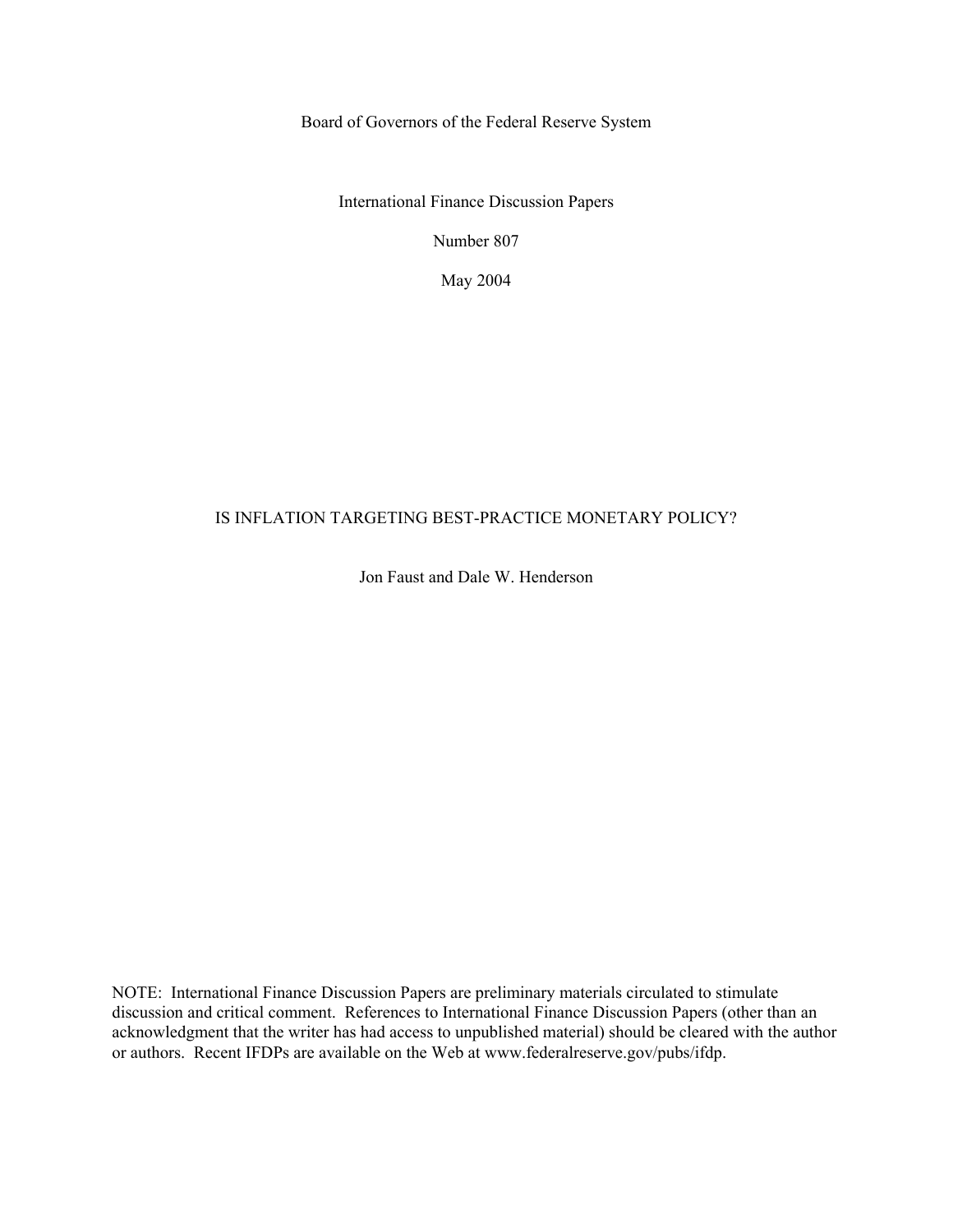#### IS INFLATION TARGETING BEST-PRACTICE MONETARY POLICY?

Jon Faust and Dale W. Henderson<sup>\*</sup>

Abstract: We describe the inflation targeting framework (ITF) and compare it against hypothetical bestpractice based on optimization. The core requirements of the ITF are an explicit long-run inflation goal and a commitment to transparency in policymaking. Advocates and practitioners of the ITF have made many contributions to clear goal setting and communication by central banks. However, we contend that ITF communication policies both as advocated and practiced often have some elements that either obfuscate or, in some cases, explicitly contradict the dictates of optimization in a stabilization-policy paradigm. In this paradigm, the central bank has an objective function that places weight on both inflation and output-gap stabilization and faces a conventional (exploitable) Phillips-curve trade-off. We point out some problems that the ITF communication policy may generate in this setting. Our analysis leads us to make four suggestions for communication policy intended to help central banks avoid these problems.

Keywords: rules, discretion, commitment, transparency, communication, forecast, political economy, inflation bias, stabilization bias, trade off, expectations, fixed horizon, optimal policy, simple rule.

\* Faust is an Assistant Director and Henderson is a Special Adviser in the Division of International Finance at the Federal Reserve Board. We thank, without implicating, Michael Bordo, Matthew Canzoneri, Jinill Kim, Eric Leeper, Athanasios Orphanides, David Small, Lars Svensson, Peter Tinsley, Edwin Truman, Anders Vredin, and Alexander Wolman. We have benefitted greatly from the comments of Benjamin Friedman, our discussant at the conference. The views in this paper are solely the responsibility of the authors and should not be interpreted as reflecting those of the Board of Governors of the Federal Reserve System or any other person associated with the Federal Reserve System. The email addresses of the authors are, respectively, jon.faust@frb.gov and dale.henderson@frb.gov.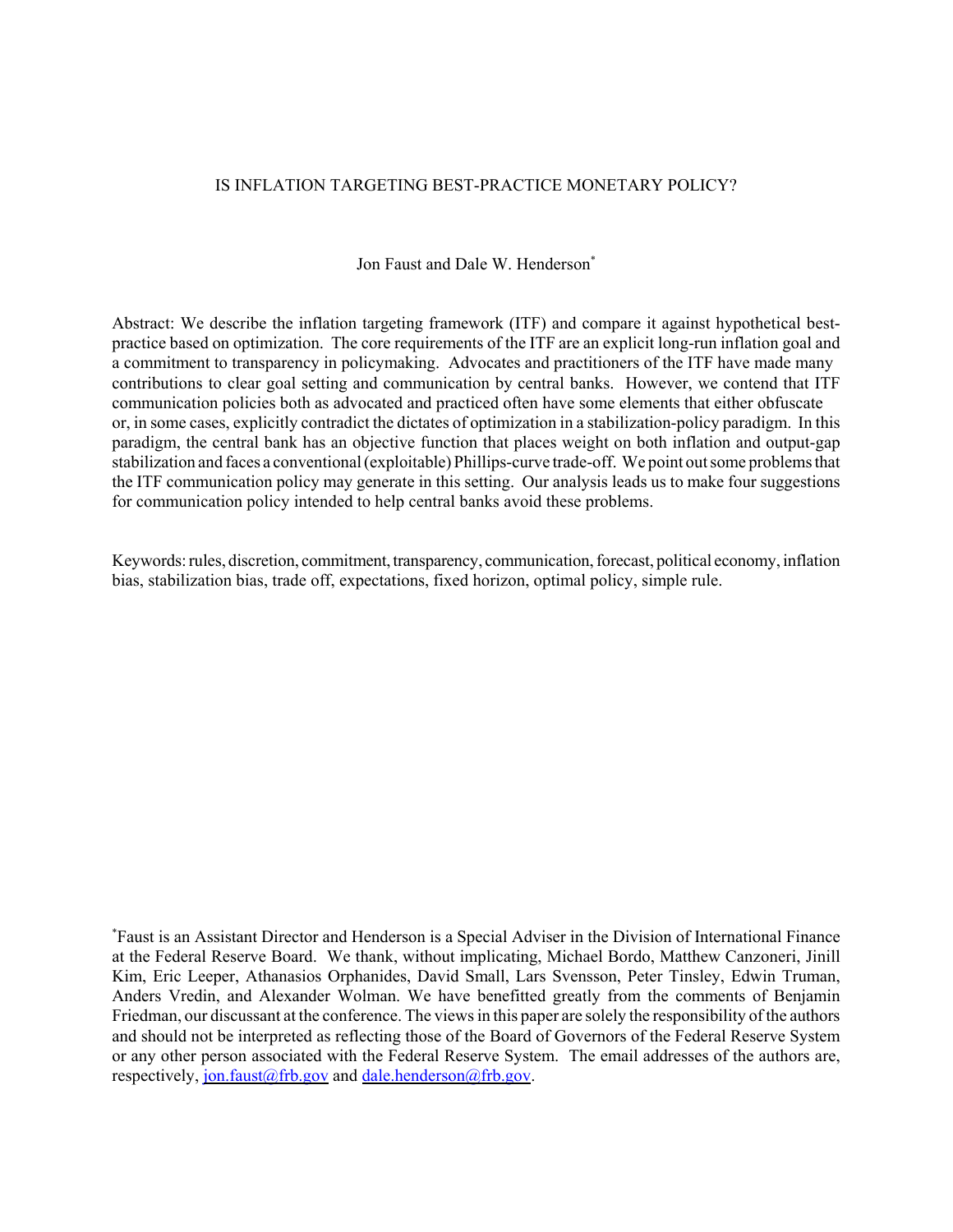# 1 Introduction

The core requirements of inflation targeting are an explicit long-run inflation goal and a strong commitment to transparency. The framework built around these requirements has much to recommend it. Inflation and output performance in economies using the inflation-targeting framework (ITF) has been good by historical standards, and both governments and central banks claim to be pleased with the framework. Advocates and practitioners of the ITF have been leaders in shaping and exploiting the new consensus that central bank transparency can make policy more effective. Not only are ITF central banks among the most transparent in the world, they have experimented aggressively with ways to make communication with the public more effective. In the process, they have pioneered the use of various tools, such as fan charts, that make conveying essential, but difficult, concepts practical.

Economic performance in some non-ITF economies, such as the United States, has also been good in recent years. However, several ITFers (Mishkin (1999) and Bernanke, Laubach, Mishkin, and Posen (1999)) argue that this outcome has resulted in spite of the policymaking frameworks in those countries. Thus, they argue that the United States and others should "fix the roof while the sun is shining."

The recent hurricane in Washington has reminded many of us of the wisdom of this reasoning. It has also reminded us that even attractive new roofs–roofs that have weathered a few spring rains—might bear inspection. In that spirit, we examine whether the ITF constitutes best-practice monetary policy. We use the standard of some mythical best-practice policy to emphasize that we are not simply ranking the ITF relative to some set of ad hoc alternatives, such as the current practices at central banks around the world.

Of course, the ITF community is now large and varied. We focus mainly on the industrialized countries. One might say that we consider the role of the ITF in a low-inflation steady-state and do not address the important question of how it might help in reaching such a steady-state. In much of the paper we seek to highlight some generic issues. In doing so, we do not mean to suggest that there are not important differences among the practices of ITF central banks: our points will apply in varying degrees to ITF and other central banks.<sup>1</sup>

Our main message can be summarized succinctly. Common wisdom and conventional models suggest that best-practice policy can be summarized in terms of two goals: first, get mean inflation right; second, get the variance of inflation right. The ITF is of great help in achieving the first goal; whether it helps in achieving the second is more problematic. The argument goes as follows. Everyone now agrees that mean inflation should be modest. The ITF may be seen as a constructive attempt to cement the current consensus on this point. Unfortunately, agreement regarding the mean inflation rate has few practical implications at any finite horizon. Many of the most contentious debates over the conduct of policy in the postwar era are not about the mean but about the variance of inflation. That is, under what conditions should

<sup>&</sup>lt;sup>1</sup>There are excellent taxonomies of the approaches used by different ITF central banks. See, e.g., Bernanke, Laubach, Mishkin, and Posen (1999), Debelle (2003), and Truman (2003).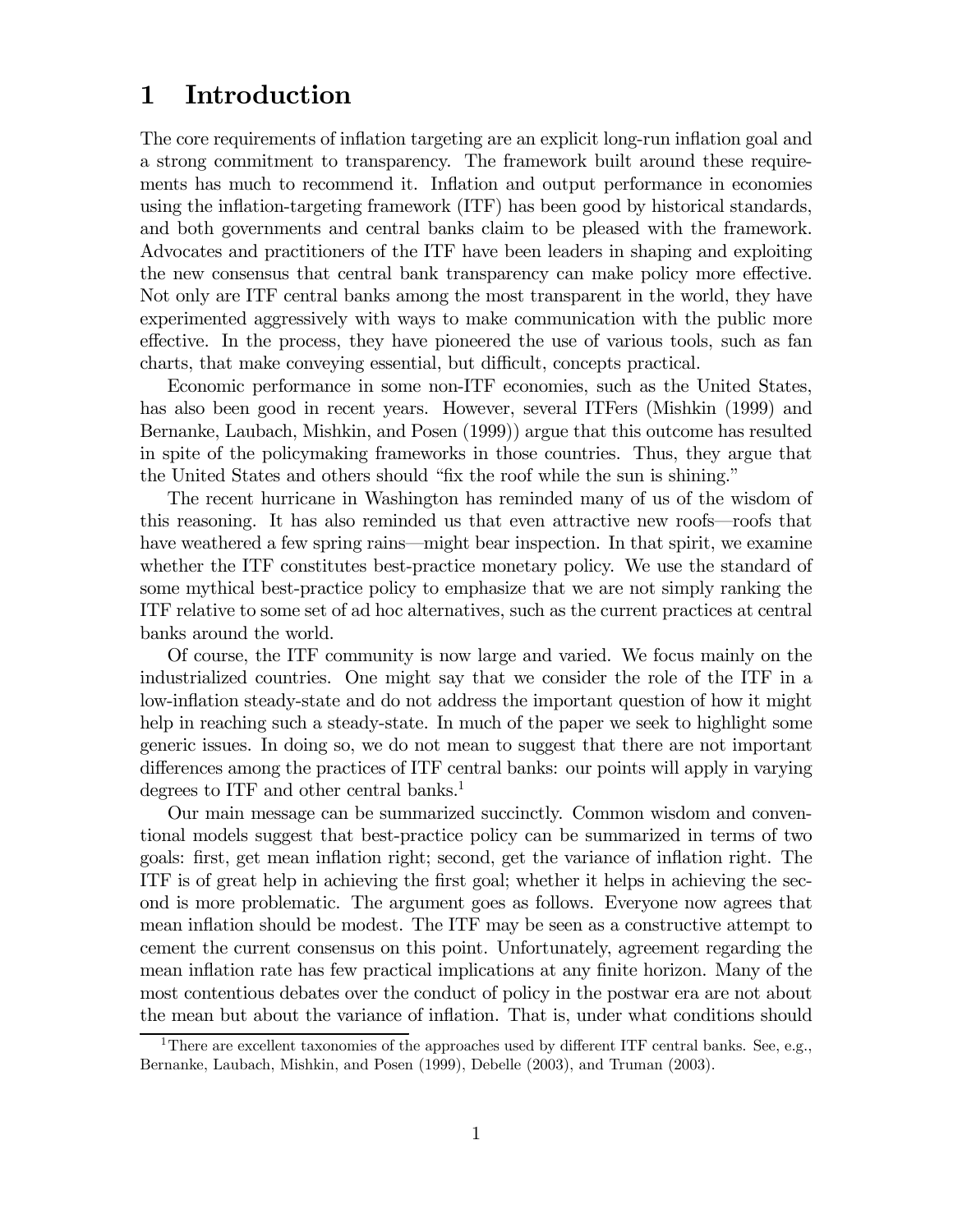the central bank allow or promote movements of inflation around the mean in order to promote other goals such as real and financial stability? We argue that the ITF does not constitute best-practice in resolving this question. This claim is not new; it has also been made by both critics and supporters of the ITF, including Kohn (2004), Benjamin Friedman (2003), and Svensson (1999).

Of course, the ITF emerged near the end of a period of high inflation in the industrialized economies, when the most important challenge for policy was getting the mean right.<sup>2</sup> As a period of generally low and stable inflation has emerged, more attention has been focused on the potential role of other goals in policy, and greater emphasis both in the academic literature and in ITF practice has been placed on the role of other goals. Our main critical point is not simply that there is more left to do. Rather, we argue that various features of the ITF–for example, the way the preeminence of the inflation goal is stated–obscure rather than facilitate the communication of best-practice policy.

Although we talk a great deal about the second goal of policy, getting the variance right, we emphasize that getting the mean right may be the goal of greatest importance. Arguably, the largest mistakes in the postwar era have been associated with failures to achieve this goal. Further, as a profession we are more certain about our advice regarding the mean of inflation and more confident that central banks can get it right. At a minimum, the best-practice policy framework should stress the goal that we are more clear about and that we are more confident central banks can achieve.

Finally, we raise many issues that are in principle subject to empirical investigation and, therefore, may one day be resolved. We focus on issues not currently amenable to clear empirical resolution. We do raise some questions for future empirical assessment.

In the next two sections we characterize the ITF in more detail and discuss some claims about the economy that underlie the approach. Our characterization, and our thinking more generally, rely heavily on such seminal work as Bernanke and Mishkin (1997), Bernanke, Laubach, Mishkin, and Posen (1999) and several contributions by Svensson including Svensson (1997a). The following three sections deal at a fairly abstract level with macroeconomic and political-economy aspects of the ITF. In the final two sections, we return to reality, discussing some complicating factors missing from the earlier analysis and then making some constructive suggestions.<sup>3</sup>

 $2$ Truman (2003) emphasizes the important distinction between actual or potential inflation targeters that have essentially achieved their desired mean inflation rates and those that have not. He provides a thorough analysis of the experience with inflation targeting and argues that mutual understanding among the major central banks would be significantly increased if they all adopted inflation targeting.

<sup>&</sup>lt;sup>3</sup>Gavin (2003) also makes useful suggestions for improving the ITF framework.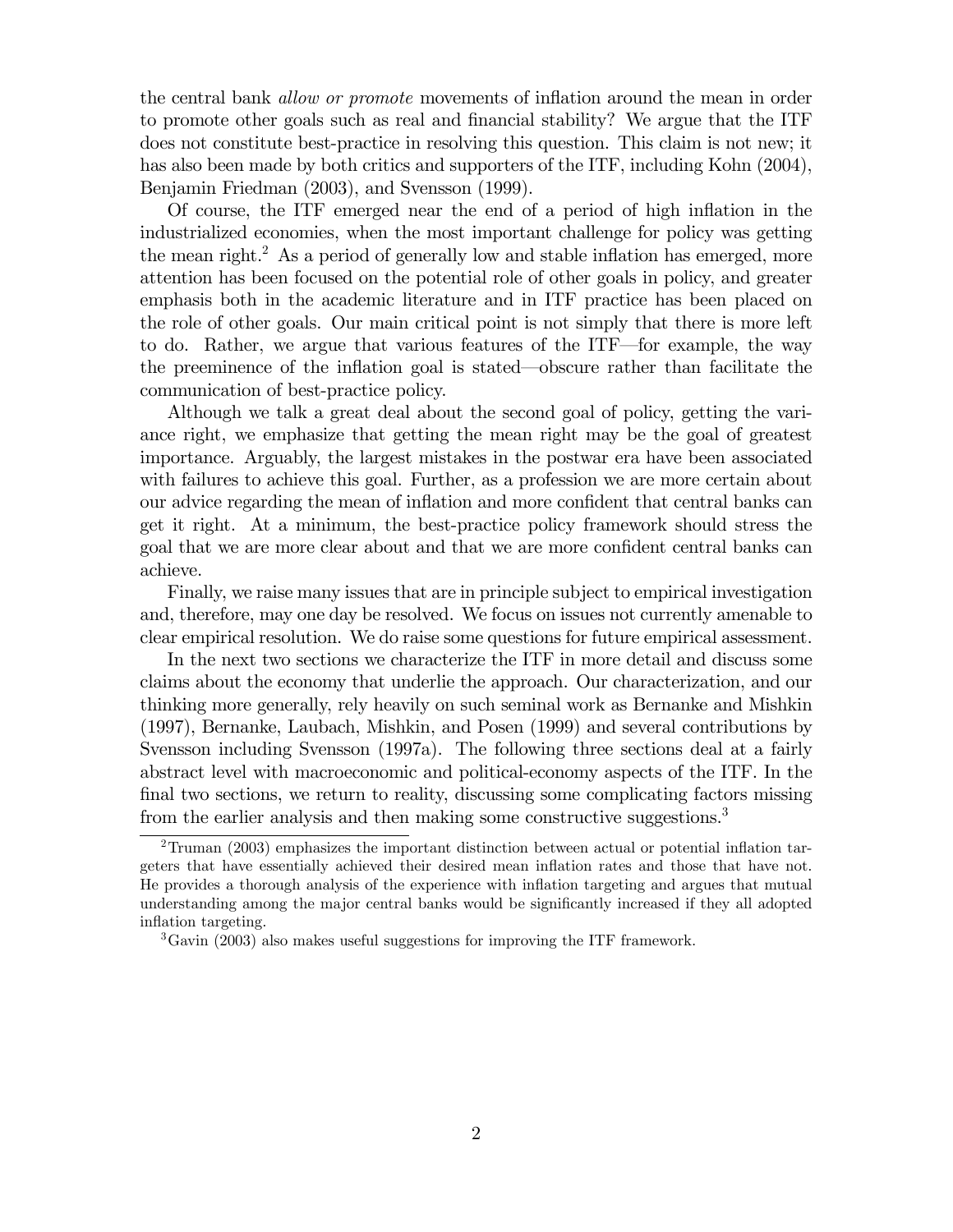# 2 What is the inflation-targeting framework?

## 2.1 Central elements

One summary view of the ITF is provided by Bernanke, Laubach, Mishkin, and Posen (1999), hereafter BLMP:

Inflation targeting is a *framework* for monetary policy characterized by the public announcement of official quantitative targets (or ranges) for the inflation rate over one or more horizons, and by explicit acknowledgment that low and stable inflation is monetary policy's primary long-term goal. Among other important features of inflation targeting are vigorous efforts to communicate with the public about the plans and objectives of the monetary authorities, and, in many cases, mechanisms that strengthen the central bank's accountability for attaining those objectives. (p. 4, italics added)

We have italicized what we believe to be central elements. At the most general level, these elements can be summarized as follows: set an explicit, long-run inflation goal, give that goal a certain preeminence, and communicate vigorously about the conduct of policy relative to that goal. What may not be clear from the passage above is that ITF advocates also recommend taking into account goals other than inflation– for example, real and financial stability–and call for thorough communication about these goals. All major ITF banks have such goals.

We will regularly refer to two *core* requirements of the ITF: (i) set a long-run inflation goal and (ii) strive vigorously for transparency regarding all goals and aspects of policy.

These requirements might be viewed as innocuous. A long-run inflation target need have few finite-horizon implications. As Keynes (1923), (p.80) famously put it in discussing earlier monetary reforms,

But this long run is a misleading guide to current affairs. In the long run we are all dead.

The remaining core requirement is transparency. While how best to achieve transparency is a difficult question, that transparency is important seems uncontroversial; rather, it seems to be the new orthodoxy.

Based on these core requirements alone, it would be difficult to understand why the ITF has generated such strong sentiment for and against.

Going beyond the core requirements, advocates portray the *full-blown* ITF as a framework of "constrained discretion" and claim that it has great advantages over "purely discretionary" policy as practiced, say, at the Federal Reserve. In this paper, we attempt to identify which requirements of the ITF, beyond the core, give rise to such claims and then discuss whether these features should unambiguously be included among the requirements for best-practice.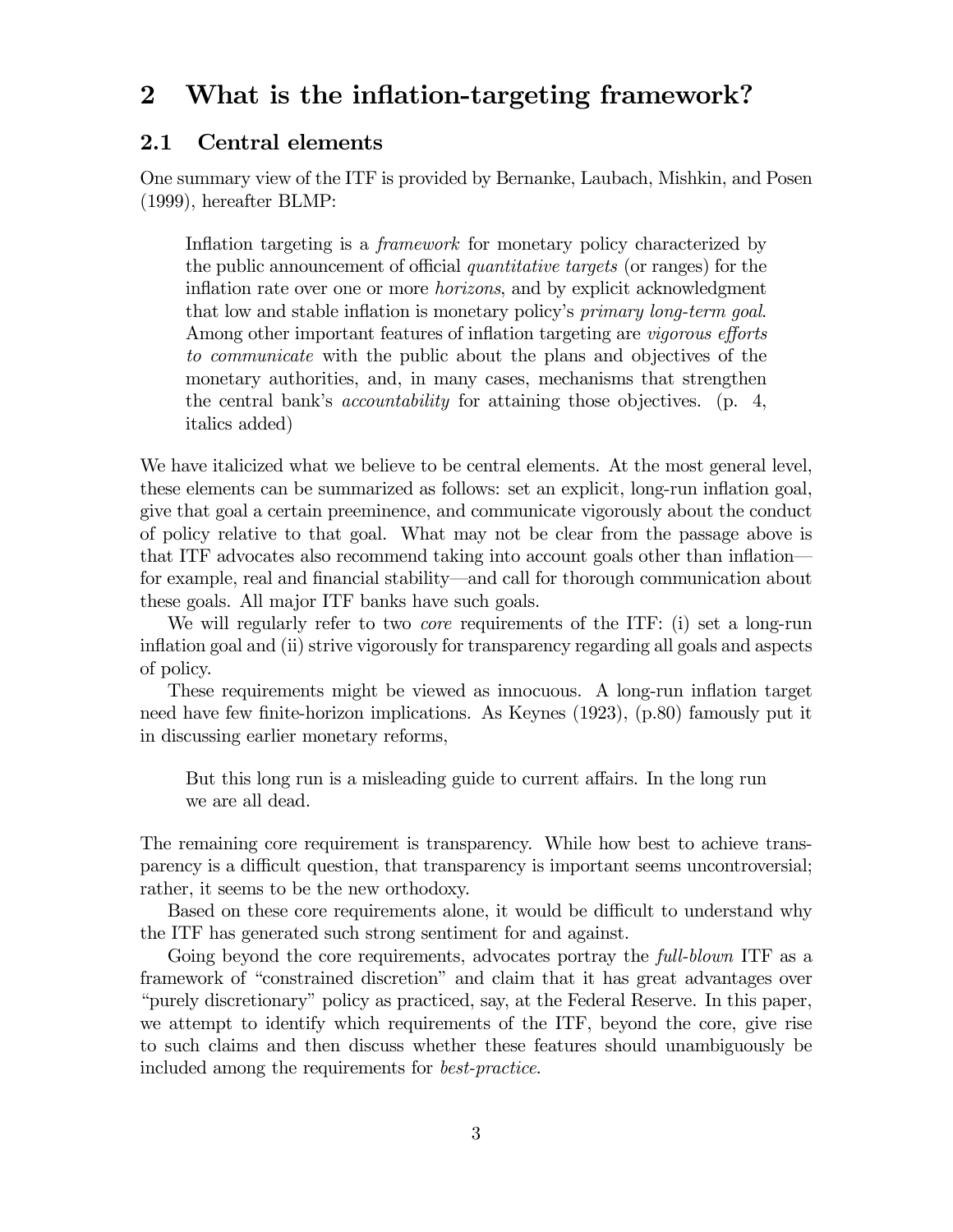### 2.2 Rules versus discretion

One definitional question that arises immediately is whether the ITF is best viewed as a "rule" or the exercise of "discretion." Proponents such as BLMP and Svensson appear to differ on this matter, so it is important for us to make our view clear at the outset.

BLMP contend that the ITF is "not a rule in the classical sense" (p. 22); that is, it is not a forcing rule–a constraint on behavior that cannot be circumvented. They note that, "an inflation-targeting framework will not *directly* prevent counterproductive attempts of a central bank to apply short-run stimulus. In this respect, inflation targeting is inferior to an ironclad rule..."  $(p.24)$ .

In contrast, Svensson (1999) argues that the ITF is a rule. We think that there is no contradiction here: Svensson is simply using a different definition. He mentions the standard definition, but provides an alternative under which advice to the central bank about how to use its discretion is a rule.<sup>4</sup> For purposes of this discussion, the important point is that a Svensson-type rule does not represent even an approximation to a forcing rule. Any consequences of ignoring Svensson-type rules are contingent on the reaction of the public. Thus, in our view the ITF is a typical example of discretion in the classical sense, and we treat it as such in what follows.

## 2.3 What the "discretion" view implies for analyzing the ITF

Much standard policy advice comes in the form of concrete suggestions about how to pursue the goals of policy. Such advice often is either codified in the form of a reaction function or can reasonably be so codified for the purposes of study. In these cases, one can take some set of interesting macro models and run horse races among the implied reaction functions. One can also solve for the optimal rule and measure the inefficiency of the proposed rules relative to the optimum. Based on the results from several models, one can make statements about robustness and so on.

Many critics of the ITF have adopted a rules interpretation, but BLMP argue that these exercises completely miss the point  $(p.21)$ .<sup>5</sup> BLMP argue along the lines we have been discussing: the ITF does not place any constraints on the central bank that force it to deviate from the social optimum. Thus, it is not sensible to compare ITF outcomes to the optimum—the ITF can attain the optimum.<sup>6</sup>

It may seem like cheating to propose a framework and then simply to stipulate

<sup>&</sup>lt;sup>4</sup>In simple models, there is a multitude of formally equivalent ways of recommending that the central bank optimize; an example is "satisfy your first-order conditions". Svensson (1999) examines several interesting exact and approximate ways to recommend optimization in the linear-quadratic framework.

<sup>&</sup>lt;sup>5</sup>Examples are Friedman and Kuttner (1996), Jensen (2002), and Kim and Henderson (2002).

<sup>&</sup>lt;sup>6</sup>This statement is correct, so long as the social optimum is consistent with hitting a long-run inflation objective, as it is in virtually all horse-race models. There are many possible optima given by various discretion and commitment solutions. Exactly which one is reached depends on considerations (communication policy, etc.) that are generally left out of horse-race models. As we will explain, it is these considerations that are supposed to insure that the ITF yields the *right* optimum.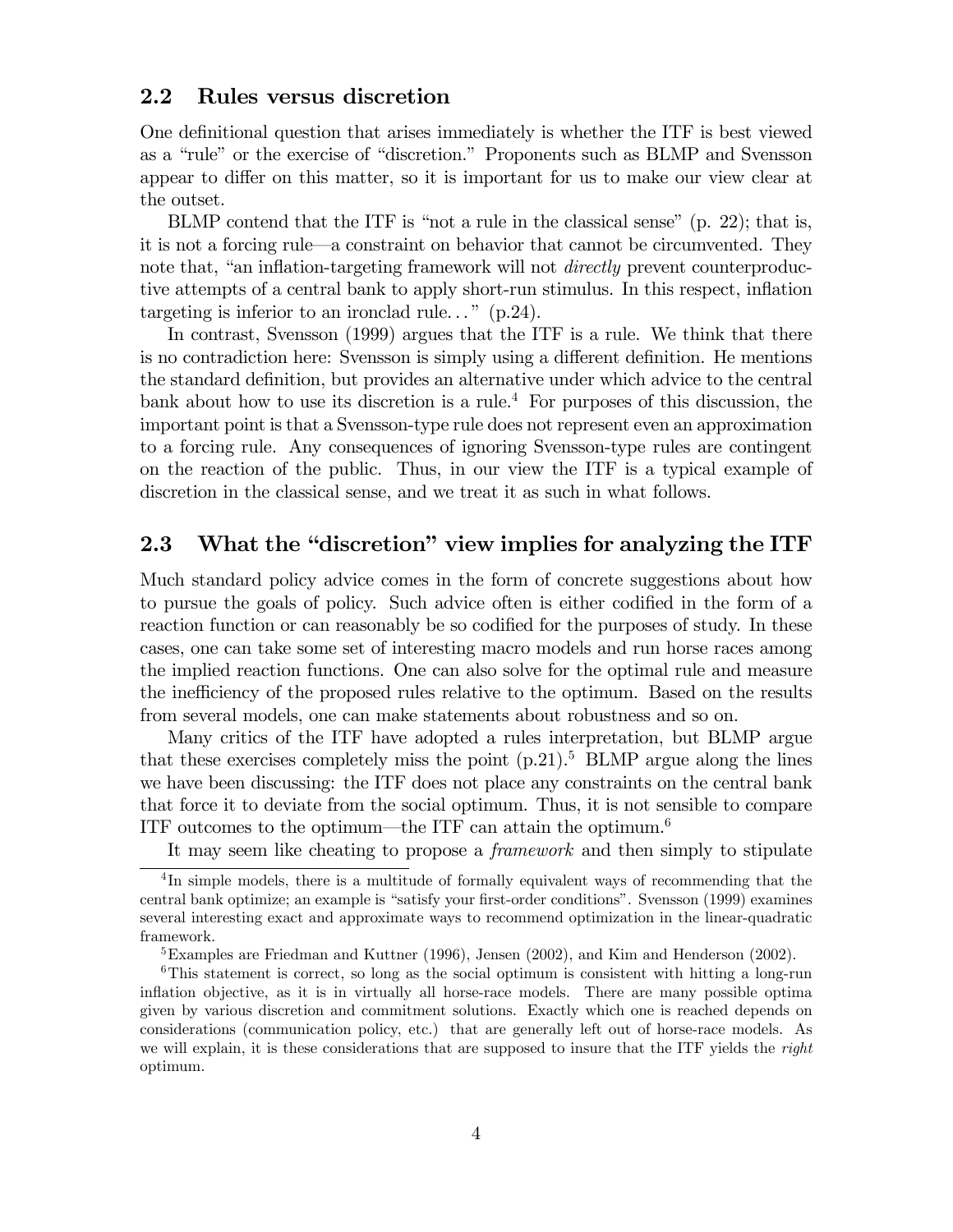that it delivers optimal policy in model-based horse races. What role does this leave for policy research? We can distinguish two strands of the policy literature, which might be called institutional design and day-to-day implementation. If a forcing rule for central bank behavior is feasible and optimal, these two collapse to one: implement the forcing rule. If judgment must be exercised by the policymaker, these two interact but can be clearly distinguished. Research on institutional design seeks to define the optimal framework within which judgement will be exercised. Research on day-to-day implementation seeks to generate insights that will help policymakers exercise their judgement. The horse-race exercises may shed little direct light on the question of institutional design, but may be of great value in informing the ITF policymaking board regarding how best to use its discretion.

# 3 Conventional macroeconomics and the ITF

The reasoning supporting the ITF rests on several features of common ground in the macroeconomics profession and the policy community. Ultimately, some confusion about the ITF seems to arise because there are ITFers on both sides of a familiar dispute. In this section, we survey both the common ground and the disputed ground.

#### 3.1 Macro common ground

#### 3.1.1 Best-practice monetary policy would deliver low, stable inflation.

Inflation should be stationary, perhaps with infrequent, small mean shifts. Its mean should be low, certainly above zero and below 5 percent. Its variability should be sufficiently small that annual inflation is within 1 or 2 percentage points of the mean most of the time. Many technical issues may arise in giving this claim greater precision, but some version of it is now nearly universally accepted. This claim rests on three more basic claims.

First, there is no long-run Phillips-curve trade-off of the traditional variety. Failure to recognize this "fact" was surely behind some mistakes of the past, and Friedman (1968) and Phelps (1968) deserve great credit for pointing this out.7

Second, marginal positive expected inflation above some low rate is welfare-reducing. The profession can now list a multitude of channels through which expected inflation can affect welfare by reducing growth or in other ways. Widespread acceptance of the second claim rests neither on an appeal to a particular channel nor on incontrovertible econometric estimates of the costs of inflation. Nonetheless, in this paper we take for granted the common position that, above fairly low levels, raising mean inflation is bad.

<sup>7</sup>This first claim is sometimes stated as the claim that expected inflation does not affect real variables in the long run. When stated this way, the myriad ways that expected inflation leads to welfare losses are presented as exceptions. Recently, considerable attention has been focused on the possibility that expected inflation might affect output because wages and prices are set in staggered contracts that are not fully indexed. See, for example, Wolman (2001).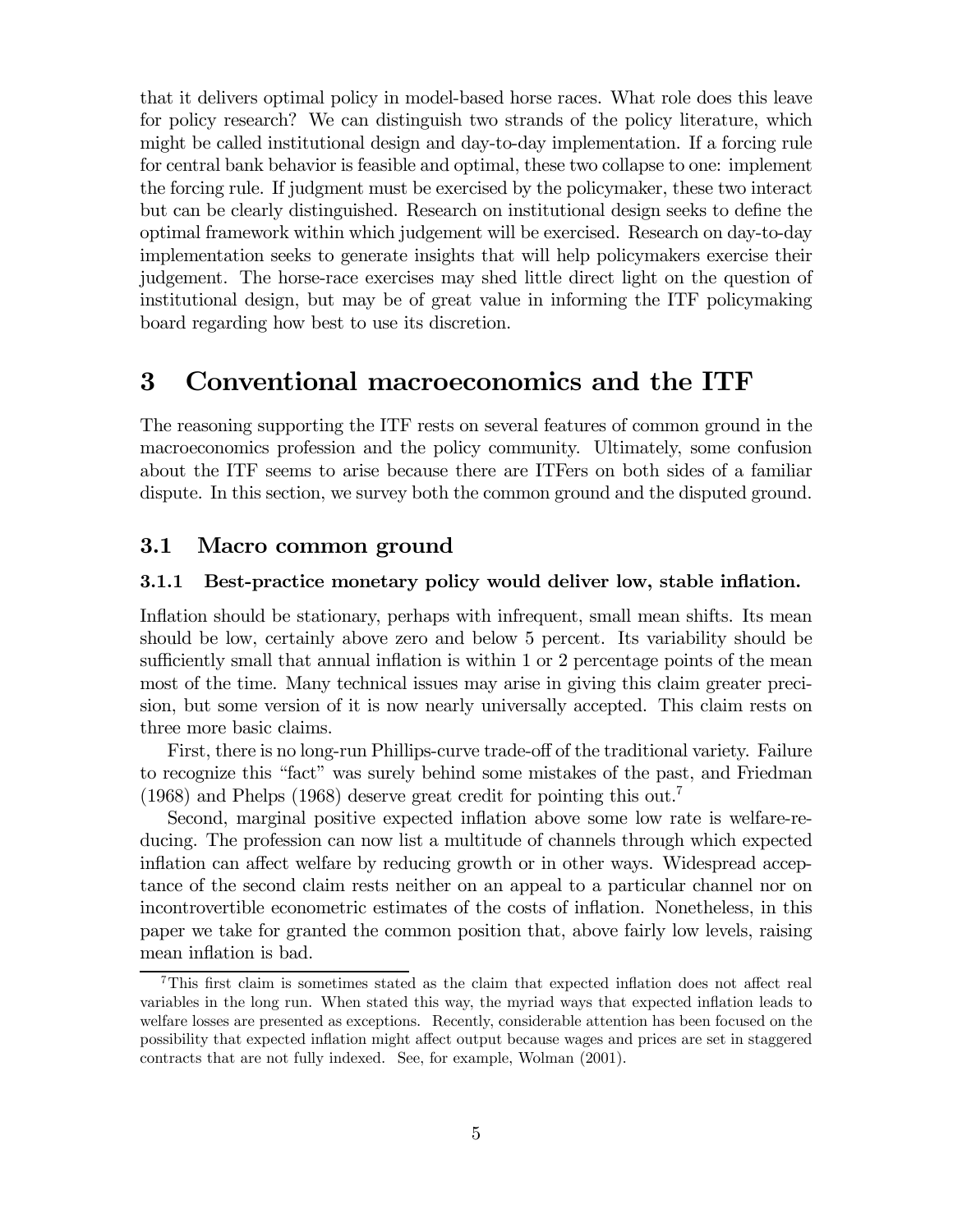Third, marginal decreases in expected inflation below some low, positive level are welfare-reducing. The recent experience of Japan and the return of low inflation in many countries has led economists to explore a number of channels through which deflation could be harmful. We will not focus much on deflation, but it is important to emphasize that inflation costs are two-sided.

#### 3.1.2 There is a conventional short-run Phillips-curve trade-off

There may be many short-run trade-offs, but for concreteness we focus on the one that is most familiar to and relevant for many economists: the short-run Phillips-curve relation. We will take it as given that real activity is not always at the most efficient level and define the output gap as actual output minus efficient output. Policy actions that increase the gap are associated with a rise in inflation relative to steady-state inflation. As the next point makes clear, we do not mean to imply that best-practice policy can successfully exploit this trade-off.

#### 3.1.3 The economy is complicated

Economic complications may include policy lags, changing relationships, the potential for self-fulfilling equilibria, and other nonlinearities. Finally, describing the state of the economy may require a high-dimensional state variable.

For a brief period, some leading members of the profession believed we were reaching the point where our understanding of economic dynamics allowed considerable range for beneficial intervention in business cycle dynamics. Friedman argued against this view, claiming that policy acted with long, variable, and unpredictable lags. $8$ Building on Friedman, Lucas famously added the Lucas critique to the list of complications.9 The general view that the economy is very complex is now widely accepted by academics and policymakers, for example, Greenspan (2003).

#### 3.1.4 Due to political-economy problems, institutional design matters

There are various time-consistency, game theoretic, and institutional problems that might cause the government to set policy away from the social optimum.<sup>10</sup> We lump all these under the title of political-economy problems. The profession still disagrees about the importance of, for example, time-consistency problems over the postwar era. But even those who feel that time consistency was not a big issue probably agree that institutional design is important. Some version of the claim that governments may have an incentive to exploit inflation surprises has been a common belief since the first time a government debased its currency.

<sup>8</sup>See Friedman (1948, 1959).

<sup>&</sup>lt;sup>9</sup>See Lucas (1976, 1980).

 $10$ Kydland and Prescott (1977) and Barro and Gordon (1983) initiated a large literature on time consistency. There are many good treatments of the political-economy issues, e.g., Alesina and Rosenthal (1996) and Persson and Tabellini (2002).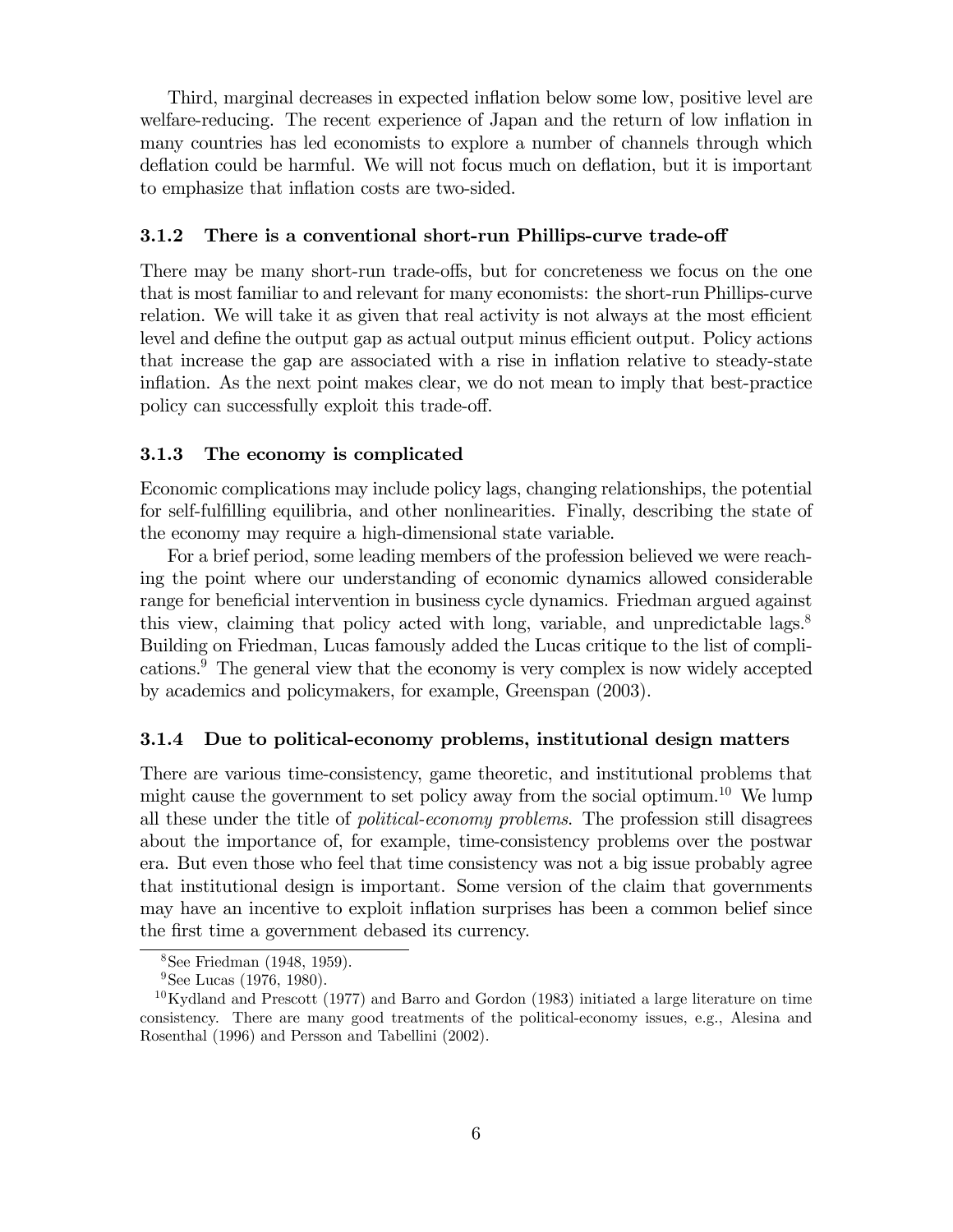#### 3.2 Long-disputed ground

Whether monetary policy can beneficially exploit the short-run trade-off between inflation and the output gap is a long-standing dispute that is still at the center of monetary policy discussions.

#### 3.2.1 No exploitable trade-offs

Friedman, and later Lucas, forcefully argue that given the inherent complexity of the economy and our regrettably limited knowledge of it, the ambitions of monetary policy should be limited to achieving nominal stability. Their arguments are based on the view that monetary policy has strong short-run real effects but that there is no way monetary policy can beneficially exploit them. They both suggest that a cautious response in the form of a k-percent rule for money growth is the best way to achieve nominal stability.

Some ITFers hold the no exploitable trade-offs view (NET) and might well be called neo-Friedmanites. The NETers follow Friedman and Lucas in asserting that any trade-offs that exist cannot be successfully exploited, so that best-practice can only hope to achieve nominal stability. However, they argue that inflation stabilization is the best way to achieve nominal stability.<sup>11</sup> They are at least as pessimistic as Lucas and Friedman about complications in the economy. Nevertheless, they argue that achieving inflation stability requires judgment and looking at a wide range of information variables (a "look-at-everything" strategy) and may require frequent changes in the instruments of policy.

Orphanides (2003b) provides support for the NET view and discusses its roots in Friedman. Ernst Welteke (2003), president of the Bundesbank and member of the governing council of the European Central Bank, has also clearly stated the NET view. Mishkin (2002) and BLMP both state the case for the NET view clearly, but, as we will explain, they belong in another camp.

What we will call the *singular economy* view is an alternative route to the NET position. In this view the economy is stochastically singular in a helpful way: stabilizing inflation automatically achieves any other goals of policy. For example, Rotemberg and Woodford (1997), King and Wolman (1999), and Goodfriend and King (2001) produce simple models that exhibit a happy coincidence of the goals of stabilizing inflation and the output gap. $^{12}$ 

Thus, either a vexing complexity or a fortuitous simplicity of the economy can get one to the view that there are no exploitable trade-offs.

 $11$ One might also imagine a neo-Friedmanite view centered on other notions of nominal stability, such as nominal income stability. Given the topic of the paper, we do not develop this idea.

 $12$ In these models, only the price of the single composite good is affected by staggered contracts. There are at least two standard modifications that imply trade-offs. The first is adding a cost shock to the price-setting equation for the single good as in, for example, Kiley (1998), McCallum and Nelson (1999), and Clarida, Gali, and Gertler (1999). This modification is incorporated into the simple model we will present here. The second modification is to assume that the wage of composite labor (or the price of a second composite good) is affected by staggered contracts, as in, for example, Erceg, Henderson, and Levin (2000).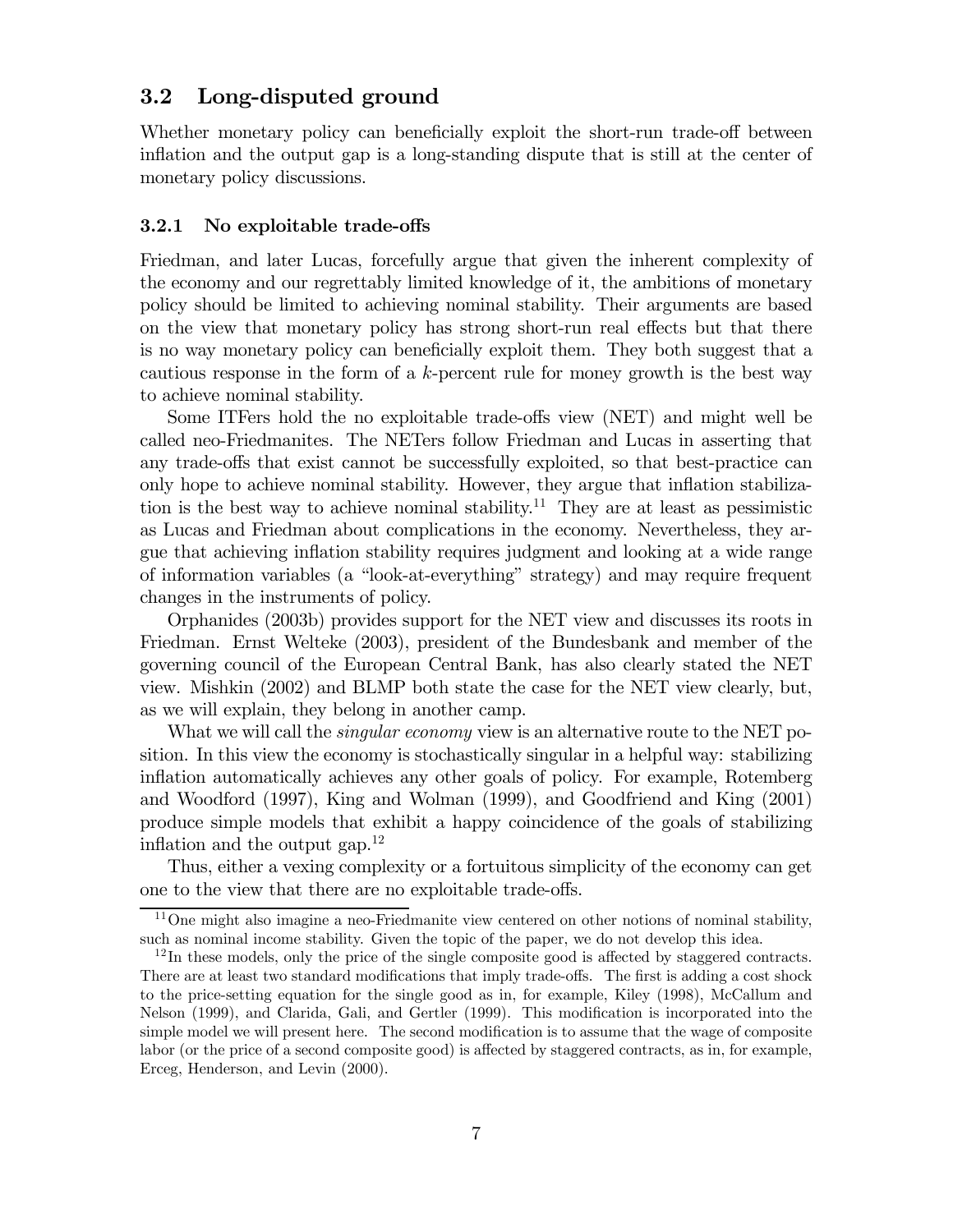#### 3.2.2 Limited Exploitable Trade-offs

Fine-tuning the real and nominal economy is overly ambitious. In the limited exploitable trade-offs view (LET), there is some beneficially exploitable short-run tradeoff between real activity and inflation, and best-practice policy exploits it. LETers, like NETers, contend that best-practice cannot be implemented using a rigid rule or by following a formal model. Studying optimal policy in formal models serves mainly to inform our collective wisdom, and this wisdom should be applied deftly in practice.

Many, if not most, advocates of the ITF are LETers. For example, Svensson and Woodford belong in the LET camp: in numerous papers, such as Svensson (1997a, 1999) and Svensson and Woodford (2004), they describe the ITF as involving optimal exploitation of the short-run trade off. BLMP also belong in this camp. Despite the claim of President Welteke of the Bundesbank cited above, we suspect that most central banks are in the LET camp, but this empirical claim need not detain us.

#### 3.2.3 Comments

In both views, no rigid rule is appropriate, and policy must be based on a review of a wide variety of information. Neither camp takes an a priori stance on whether best-practice policy is "activist" in the sense of requiring frequent adjustment of instruments. Only in the LET camp is policy "activist" in the sense of attempting to manage the business cycle.

Because NETers argue that policy should only aim for inflation stability, they are open to the criticism that they are inflation nutters–which we take to mean that inflation is the only thing in the loss function. This criticism is misplaced: NETers are not nutters. The NETer argues from standard preferences that achieving nominal stability is the best we can hope for.

While the NET and LET views are distinct, in practice it is sometimes difficult to tell which view various parties take. Several problems emerge. First, some LETers believe that the degree of exploitability is quite low; thus, the views need not be that far apart.

Second, virtually everyone agrees that demand shocks push us toward the *singular* economy perspective. That is, in many standard models, demand shocks temporarily increase the output gap and raise inflation. Thus, smoothing inflation and the gap suggest roughly the same response. While limiting attention to demand shocks does not lead to exact singularity in most models, it certainly reduces the importance of the difference between the NET and LET views.

Supply shocks provide an interesting litmus test for deciding whether one is in the NET or LET camp. Consider a sharp increase in commodity prices. In many standard models, this shock tends to push inflation up and push output below the efficient level.13 Even if one leaves commodity prices out of the inflation measure, there will be indirect upward pressure on inflation. BLMP conclude that (p.35) "a supply shock that is great enough or that arises from some unanticipated source may

<sup>&</sup>lt;sup>13</sup>Included are models with explicit microeconomic foundations, such as the one used by Aoki (2001).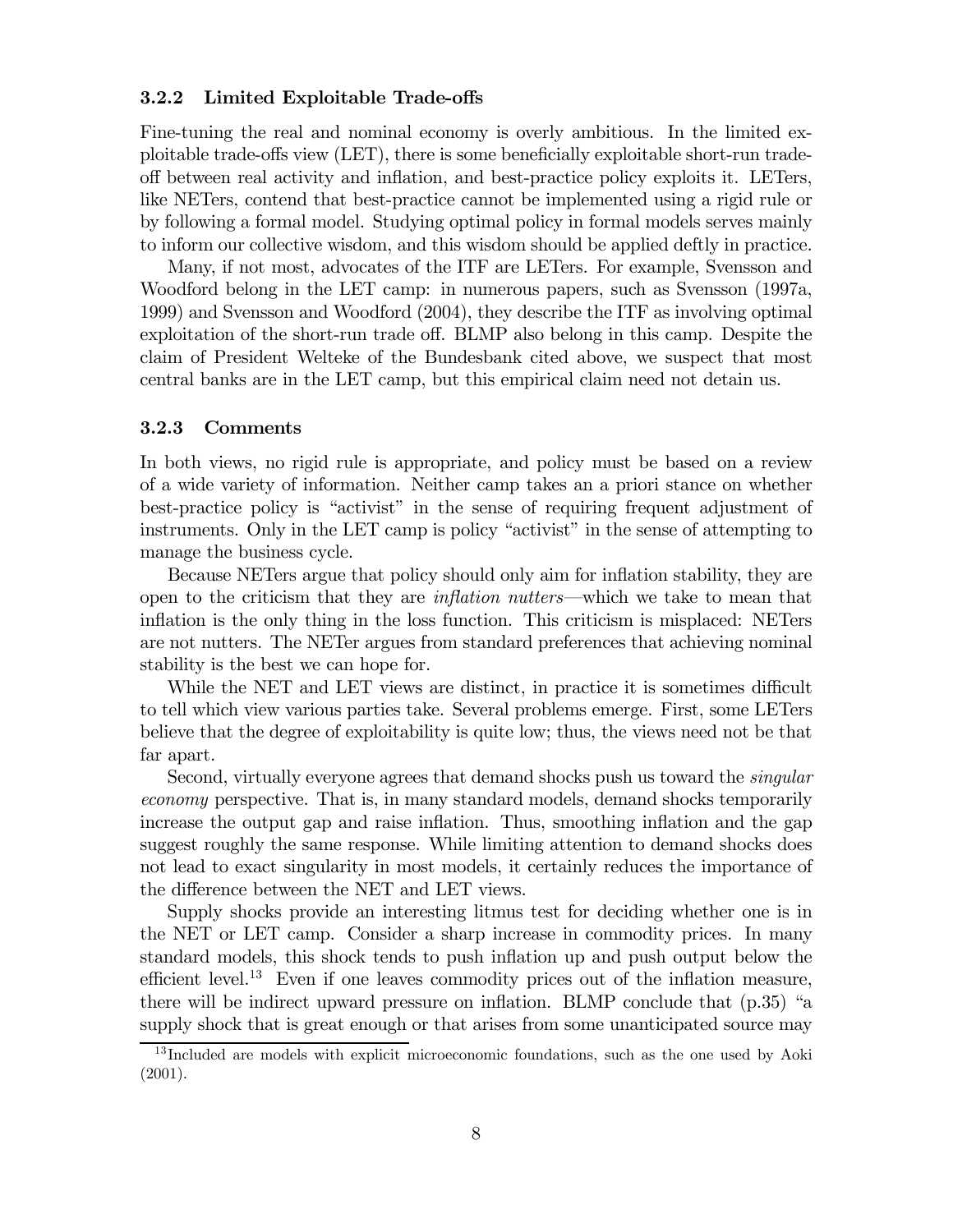justify missing or changing a previously announced inflation target." In our view, this conclusion puts BLMP squarely in the LET camp. Mishkin (2002) makes similar arguments.

One might hope that empirical evidence would resolve this debate. The problem is that the distinction regards trade-offs along the efficient policy frontier. Informally, the LET view suggests that at the optimum the only way to reduce inflation variance is to raise gap variance. The NET view is that in the face of our profound ignorance, our best guess is that any deviation from the policy of smoothing inflation will increase both inflation and output variance. That is, policy injects variance into the economy with no expected benefit. Both sides agree that many of the significant policy changes we find in the data are movements toward the efficient frontier. Such moves may result in improvements in all aspects of performance.

In the remainder of the paper, we consider economies that have all the features of macro common ground and that are consistent with the LET view. Thus, much of our analysis will be of limited relevance for NETers.

# 4 Does the communication policy of the ITF maximize public understanding?

In this section, we begin our assessment of the ITF with the simplest case. We set aside political-economy problems and maintain the view that nothing in the ITF constrains the central bank from implementing the social optimum. Thus, there is no question of whether the ITF delivers good policy. That issue aside, the only remaining question is whether the communication policy of the ITF constitutes a good implementation of transparency. Our core requirements of the ITF give no details about how transparency is to be achieved, so this section also begins our filling in of the details of the ITF. We begin by presenting some arguments in favor of transparency, or as we put it, maximizing public understanding.

#### 4.1 Why maximize public understanding?

In the recent past, few central banks would have placed heavy emphasis on maximizing public understanding. Moreover, there is no general presumption that increasing common knowledge in society improves welfare. The transparency literature is rife with examples where this is not the case, for example, Faust and Svensson (2001). Indeed, much of the transparency literature can be viewed as a study of when it is and is not optimal for the central bank to surprise the public deliberately. This conventional transparency literature does not address three arguments in favor of clear communication that are stressed by ITF advocates and many other commentators.

First, as Greenspan (2002, p. 6) states, "Openness is an obligation of a central bank in a free and democratic society." A great many conservative and liberal economists have supported this view. Deliberately surprising the public, even for its own good, is not the proper role of a central bank, in this view.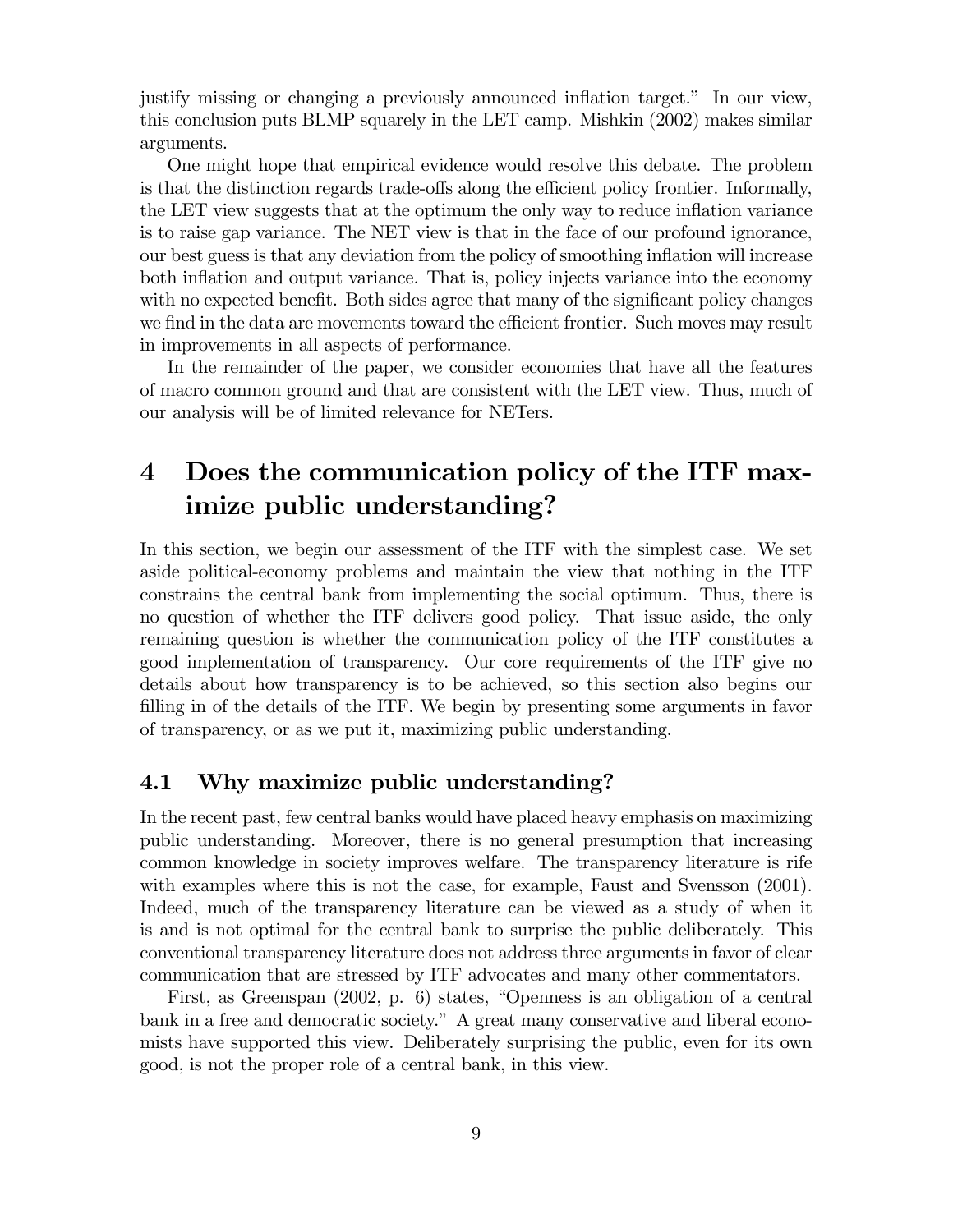The second reason for clarity is that, as Lucas makes clear, what constitutes optimal policy is inextricably linked with public expectations about policy. The effects of a given policy action are not even defined without a treatment of policy expectations. More recently, discussions of the liquidity trap have reminded us of this point. The liquidity trap case drives the point home because, under certain assumptions, expanding the monetary base in a liquidity trap has no direct effects on the economy.14 Any effects result from changes in expectations.

Lucas argues that, even away from the liquidity trap, both the agent's problem and the central bank's problem in practice are intractable unless the public understands what the central bank is doing. An assumption about public understanding of the future course of policy is a precondition for coherent analysis of current policy.<sup>15</sup>

Accepting the role of expectations in the economy does not imply that central bank communication is important. Instead, Friedman and Lucas both argued for very simple policies that would largely obviate the need for communication. It is when we accept the view that best-practice cannot at this time be codified in a simply communicable way that continuing central bank explanation of actions becomes essential.

The third argument in favor of clear communication is that it may alter incentives in a beneficial way. Many variations of this idea have been studied in the politicaleconomy literature. We argue that ITF advocates have a new channel in mind. This section focuses mainly on more direct benefits of clear communication; incentive effects are dealt with in section 6.

It is useful to note that none of these three reasons for clear communication has received much emphasis in the transparency literature. These may be the most important reasons for transparency in practice, however.

#### 4.2 Our approach and model

Analyzing communication policy is complicated by the interaction between how policy is conducted and how it is communicated. If communication policy actually matters, then there is an interaction between what one should do and what one should say. Here we cut this knot by constructing an example in which we can unambiguously determine what one should do. In particular, we examine a simple model solved under the standard rational-expectations assumption that all agents fully understand the model and policy. We give the central bank the commitment technology to solve any political-economy problems. In this case, the socially optimal policy is unambiguous.

We then assess whether the ITF communication policy provides the most effective way to describe the conduct of policy. If we added an uninformed agent to the economy, would the ITF communication policy be the best approach to bringing that agent up to speed?

The model we employ has many standard features, and models like it have been used by supporters of the ITF, for example, Svensson (1997a). While it is exceedingly

<sup>14</sup>For one discussion of the liquidity trap situation and references to many more, see Clouse, Henderson, Orphanides, Small, and Tinsley (2003).

<sup>&</sup>lt;sup>15</sup>A recent confirmation that central bank talk matters is provided by Kohn and Sack (2003).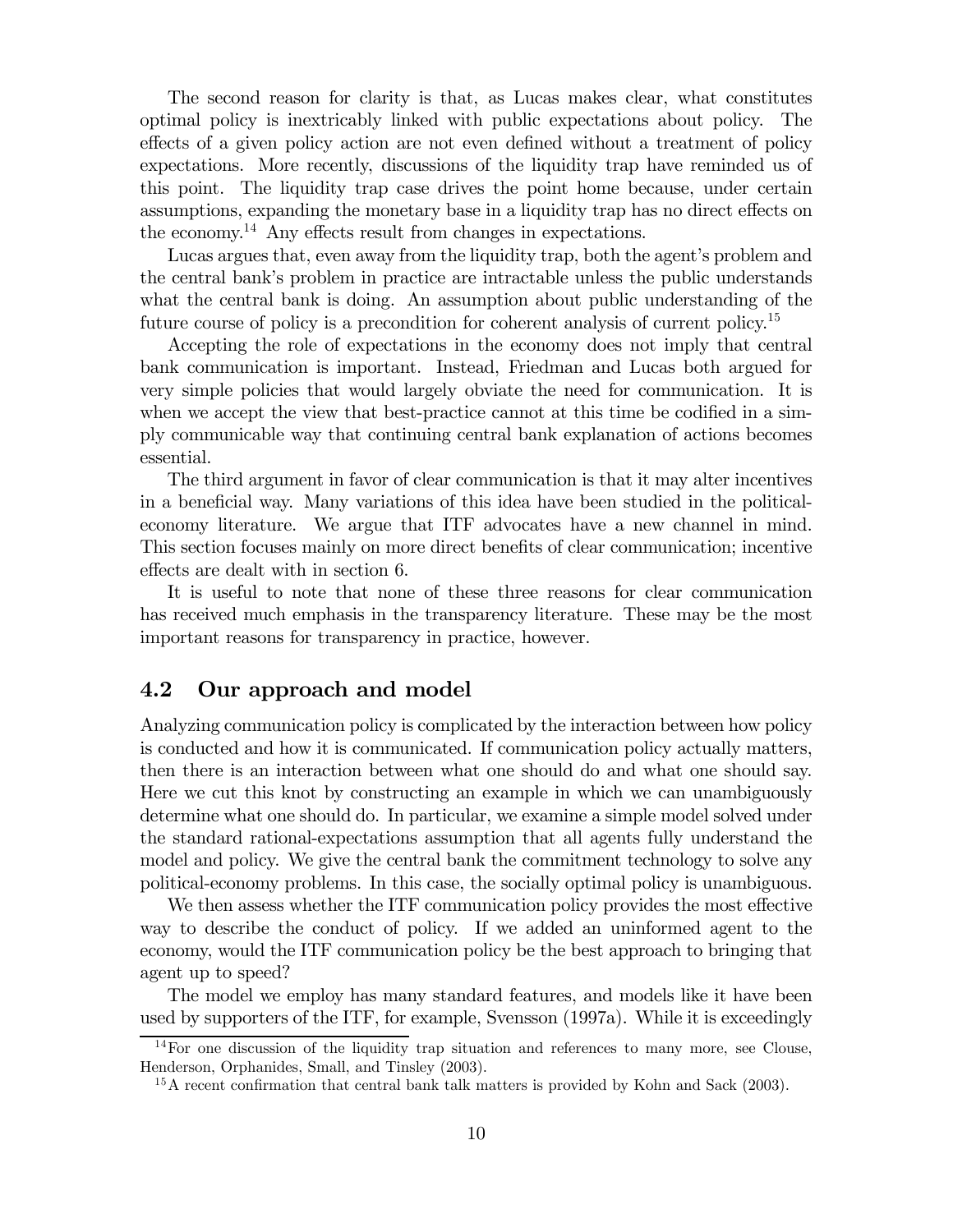simple, it embodies the common ground described above. In our view, adding the complexity of reality would only tend to magnify the importance of the points we emphasize.

The model starts with the policymaker's loss function, which is the standard expected discounted sum of period losses conditional on available information:

$$
\mathcal{L}_t = \frac{1}{2} \mathcal{E}_t \left( \sum_{j=0}^{\infty} \beta^j \ell_{t+j} \right), \qquad \ell_{t+j} = (\pi_{t+j} - \pi^*)^2 + \lambda \left( y_{t+j} - y^P - \kappa \right)^2 \tag{1}
$$

where  $\mathcal{E}_t$  is the operator giving expectations conditional on time t information,  $\ell_{t+i}$ is the period loss at time  $t + j$ , and  $0 < \beta < 1$  is the policymaker's discount factor. The symbols  $y_{t+i}$  and  $\pi_{t+i}$  represent the logarithms of output and gross inflation, respectively;  $\pi^*$  is the bliss value for inflation;  $y^P$  is flexible-price output, which we refer to as potential output; and  $y^* = y^P + \kappa$  is the bliss level of output. We set  $\kappa \neq 0$ as in the time-consistency literature to allow for the fact that the central bank may aim for output above potential due to political pressure or for some reason associated with economic distortions. The output gap is defined as actual output minus potential  $(y_{t+i} - y^P).$ 

The policymaker minimizes the loss function subject to the Phillips curve,  $16$ 

$$
\pi_{t+j} - \bar{\pi} = \phi \left( \pi_{t+j-1} - \bar{\pi} \right) + (1 - \phi) \beta \left( \pi_{t+j+1|t} - \bar{\pi} \right) + \alpha \left( y_{t+j} - y^P \right) + \varepsilon_{t+j} \tag{2}
$$

where  $\bar{\pi}$  is the unconditional mean of inflation. Deviations of inflation from its unconditional mean at time  $t + j$  depend positively on both past and expected future deviations, the output gap, and an i.i.d. normal cost shock,  $\varepsilon_t$ . The symbol  $x_{t+1|t}$ represents the expected value of x at time  $t + j$  conditional on information available at time t.

The Phillips curve, (2), reflects two features of the common ground. First, there is no trade-off between mean inflation and any other mean or variance.<sup>17</sup> This feature implies that the mean inflation rate can be set independent of other considerations in the model. In a more realistic model, there might be a link between, say, the mean and variance of inflation, but so long as the relation is generally positive this does not change the argument that low inflation can be chosen without regard to other goals.18

Second, there is a short-run trade-off between inflation and the output gap, and as we shall see, this trade-off is exploitable. The trade-off could be made fuzzier in various ways, but doing so would not alter the implications we emphasize.

 $16$ Using Phillips curves that include both lagged and expected future inflation is common practice; the exact specification in equation (2) is used in Clarida, Gali, and Gertler (1999). One way of arriving at this Phillips curve (2) is to assume that inflation rates are set in Calvo-type contracts and that the inflation rates of agents who do not get to reset prices in the current period are indexed to the unconditional mean of inflation.

<sup>&</sup>lt;sup>17</sup>This property can be confirmed by taking the unconditional expectation of the Phillips curve.

<sup>&</sup>lt;sup>18</sup>Of course, there could be conflict among various low rates, as the bliss points for the mean and variance need not coincide.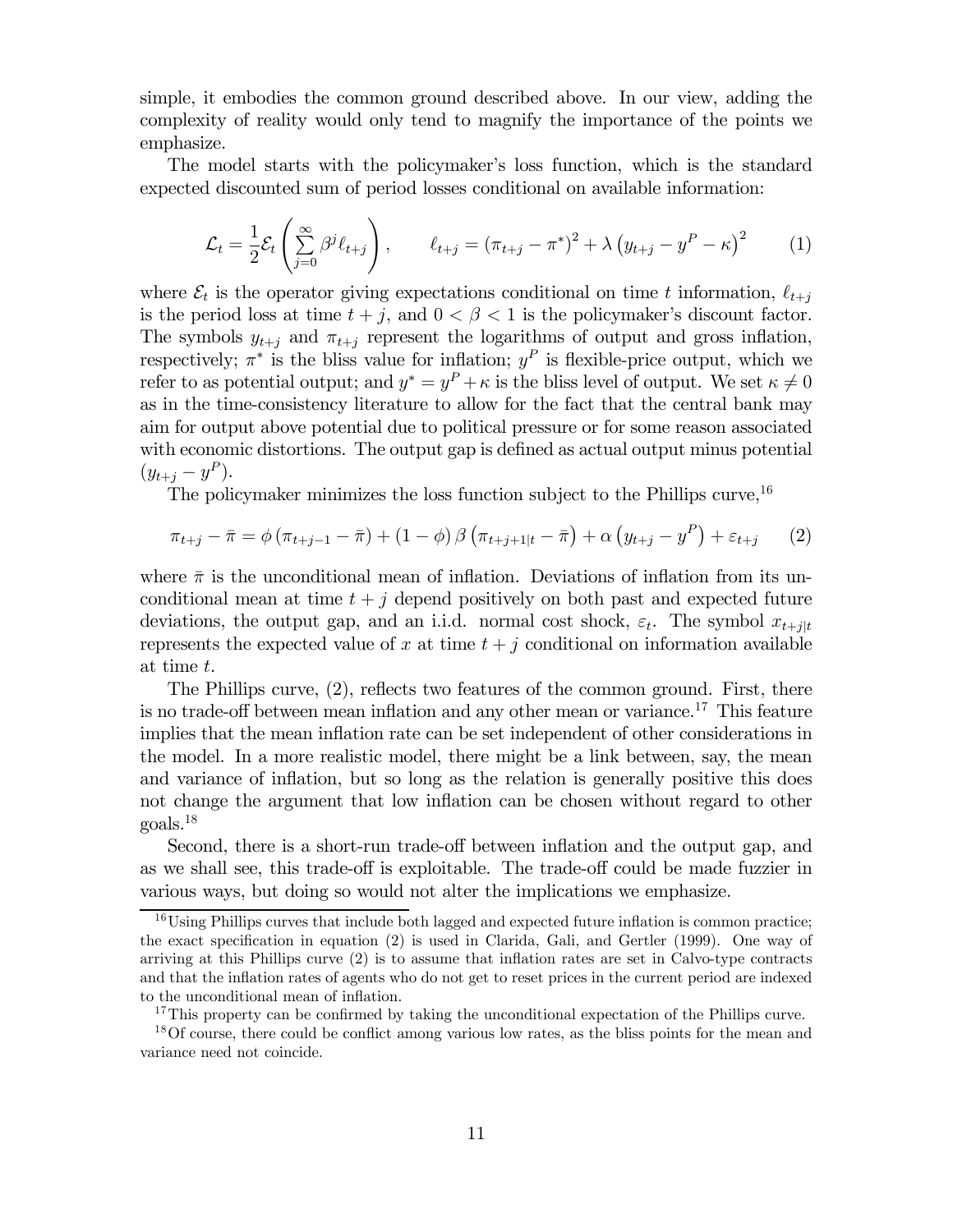#### 4.3 Optimal policy in a backward-looking version

We use two special cases of the model to illustrate different features of interest.<sup>19</sup> Here, we consider a backward-looking version of the model in which there is no wedge between potential and desired output  $(\kappa = 0)$  and current inflation depends on lagged inflation but not on expected future inflation  $(\phi = 1)$ . Under these assumptions, the model generates no inflation bias and, under optimal commitment policy, both the output gap and inflation follow autoregressive processes: $^{20}$ 

$$
\pi_{t+j} - \pi^* = \Lambda \left( \pi_{t+j-1} - \pi^* \right) + \Lambda \varepsilon_{t+j}, \quad 0 < \Lambda < 1 \tag{3}
$$

$$
y_{t+j} - y^P = \frac{\Lambda - 1}{\alpha} \left( \pi_{t+j-1} - \pi^* \right) - \frac{\Lambda - 1}{\alpha} \varepsilon_{t+j},\tag{4}
$$

where the parameter  $\Lambda$  is defined in the appendix.

These processes have the following implications that we will use in our discussion:

- 1. Both inflation and the output gap are covariance-stationary, Gaussian timeseries processes.
- 2. The unconditional expectation of inflation is the target value,  $\mathcal{E}\pi_{t+j} = \pi^*$ .
- 3. Conditional inflation expectations are described by  $\pi_{t+j|t} = \pi^* + \Lambda^j(\pi_t \pi^*)$ .
- 4. There is an optimal balancing of output gap and inflation variance.

Implications like these are very general given the features of the common ground and the LET view.

# 4.4 Strengths of the ITF communication framework: transparency and anchoring

Under the assumption that the central bank implements the socially optimal policy as we have derived it, we can now ask whether several usual features of the ITF represent an effective way to communicate best-practice. As stated in the introduction, the first goal of best-practice is to get mean inflation right. In the model, we have that

$$
\lim_{j \to \infty} \pi_{t+j|t} = \pi^*,\tag{5}
$$

so it is clearly appropriate to announce a long-run inflation target. Explanation of the behavior of inflation relative to the target is the centerpiece of ITF communication policy. A primary objective of the ITF is to anchor long-run inflation expectations, and the policy leaves little room for misunderstanding this objective. Thus, the ITF communication policy is arguably extremely successful in communicating about the first goal of monetary policy.

<sup>&</sup>lt;sup>19</sup>Analyzing the general model might be nicer in some respects, but would be unduly complicated given our very limited ambitions. Both Clarida, Gali, and Gertler (1999) and Svensson (2003) consider backward- and forward-looking versions separately.

<sup>20</sup>All derivations are in the Appendix.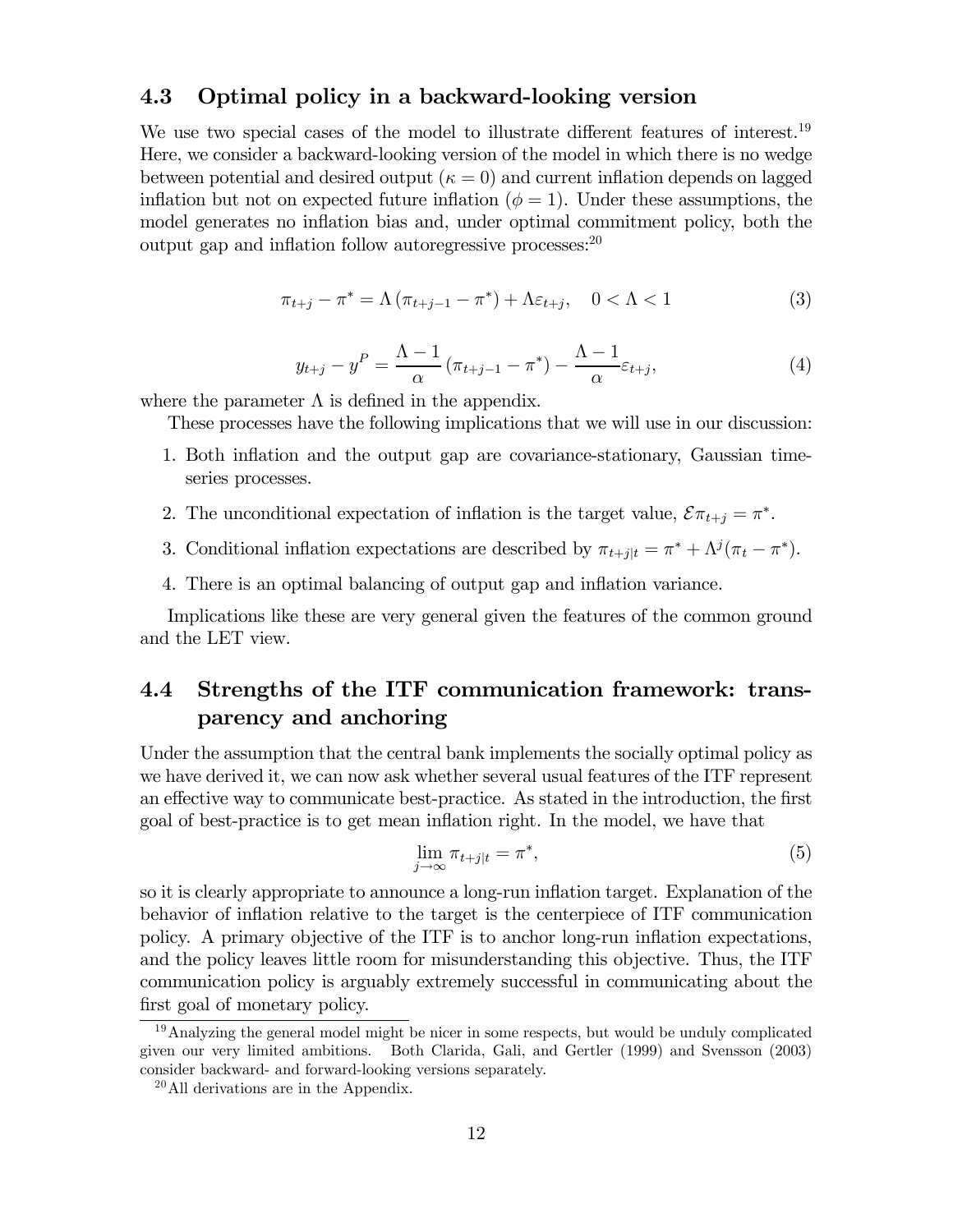#### 4.5 Room for improvement: the balance of multiple goals

In this section, we argue that the primary shortcoming of the ITF communication policy is that it does not explain clearly the roles and balance of multiple goals. Indeed, we argue that the ITF as implemented often involves elements that are literally inconsistent with best-practice policy and, in any case, obfuscates some basic issues.

To begin discussion, we list some usual features of the framework that we find problematic. It is often a feature of the ITF, as advocated and practiced, that one or more fixed horizons are associated with the inflation target. This practice is literally inconsistent with optimization. For example, the results above imply that

$$
\pi_{t+j|t} \neq \pi^* \qquad j \ge 0 \tag{6}
$$

with probability 1, and that with certainty we will face times,  $t$ , at which,

$$
|\pi_{t+j|t} - \pi^*| > \varepsilon > 0 \qquad j \ge 0 \tag{7}
$$

for any  $\varepsilon$ . That is, under best-practice, there will be times when the expectation of inflation at any horizon remains far from any target or target range.

Choosing a fixed horizon at which the inflation forecast must be consistent with the target in some sense can be thought of as an approximation to optimization. In particular, under full optimization we can pick a horizon h, a small probability  $\varepsilon$ , and a margin of error  $\theta$  such that

$$
\text{pr}(|\pi_{t+h|t} - \pi^*| < \theta) = \text{pr}(\pi_{t+h|t} \in \pi^* \pm \theta) = 1 - \varepsilon. \tag{8}
$$

That is, at the horizon h, the forecast of inflation is in a small neighborhood of  $\pi^*$ most of the time. Thus, choosing a fixed horizon for meeting the inflation target seems like a sensible approximation. We take up the costs and benefits of approximation in the next section. For now, we note that choosing a fixed horizon is not an accurate description of fully optimal policy.

Some central banks state target ranges for inflation. It is not clear how to interpret these ranges. Does a central bank aim to be inside its announced range all the time? Under best-practice, should it?

In our example, there is an interpretation of the term "target range" that is consistent with best-practice. As is clear from equation (8), the central bank can view the target range as a confidence interval and relate the width of the range to the probability that inflation (or its forecast at the relevant horizon) will be in the range.<sup>21</sup> Under this interpretation, a target range is purely descriptive in that it states that inflation will be within the range  $\pi^* \pm \theta$  most of the time. This interpretation of the target range is subtle, and we suspect not the predominant one.

There is a contrasting interpretation that is not consistent with best-practice. Under this interpretation, the central bank wants inflation to be inside the range at all times, but control errors might cause it to wander out at times. This interpretation

<sup>&</sup>lt;sup>21</sup>The central bank can choose a probability,  $\varepsilon$ , and derive the width of the range,  $\theta$ , or pick a width and derive the probability.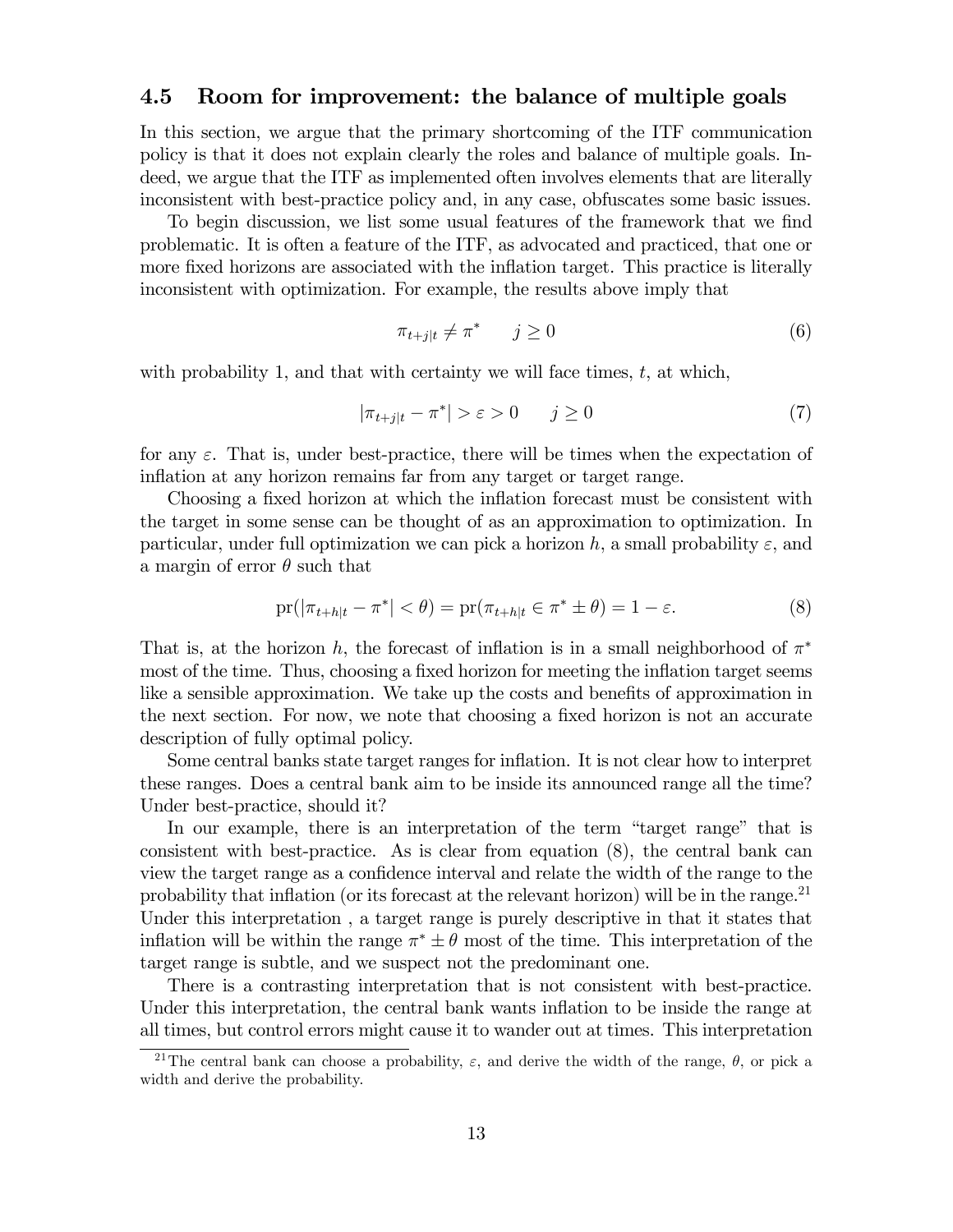is not consistent with best-practice in the example. There is no control error in our example—if there were, the  $\theta$  associated with a given  $\varepsilon$  would be larger. Under best-practice, the central bank deliberately sets inflation outside any given interval at times. When evaluating policy, no incident of inflation crossing the boundary is evidence of central bank misbehavior; only excessive frequency of being outside the interval constitutes such evidence.

A key test as to whether the range is properly understood as a confidence interval is that under best-practice excessive frequency of being inside the range is also evidence of misbehavior. It should seem equally natural to punish the central bank for being inside the range too often as for being outside the range. In the LET view, no matter how limited one thinks the limited exploitability is, it remains the case that excessive smoothness and excessive volatility of inflation are equally costly at the margin in equilibrium. As BLMP document, some of the problems with target ranges we are pointing to have been observed in practice.

Next we note that the long-run inflation goal is often said to be preeminent in some sense in the ITF framework.<sup>22</sup> While the intention here may seem clear enough, we do not understand what it means formally.

Given the common ground we are accepting, it is true that there is no trade-off between setting the mean of inflation at  $\pi^*$  and any other goal of policy. There is no long-run trade-off; the mean of inflation has no implications for other choices. Thus, the same policy is obtained if inflation is the preeminent long-run goal or if setting the gap equal to zero is the preeminent long-run goal.

Most crucially, we can arbitrarily rank the preeminence of long-run goals only if we are talking strictly about the mean of inflation. Generally, the preeminence statement is linked in some way to *price stability*. To the extent that *stability* is interpreted in a natural way as having something to do with the variability of prices and inflation, any statement of preeminence is the antithesis of the key feature of optimal policy– the notion that optimization implies an optimal marginal rate of exchange between stability of prices and stability of the gap.

Here is the essence of our argument so far. Monetary policy in the LET view involves conflicting goals. The mean inflation goal may reside outside this conflict, but any discussion of stability of prices or inflation must inevitably raise issues of other goals. We argue that several aspects of the ITF as practiced do not provide a natural and straightforward framework for communicating this fact. We now consider various ways other goals are accommodated.

One approach to balancing multiple goals is to state a target range for inflation that is assumed to give the central bank wiggle room to consider other goals. In practice, things have arguably worked this way. We return to the primary question of this section: is wiggle room the most effective way to communicate optimization

<sup>22</sup>For example, the Reserve Bank of New Zealand's 2002 Policy Targets Agreement states that "[i]n pursuing its price stability objective, the Bank shall seek to avoid unnecessary instability in output, interest rates and the exchange rate." The Bank of England Act charges the bank "(a) to maintain price stability, and (b) subject to that, to support the economic policy of Her Majesty's Government, including its objectives for growth and employment." There is similar language for the Swedish National Bank, as confirmed by Heikensten and Vredin (2002).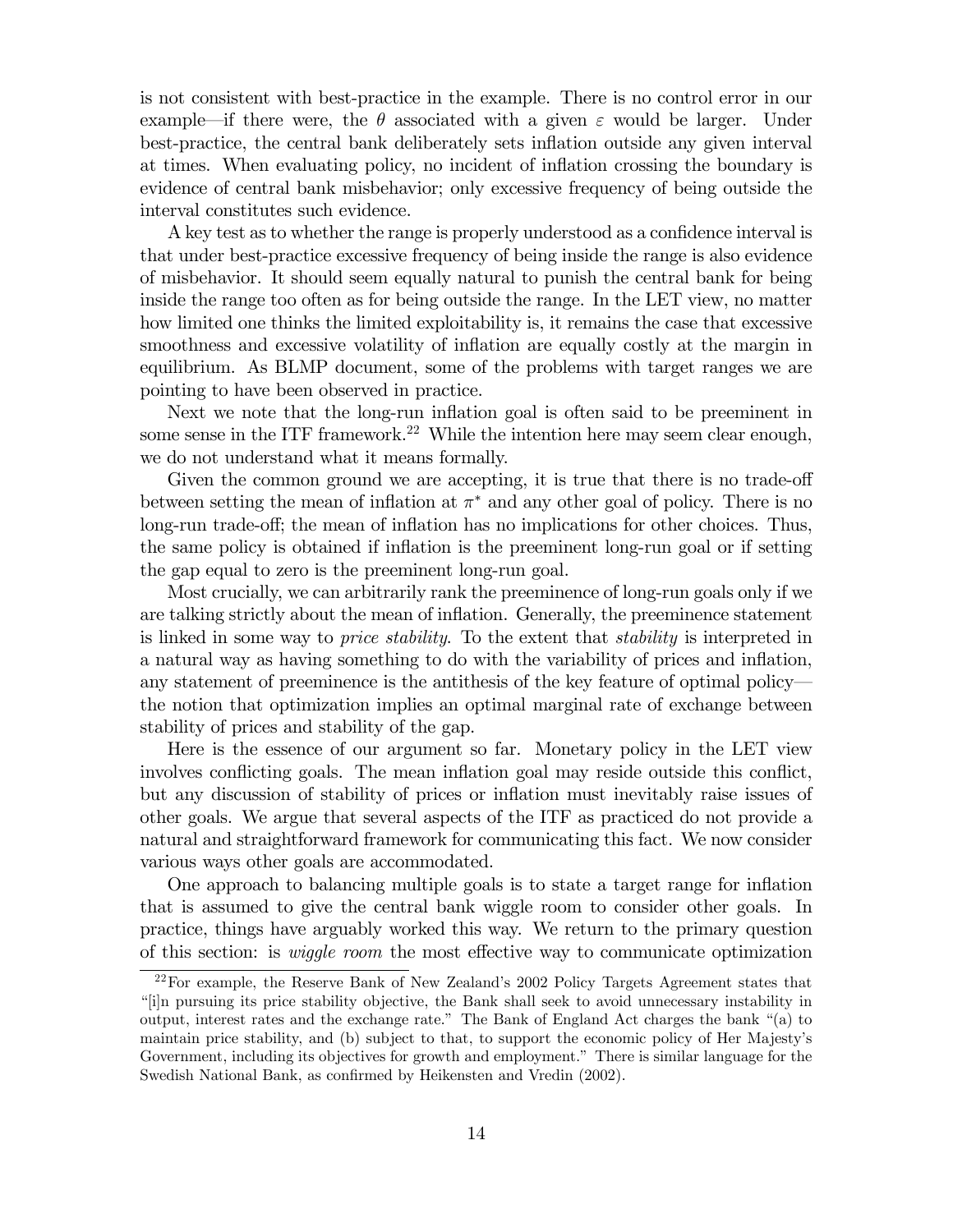with multiple conflicting goals? In our view, this way of communicating can clearly work, but is not the height of pedagogy.<sup>23</sup>

Escape clauses are another alternative. Every framework will surely need the equivalent of escape clauses. There will be events sufficiently peculiar from the standpoint of what was foreseeable at the time the framework was conceived that briefly abandoning the framework will be necessary. Still, taking account of the role of other goals through escape clauses is surely not fully transparent.

Finally, Svensson (1997a) has argued that in a quadratic optimization framework like the one in our simple example, we can view optimal policy as targeting the forecast of inflation, with consideration of the gap incorporated by allowing it to affect the horizon at which one wants the forecast to hit the target. Mishkin (2002) argues for this approach and some ITF banks use this sort of rhetoric. This approach is consistent with optimization. Formally, it will be true under optimal policy that at each point in time,  $t$ , there is a shortest horizon,  $h$ , such that

$$
|\pi_{t+h|t} - \pi^*| < \theta \tag{9}
$$

for a given  $\theta$ . Thus, in each period an h could be announced.

If we were teaching this optimization process to an undergraduate or to the marginal agent added to the model, is this the most natural way? We have a linearquadratic optimization with two conflicting goals and one instrument. The two goals of optimization are to get the mean right and to balance variability of inflation against variability of the gap. It seems strained, at best, to describe the optimization process in terms of a target for one variable and adjusting the horizon to take account of the other. This description fundamentally obfuscates the trade-off in question.

In this section, we have tried to make a simple point that many people find obvious. The ITF communication policy is tilted heavily toward emphasis on stabilizing inflation. Several usual features give inflation a role that is literally inconsistent with optimization in the LET perspective. Thus, in our view the communication policy of the ITF is not the best-practice way of maximizing public understanding.

# 5 Simplification and approximation

We have followed major advocates in interpreting the ITF as allowing the central bank to follow the socially optimal policy. Using this interpretation in a conventional LET-view model, we find that a dissonance arises between policy and the standard communication approach followed by the ITF. Perhaps we are being too literal: it may be that policy, or the communication of policy, is deliberately intended to be some sort of approximation of optimal behavior. These simplifications may be optimal in some broader perspective: perhaps there is some unmodelled *simplicity* constraint on either communication or policy itself that we have not captured. At some level, there surely are such constraints, so this possibility deserves serious treatment.

<sup>&</sup>lt;sup>23</sup>Faust and Svensson (2001) present an example in which inflation fluctuates narrowly around the optimum value, but due to lack of transparency about the nature of other goals the economy is significantly more volatile than under full transparency.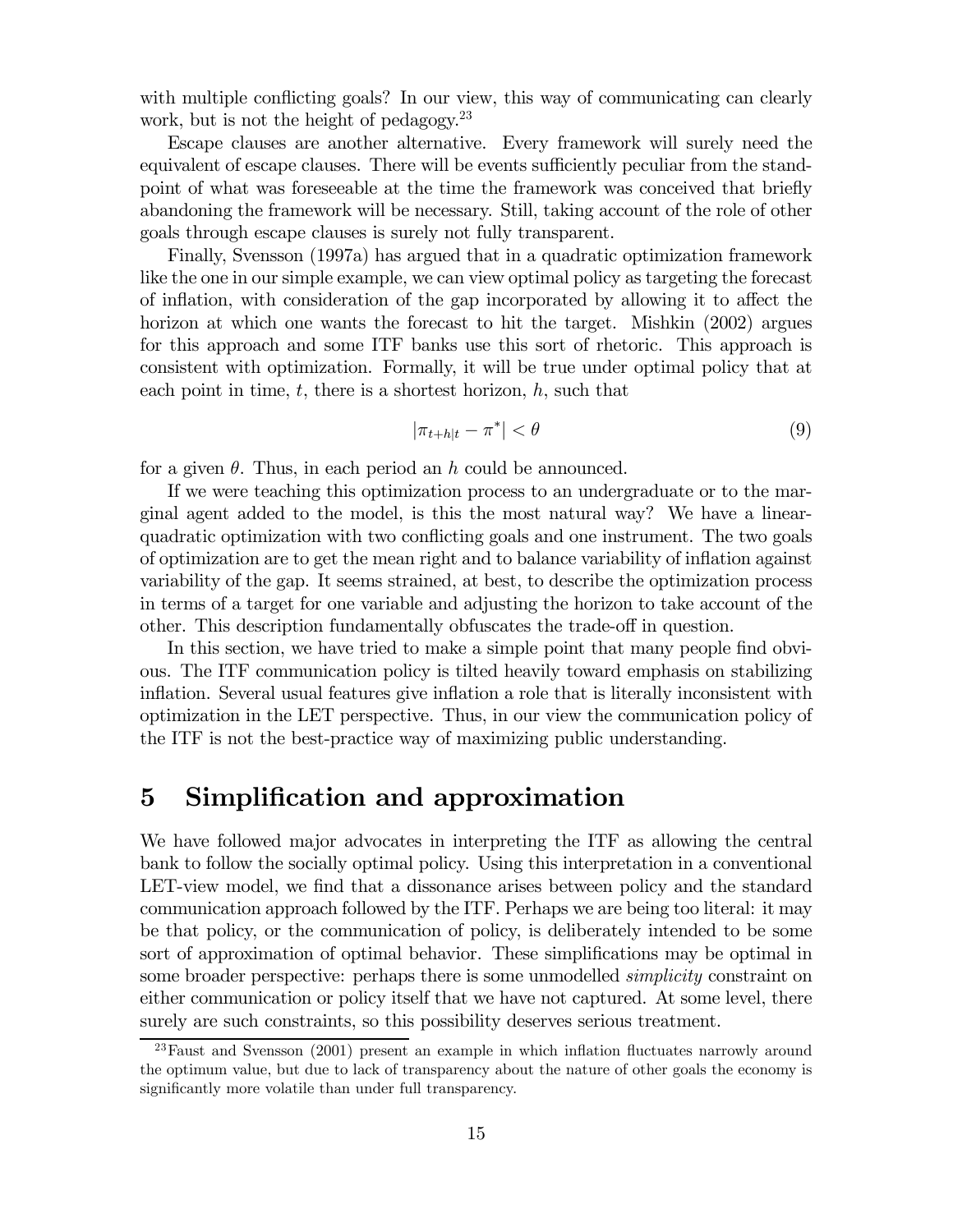## 5.1 Simplicity constrained policy

Perhaps policy behavior is subject to a simplicity constraint that causes policymakers to follow rule-of-thumb-like policy. From where would such a constraint arise? The standard justification is that it arises from some need for ease of monitoring. Thus, a bank with a severe credibility problem might find that the credibility benefits of a rule that is trivial to monitor outweigh the costs. Fixed exchange rates are often justified in this way both in theory and practice (Atkeson and Kehoe  $(2002)$ ).<sup>24</sup> The arguments for a simplicity constraint in extreme cases are familiar.

Regarding the advanced economies that are the focus here, we make two points. First, if the ITF requires deviating from the optimal policy on economic grounds, then proper evaluation of the ITF requires a clear statement of the deviations required. In this case, we need to go back to the macromodel horse races to evaluate the costs of the deviations and attempt to weigh these costs against the benefits of simplicity. Second, as we argue next, even when banks assert that policy is constrained in this way, it often turns out that only communication is actually constrained.

## 5.2 Optimal policy/simplicity-constrained communication

We have generally treated the problematic elements of the ITF as constraining communication, not policy behavior. In practice, public communication requires some simplification, and as economists, we naturally think of simplification in terms of an approximation that is adequate so long as variables stay near some mean or steadystate values. The problems with ITF communication listed above will probably be minor so long as inflation and the gap stay near the steady-state values.

We believe that use of a communication policy simplified in this way is dangerous. As we get further from the steady state, the appropriateness of the simplified framework diminishes. Of course, since these conditions are observed infrequently, uncertainty on the part of the public about the central bank's policy is greatest at these times. Further, the conflict in society over the proper short-run policy becomes more intense as we move away from the steady state.<sup>25</sup> Thus, the simplified communication works best when it is least needed and tends to break down when it is most needed.

If any ITF banks are following this course, they are on a well-trodden path. Central banks have regularly adopted rule-of-thumb communication devices that function well during *normal* times and then scrambled to wean the public from these rules (or adjust and qualify the rules) when times became more challenging.

 $24$ We are dealing here with the case in which the simplicity constraint binds in the sense that the central bank deviates from the policy that is best on standard macro-stabilization grounds. Thus, we are distinguishing this case from the one in which simple rules are best, even from a pure stabilization standpoint. For example, Friedman argued that a k percent rule is optimal due to our profound ignorance. Others have argued that simple rules may be optimal, or nearly so, from the standpoint of robustness (Levin and Williams (2003)).

<sup>&</sup>lt;sup>25</sup>For example, for the quadratic loss function used in the model,  $\partial (\pi_t - \pi^*)^2/\partial \pi_t$  and  $\partial (y_t (y^p)^2/\partial \pi_t$  both rise as  $\pi_t$  and  $y_t$  move from the steady state.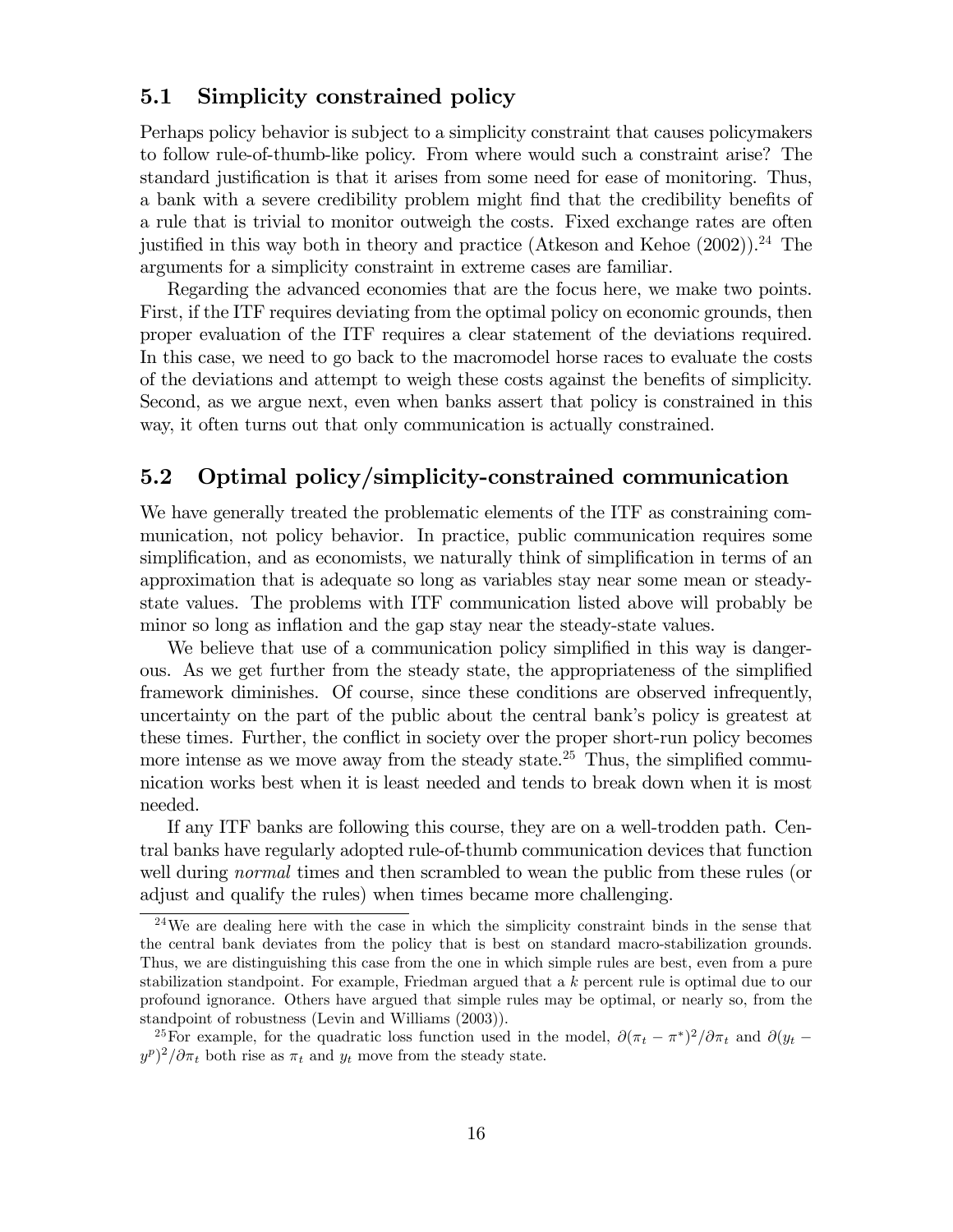Intermediate money targeting illustrates this claim. It provided a framework for the conduct and communication of policy. Although it was not necessarily presented this way at the outset, intermediate targeting was a simplifying approach that was viewed as *ex ante* suboptimal on stabilization grounds.<sup>26</sup> Under such a system, there inevitably comes a time when the best judgments about how to run policy conflict with the direction dictated by the intermediate target.

The central bank must then choose between running policy it believes to be suboptimal or running policy inconsistent with the framework it typically uses in communication. In practice, banks generally chose the latter option. Thus, the Fed regularly redefined the target, redefined the target variable, and simply ignored the deviation of the target variable from target. Similarly, some have argued that the Bundesbank was an implicit inflation targeter and ignored the intermediate money target when it appeared inconsistent with inflation objectives.<sup>27</sup> We are not at all critical of this solution: these banks probably made the right choice in deviating from the communication policy rather than from best policy.

This case illustrates that adopting simplified communication approaches need not actually simplify anything.<sup>28</sup> Such communication works fine in easy times. In challenging times, a dissonance arises between the simple communication framework and the course of policy, generating a certain degree of turmoil and confusion.

#### 5.3 Must the public have a simple yardstick?

One virtue of the problematic ITF features that we discuss is that they give the public a simple yardstick by which to judge policy. Given lexicographic preferences over inflation and other goals, an inflation target range, and a fixed horizon, inflation targeting becomes very easy to monitor. One simply checks whether the inflation forecast is at the target at the specified horizon.

The virtue of this yardstick is ease of use; the problem is that it is the wrong yardstick. From Heikensten and Vredin (2002), it seems that the Swedish National Bank (hereafter Riksbank) may have come closest to explicitly advocating that the public think of policy using such a simple rule of thumb. Recently policy pursued by the bank has deviated from this rule of thumb, perhaps illustrating to some extent the sort of communication problem we raise.<sup>29</sup>

Despite such examples, it is explicit or implicit in many discussions that ease of monitoring demands that the public be given a yardstick for measuring policy that is relatively straightforward to use. We believe that Fed policy over the past 15 years provides a counterexample. Arguably, one of the most notable aspects of Federal

 $26$  Intermediate targeting is inherently suboptimal so long as the word intermediate is not superfluous. Svensson (1999) has derived the conditions under which an intermediate target is "ideal," and this, by definition, is when there is no (observable implication of the) distinction between the intermediate and ultimate goal. When intermediate money targeting was adopted, no one claimed that money was "ideal."

 $27$ See, for example, Svensson (1999) and Romer and Romer (2000).

<sup>&</sup>lt;sup>28</sup>The Fed's recent experience with the bias in the directive arguably provides another example.

 $^{29}$  For a discussion of the Riksbank's policy during this period, see Sveriges Riksbank (2003).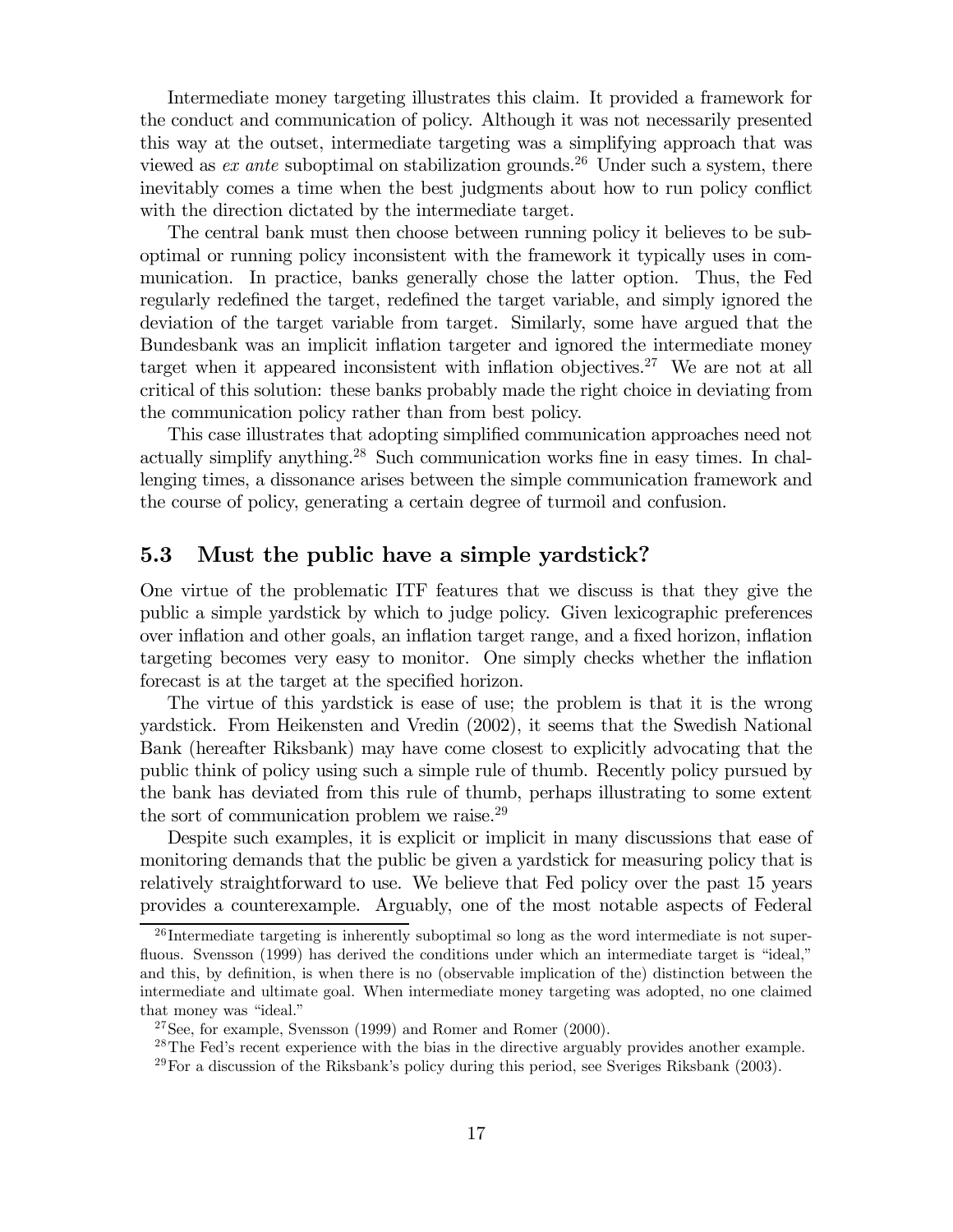Reserve policy in the Greenspan era has been the fact that the Fed has resisted the temptation to characterize policy in terms of some simplified, and thereby inherently suboptimal, framework. The Fed has demonstrated that one can run policy with at least reasonable success without placing constraints on policy or communication that are thought *ex ante* to be suboptimal on economic grounds.

The Fed's approach in this period is at times viewed with alarm and/or suspicion. Svensson (2003) argues that failure to adopt the ITF is a smokescreen that allows the FOMC freedom to secretly change its goals. Others argue that a concrete goal is essential for accountability.

These arguments may be correct, but they have been selectively applied. The second major goal of policy in the LET view is stabilizing the gap. It has become conventional wisdom that the gap is sufficiently difficult to measure that communicating a concrete goal for any particular measure of the gap would be problematic. This view is taken as adequate justification for not reporting a concrete goal for a gap measure. Let us set aside for a moment the factual question of whether difficulties in measuring the gap are different in kind or only in degree from those in measuring inflation.

Even acknowledging measurement problems, one must surely echo Svensson in asking whether these problems might be used as a smokescreen, allowing a central bank to shift its preferences about output stabilization.<sup>30</sup> Further, one must ask how the central bank could possibly attain credibility and accountability on the gap goals without a concrete gap goal. These issues are no less pressing in the case of real stability than in the case of inflation stability.

In practice, we suspect that ITF advocates are comfortable with the view that credibility and accountability regarding real stability responsibilities can be attained through vigorous central bank communication. By the same token, we argue that it is, at the very least, an open question whether accountability and credibility regarding inflation necessitate adopting a simple yardstick that is suboptimal in the sense we have been describing.

# 6 Political-economy problems and the ITF communication policy

ITF advocates contend that central bank communication can solve political-economy problems. In our view, this is the least well analyzed claim of ITF advocates. In this section we describe the communication channel emphasized by ITFers and show how existing tools can be employed to analyze it. We ultimately conclude that use of this channel can play a role in getting the mean of inflation right, but seems as likely to complicate as to facilitate achieving the appropriate balance between inflation and output stability.

 $30$ Faust and Svensson (2001) show that even modest variations in this regard can be costly.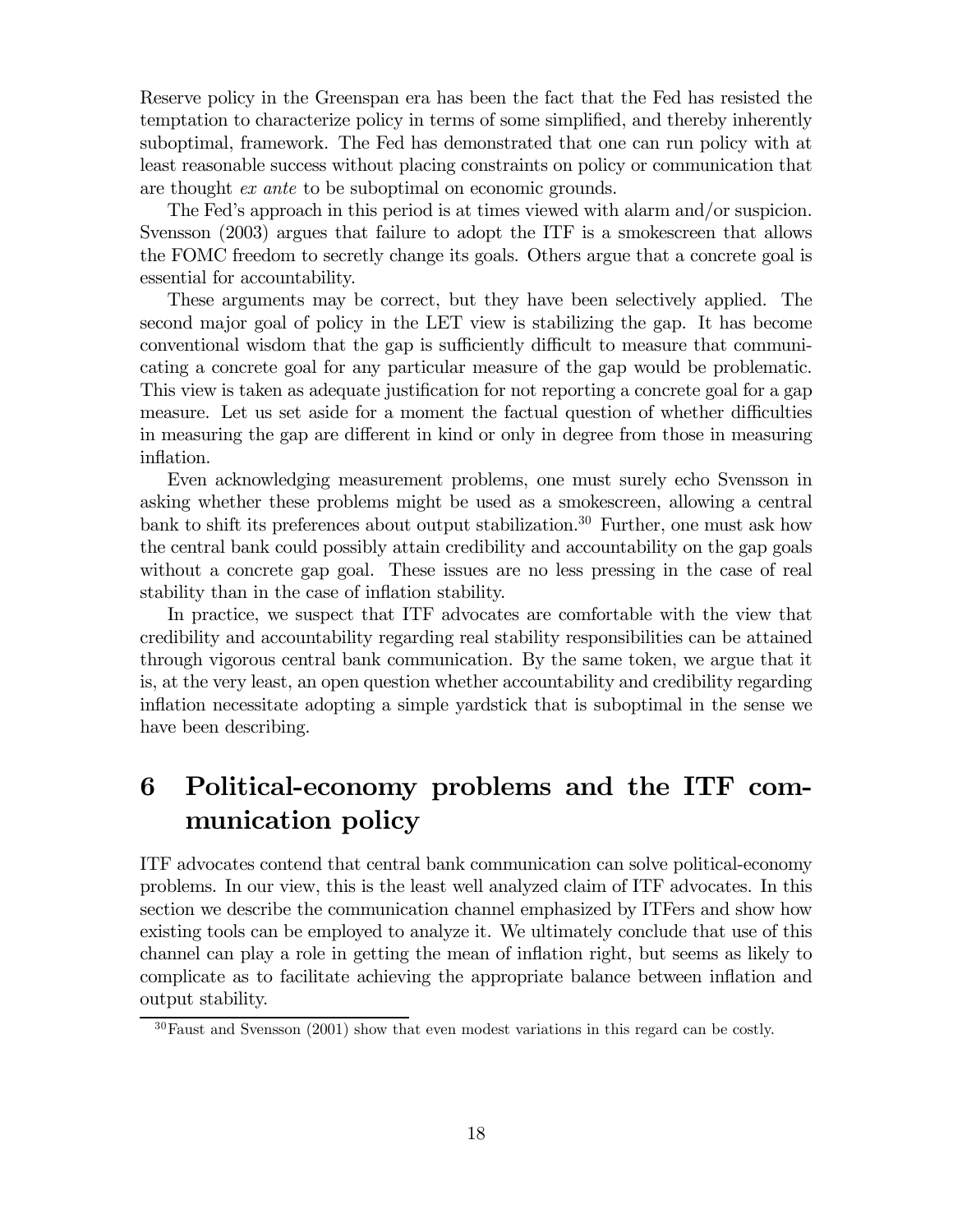## 6.1 The communication channel

The basic idea behind the ITF communication channel is that people dislike exposure of their intentional trickery, honest mistakes, or incompetence. If this is so, then public promises carry their own enforcement mechanism based on policymaker aversion to criticism. The ITF is designed to make better use of this channel by requiring public statement of goals and then public reports about progress on the goals. As BLMP argue,

To the extent that the central bank governors dislike admitting publicly that they may miss their long-run inflation targets (or, alternatively, to the extent that they dislike having their inflation projections criticized as biased or manipulated), the existence of an inflation-targeting framework provides an incentive for the central bank to limit its short-run opportunism. (p.25)

Svensson (1999) is more emphatic:

I believe it fair to say that never before in monetary history has an incentive system been set up with such strong incentives for optimal monetary policy decisions. (p.663)

In more formal terms, the communication channel invokes terms in the central banker loss function–associated with, say, honesty and aversion to criticism–that have often been ignored. $31$ 

The ITFers' argument here seems consonant with two alternative views about political-economy problems. Blinder (1998) and McCallum (1997) argue that the time-consistency literature simply misses the point. According to McCallum, knowing about the commitment policy, central bankers would "just do it." The ITF communication policy might be seen as an attempt to increase the probability of this outcome. Friedman has a different take on central bankers' loss functions:

From revealed preference [as revealed in central bank communication], I suspect that by far and away the two most important variables in their [Federal Reserve policymakers'] loss function are avoiding accountability on the one hand and achieving public prestige on the other. . . (quoted in Fischer (1990), footnote 52).

<sup>&</sup>lt;sup>31</sup>The conventional literature has examined several channels through which talk by the central bank could alter equilibrium outcomes. For example, it could lead to the cheap-talk equilibrium of Stein (1989), facilitate coordination on the best of the many equilibria of a monetary policy game as shown by Barro and Gordon (1983), or beneficially expand the set of equilibria as illustrated by Atkeson and Kehoe (2002). ITF advocates have in mind something much simpler–although formalization could involve elements like those discussed above. The communication channel as described here has a family resemblance to what Barro and Gordon called reputational equilibria in which the public might raise its expectation of future inflation in order to "punish" the misdeeds of the central bank. Technically, the important distinctions here are that the disutility from the punishment falls directly on the central bankers, involves no costs to the public, and is automatically attached to failure to deliver on "promises."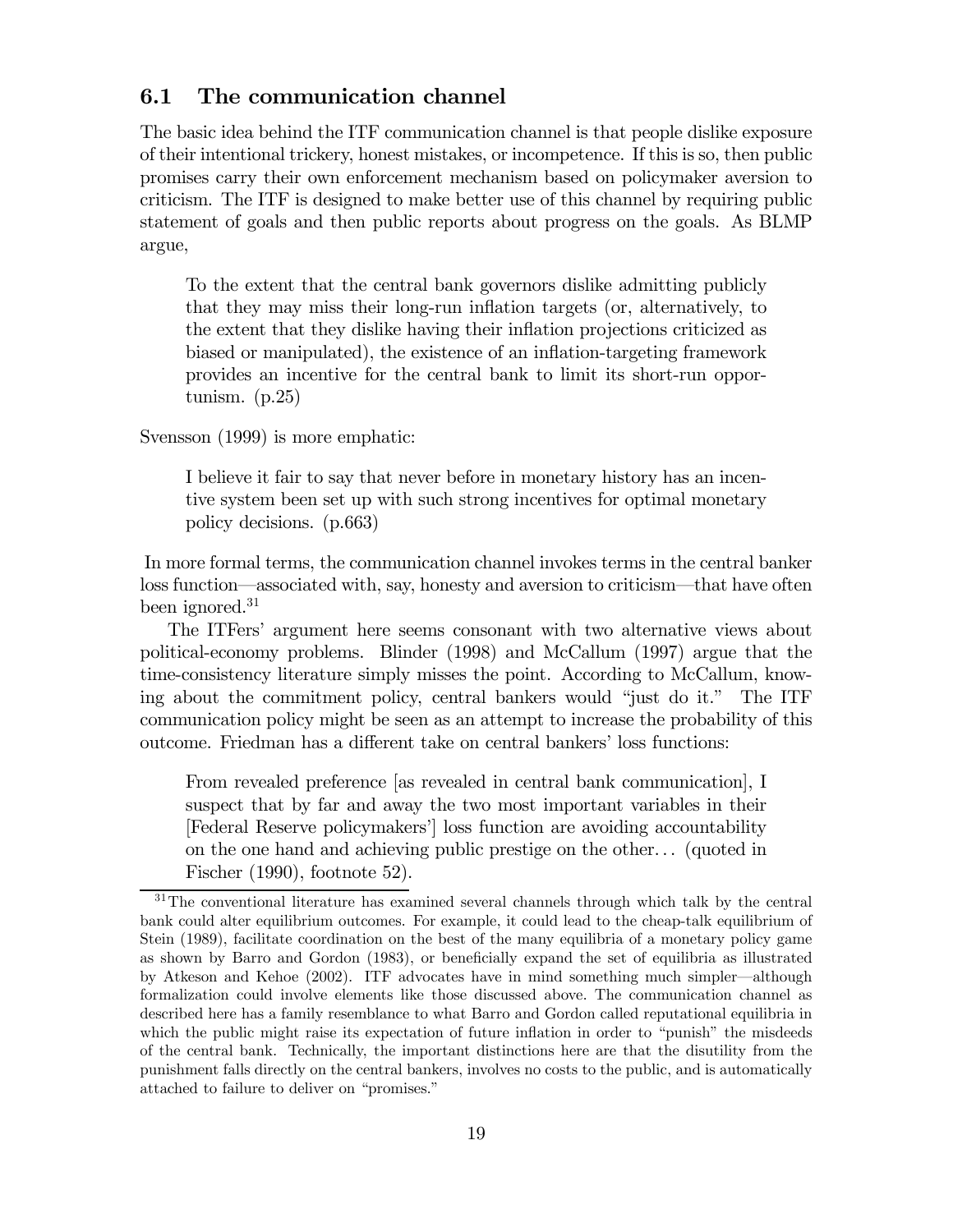Whether or not one subscribes to such an uncomplimentary view, why not design a framework to constructively exploit motives such as a desire for prestige?

We readily accept the ITF premise that the threat of public criticism affects the incentives of the central bank and thereby the course of policy. We take the view (perhaps following Blinder and McCallum) that, in normal times and with first-rate policymakers, this channel may not be of great importance. These policymakers will "just do" the right thing, as they see it, largely independent of public accolade or criticism. In the spirit of preparing the roof for rainy days, however, we consider the case when a weaker or more political board is in place.

# 6.2 Solving political-economy problems using special loss functions

The communication channel involves terms in the loss function representing aversion to criticism that are usually neglected. Fortunately, the literature provides tools for studying solutions to political-economy problems using special loss functions. Rogoff (1985) considers simply picking a "conservative" central banker, one with a loss function that embodies greater aversion to inflation than the true social loss function. This approach generates a trade-off: excess aversion to inflation lowers mean inflation, but it causes inflation to be smoother and the output gap to be more variable than is optimal. Melitz (1988) and Obstfeld (1996) make use of terms in the loss function embodying "political costs" associated with breaking a pledge to keep the exchange rate fixed. They, too, generate a trade-off between reducing inflation bias and achieving stabilization objectives. Calling attention to this possible trade-off is one of the main contributions of the time-consistency literature.32 Canzoneri, Nolan, and Yates (1997) provide examples in which taking advantage of "political cost" terms generates more complicated trade-offs. These papers all consider intuitively appealing, but ad hoc, loss functions.

In contrast, Walsh (1995) and Persson and Tabellini (1993) show how one can derive a loss function that completely eliminates the inflation bias problem without introducing stabilization costs. They discuss how this structure of loss might be induced using performance contracts for policymakers. More recently Lockwood, Miller, and Zhang (1995), Svensson (1997b), and Svensson and Woodford (2004) construct loss functions that eliminate both inflation and stabilization biases in models like ours. The basic approach in all these studies is to amend the policymaker loss function in such a way that the implied first-order conditions under discretion give rise to the same policy as under commitment.

<sup>32</sup>Canzoneri (1985) also calls attention to such a trade-off. In his paper, the trade-off arises because of the imposition of an additional constraint on the policymaker, a requirement to achieve an average value for the money supply, not because of a special policymaker loss function.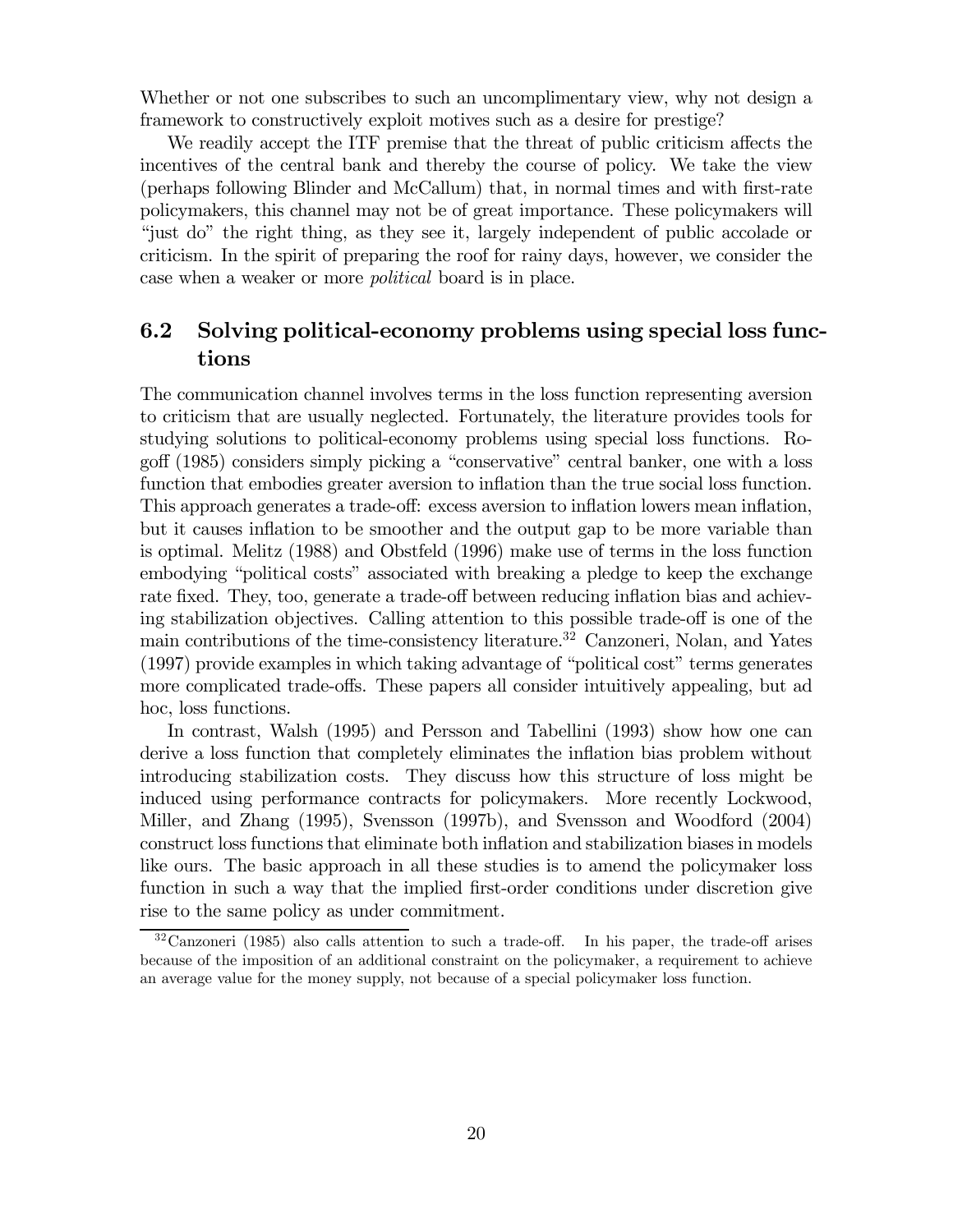### 6.3 A formal example

Here we use a forward-looking version of our simple model to illustrate how amending the loss function can eliminate inflation bias and stabilization bias. In this version, we assume that current inflation depends on expected future, but not lagged, inflation ( $\phi = 0$ ) and that target output exceeds potential ( $\kappa > 0$ ). For simplicity, we assume that there is a single random shock in period  $t$  ( $\varepsilon_t \neq 0$ ,  $\varepsilon_j = 0$ ,  $j \neq t$ ). Under commitment, the policymaker can affect inflation at t and expected inflation in all future periods. Therefore, it can smooth adjustment to the shock over multiple periods. In future periods, the policymaker has an incentive to renege but is locked in by commitment. However, under discretion, when the shock hits at  $t$ , the policymaker cannot have the desired effect on inflation expectations in future periods because it cannot be relied upon to ratify those expectations. Therefore, inflation returns to its unconditional mean in period  $t + 1$  and remains there, so adjustment to the shock is smoothed less effectively. The formal solutions are presented in Table 1.<sup>33</sup> The commitment policy we consider is commonly referred to as the full-commitment policy (or the solution to the Ramsey problem): it is the unconstrained optimum given that the policymaker can commit to the chosen policy.

Our model exhibits the classic inflation bias under discretion. Ignoring any shocks, at the optimum inflation rate of  $\pi^*$ , the bank has an incentive to surprise the public by increasing inflation in an attempt to stimulate output. Inflation is increased to the point at which the marginal cost of additional inflation just offsets the marginal benefit of attempting to raise output above potential toward the target. To see the inflation bias in this case, set  $\varepsilon_t$  equal to zero in the discretion solutions in equations  $(T1.1)$  and  $(T1.2)$  and assume that  $\kappa > 0$ . Under discretion, inflation is constant and exceeds  $\pi^*$  by the standard inflation bias,  $\frac{\lambda \kappa}{\alpha}$ .

In contrast, under commitment, inflation is time varying. It approaches  $\pi^*$  from above and is always less than the positive inflation under discretion. Output is also time varying. It approaches  $y^P$  from above and is always below  $y^*$ . It is optimal to have inflation above  $\pi^*$  in order to raise output above  $y^P$  for all finite j, but optimal inflation and output must decline over time in order to be consistent with the Phillips curve.

The model also exhibits stabilization bias under discretion. A useful measure of stabilization bias is the part of the extra loss from discretion relative to commitment that results from the existence of the shock. To consider stabilization bias, set  $\kappa$  equal to zero in all the solutions in Table 1 and assume that there is a positive cost shock in period  $t \ (\varepsilon_t > 0)$  and no shock in any other period. As might be expected, under discretion the optimal response to the cost shock in period  $t$  involves some increase in inflation and some reduction in output in period  $t$  and no response in any later period because there are no shocks then.

Under commitment, the optimal responses of inflation and output in period  $t$  are damped relative to those under discretion. There are reductions in both inflation and output in period  $t + 1$  and in every period thereafter with the responses approaching zero from below as  $j$  approaches infinity, in order to be consistent with the Phillips

<sup>33</sup>As before, all derivations are in the Appendix.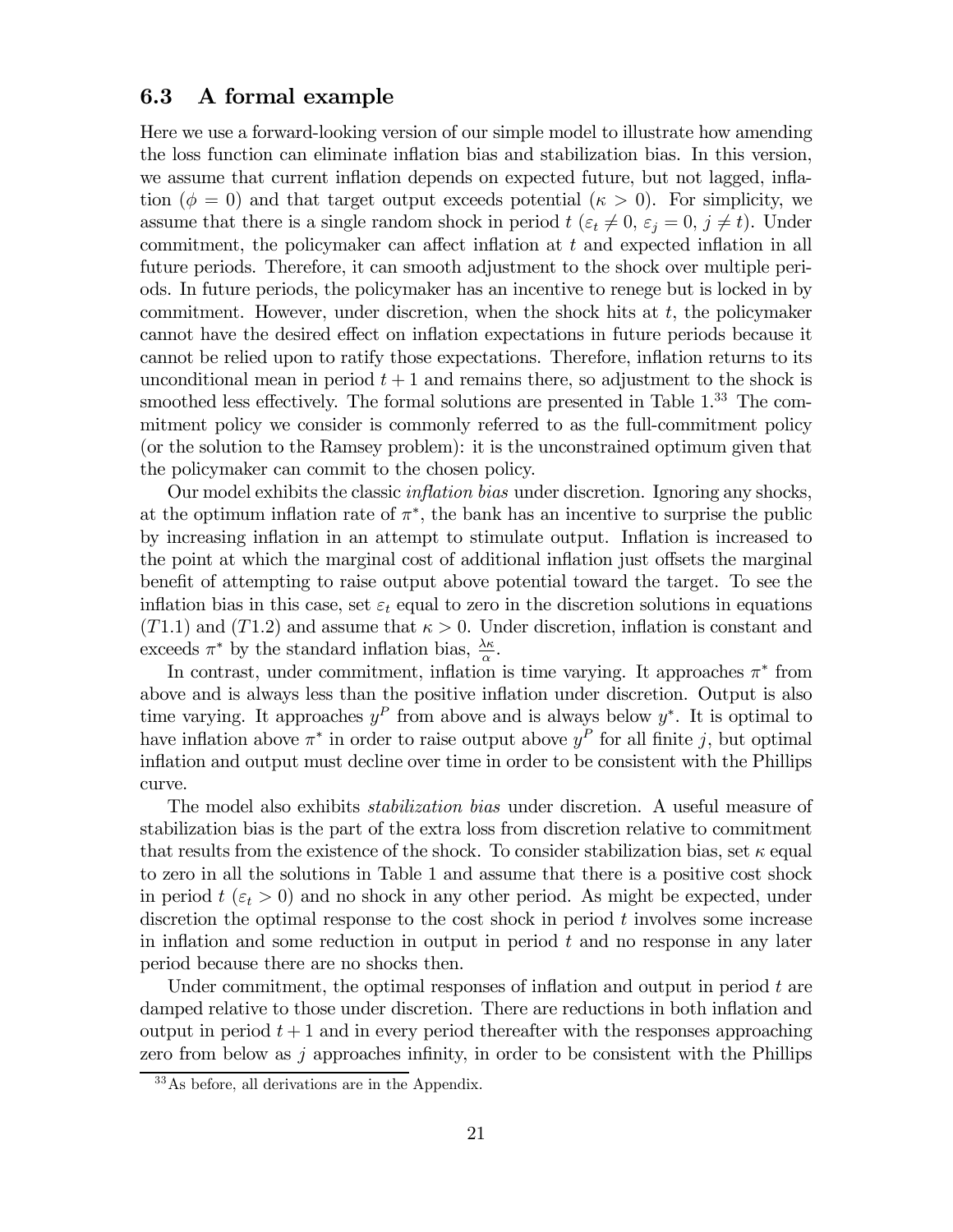curve. The Phillips curve in period t implies that reducing inflation in period  $t + 1$ partially offsets the upward pressure on inflation resulting from the shock. Therefore, it is possible to damp the responses of both inflation and output in period  $t$ . The benefit in period  $t$  more than offsets the losses in all future periods because, with a quadratic loss function, the first small movements away from the optimum in future periods cause negligible increases in loss.

We can attain the full-commitment solution under discretion if the policymaker is given the amended loss function

$$
\mathcal{L}_{t} = \mathcal{E}_{t} \frac{1}{2} \sum_{j=0}^{\infty} \beta^{j} \left[ \left( \pi_{t+j} - \pi^{*} \right)^{2} + \lambda \left( y_{t+j} - y^{P} - \kappa \right)^{2} - \left( \alpha^{2} + \lambda - \frac{\lambda \kappa}{\alpha} \right) \pi_{t+j} \right] \tag{10}
$$
\n
$$
- \left( C_{\pi, t}^{\kappa} \frac{\lambda \kappa}{\alpha} + C_{\pi, t}^{\varepsilon} \varepsilon_{t} \right) \pi_{t} - \sum_{j=0}^{\infty} \beta^{j} \Lambda^{j} \left( C_{\pi, t+1}^{\kappa} \frac{\lambda \kappa}{\alpha} - C_{\pi, t+1}^{\varepsilon} \right) \varepsilon_{t} \pi_{t+1+j}
$$

Loosely speaking, one subtracts out terms in the discretion first-order condition that lead to the inflation bias and adds in terms relating to the time-varying and statecontingent optimal policy. In particular, stabilization bias can be eliminated only by subtracting terms that are time varying and depend on the size of the cost shock.

#### 6.4 Likely effectiveness of the communication channel

Our example illustrates how political-economy problems can be avoided if only the policymaker's loss function differs from the social loss function in the proper way. It also shows that, even in a stripped down model, the required special terms are somewhat complicated and vary with the state of the economy. In this very simple model, we might, however, imagine writing an incentive contract to achieve optimality. Of course, it is a feature of the common ground that the actual economy is so complicated that it is impossible to codify such a contract.

ITFers argue that we can achieve much of the desired effect by exploiting policymaker aversion to criticism. However, to achieve this effect on the first-order conditions, these aversion-to-criticism terms would have to take a very particular, state-dependent form. We have seen no argument as to why aversion to criticism would work in the intended manner. Indeed, we have difficulty imagining how to form such an argument.

More generally, we know of no literature supporting the view that some combination of public promises, maximal scrutiny, and the threat of public criticism is an uncontroversial recipe for optimal public policy. Suppose we accept that weak policymakers will be swayed by criticism. Given the skewing of communication in the ITF, it strikes us that a weak policymaker may find it safest to excessively smooth inflation. That is, it might literally follow its pronouncements. Both this view and the contrary view, however, are highly speculative given the nature of the mechanism.

Despite our reticence to draw strong conclusions either way, we offer two comments. First, we find it plausible that stating a long-run inflation goal and communicating regularly about it will raise the chance that policy hits the long-run goal for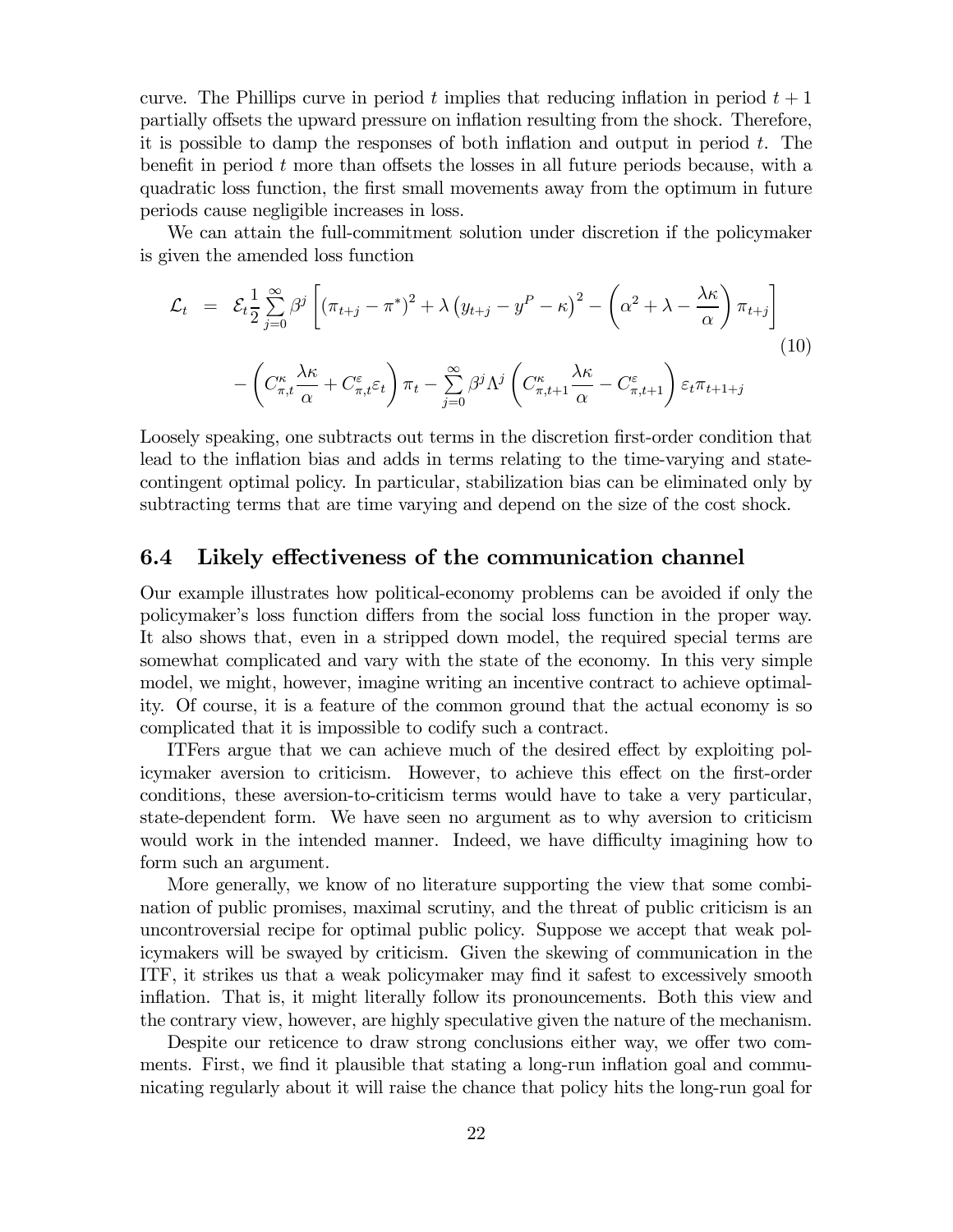the reasons cited by the ITF. Second, the ITF seems as likely to complicate as to facilitate achieving a proper balance of multiple goals by a weak policymaker.

# 7 Complicating factors largely missing from models

Up to now, we have been analyzing the ITF from a relatively abstract perspective. As preparation for making some constructive suggestions based on our analysis, we discuss some real-world complications that are largely missing from our analysis and most other formal work.

## 7.1 Strategic skewing and transparency

Beyond clarity, strategic skewing may be an essential component of effective public communication. One of the most famous principles of strategic skewing in the folk wisdom of central banking is that central banks should "do what they do, but only talk about inflation." Alan Blinder contravened this principle, the story goes, in the famous Jackson Hole imbroglio, perhaps confirming its wisdom.

While most ITF advocates would vigorously dispute it, the ITF might be viewed as an application of this folk wisdom. Without the folk wisdom, it is difficult to imagine why a policy of optimization with multiple conflicting goals would be called "inflation targeting." Calling reports on all aspects of policy "inflation reports" is an analogous misnomer. The folk wisdom would also justify discussing goals other than inflation only as they affect the horizon over which one intends to hit the inflation target.

The folk wisdom might actually be wisdom. If these topics are too sensitive to discuss, then we should stop praising the ITF and other central banks for their commitment to transparency; instead we should lament the fact that central banks cannot publicly discuss the pursuit of their multiple mandates. Further, the practical art of strategic skewing is well-studied, for example, by public relations experts. Economists have no special claim to expertise in optimal skewing.

## 7.2 Maximal transparency and deliberation

Unlimited transparency may be inconsistent with optimal deliberation. As Greenspan (2002) puts it,

The undeniable, though regrettable, fact is that the most effective policymaking is done outside the immediate glare of the press. (p. 5)

More generally, transparency could, depending on the social environment, generate inefficient dissension about policy. Goodfriend (1986) lays out various forms of this argument including the following: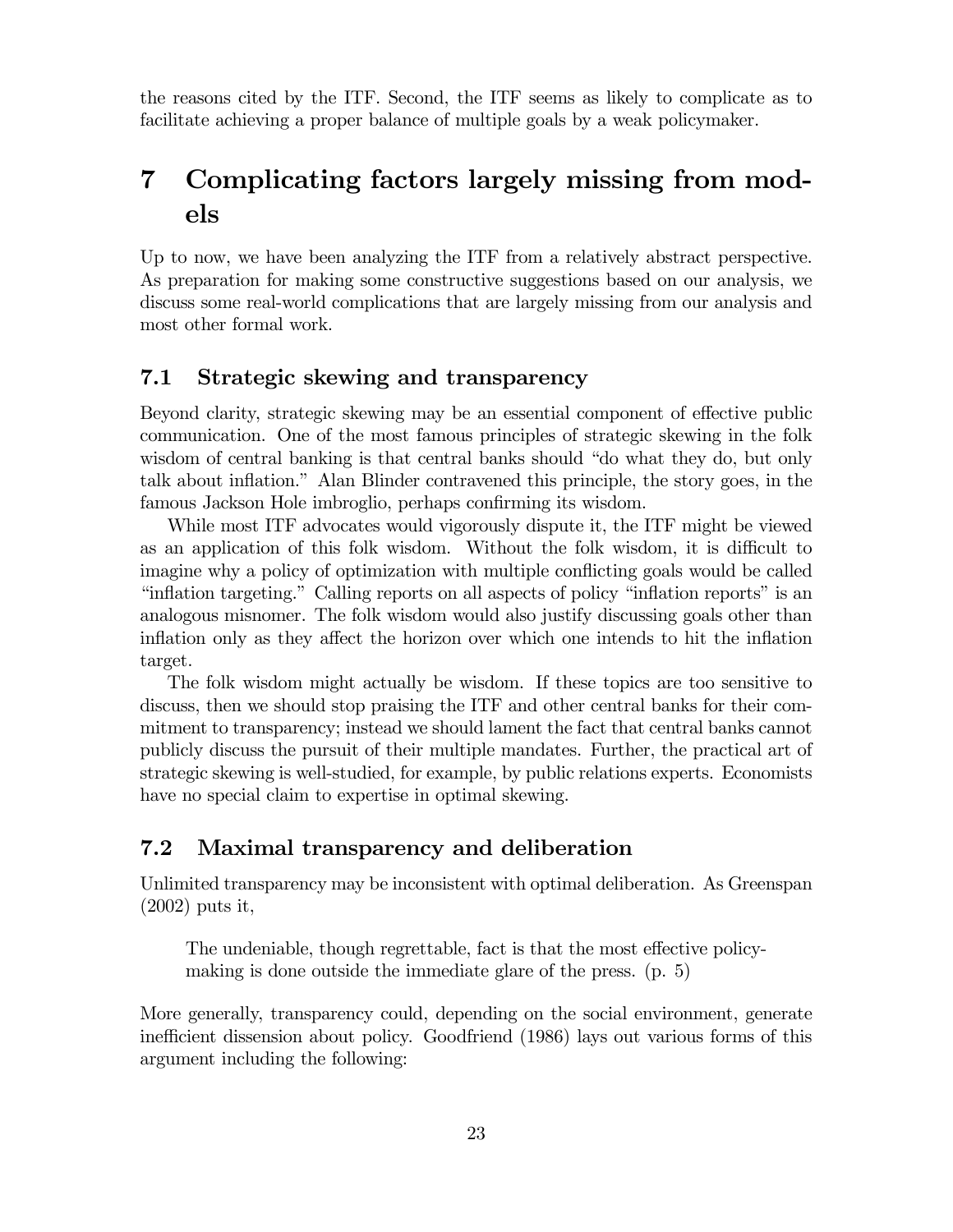In this view, secrecy could confer a social benefit because it makes consensus politics work more smoothly and with less cost.

The role of concerns like this in determining the current structure of the Federal Reserve is reviewed in Faust (1996).

We think it is almost certainly a grave error to trivialize such concerns. We cannot contribute much to their analysis, however. In our view proper treatment requires bringing in expertise from areas beyond economics. We stick to reviewing the more directly economic merits of transparency.

## 7.3 Multiple decisionmakers

In many countries a board is charged with making policy. In much of the theory we have been reviewing, the fact of multiple decisionmakers is inessential. The framers of the Federal Reserve, however, saw the composition of the board as an essential aspect of their response to political-economy problems. For example, Warburg (1930) argues that a

formula had to be found by means of which these two elements [big business and politicians] would be called upon to balance one another (p.773).

As is often the case with responses to difficult political design problems, the framers came up with a mish-mash solution.<sup>34</sup> As a bottom line, they decided on a particular weighting of interests on the FOMC. Congressman Henry Steagall (1935) summarized the result:

[U]nder the bill embodied in the conference report the board [that is, the FOMC] will stand 5 to 7 giving the people of the country, as contradistinguished from private banking interest, control by a vote of 7 to 5 instead of by a vote of 3 to 2 [as proposed in the Senate].(p. 13706)

Multiple heterogeneous policymakers clearly pose a practical problem for transparent communication about the goals of policy, the rationale for policy, and the causes of past policy mistakes and successes. There seems to be disagreement about the magnitude of this problem, however. Some contend that there are not many differences of opinion about either the appropriate loss function for policy or about how the economy works. Others are not so sanguine.

If there are substantial disagreements over the loss function and/or the workings of the economy, one response would be to require multi-stage decisionmaking. First,

 $34$  For example, there are 12 votes on the FOMC; five presidents vote; the president of the New York Fed and either the Chicago or Cleveland Fed president always vote. The Reserve Bank presidents are nominated by the boards of their respective banks and confirmed by the Federal Reserve Board. The nominating boards are composed of nine directors, six chosen by district bankers (three representing district bankers and three representing general district interests), and three chosen by the Federal Reserve Board. The seven governors are nominated by the President of the United States with due regard to a fair representation of the financial, agricultural, industrial, and commercial interests.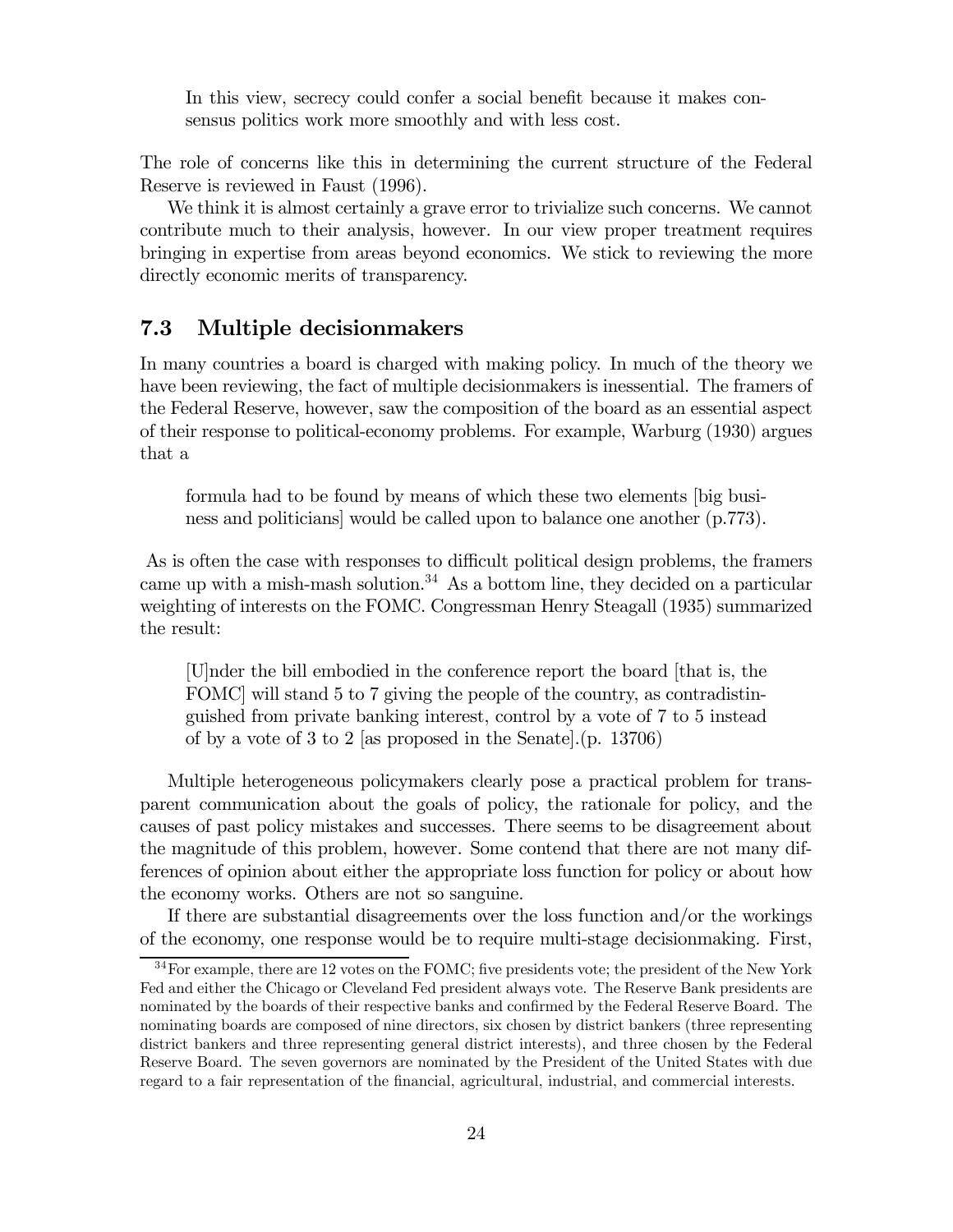the board agrees on goals of policy. Next, taking the goals as given, the board agrees on the model of the economy. Finally, the board makes policy taking the goals and model as given.

This approach has the convenient feature of making the policy process, for purposes of analysis, look rather like the simple single-decisionmaker problem. In some discussion, failure to agree first on goals of policy or the model sometimes seems to be taken as prima facia evidence of inefficient behavior by the policymaking board. This view trivializes the analysis of public decisionmaking.

There is no theorem of public decisionmaking stating that the multi-stage decisionmaking approach is good for society. One can write examples in which multi-stage decisionmaking is or is not efficient, but theoretical examples probably do not get to the heart of the matter. Imagine a monetary policy board populated by astute, public-spirited, policy-oriented economists–epitomized perhaps by James Tobin and Milton Friedman. The multi-stage approach would require that they agree first on goals, next on the model, and only then consider policy options, given those goals and model. In an alternative approach, we could simply charge them with agreeing on and implementing policy. One suspects that the multi-stage approach may not even be feasible in practice. There is at least room to differ regarding which approach would lead to better policy.

#### 7.4 Measurement of inflation and the gap

Choosing a measure of inflation and an appropriate long-run inflation goal presents practical problems that may not have been fully appreciated during periods of high inflation. In 1980, any low number seemed like a good thing. Fortunately, gone are days when proponents of low inflation could simply assert, "Zero is a nice round number."

There is now general agreement that most, if not all, price indices exhibit nonnegligible quality biases. Further, for various reasons to do with quality bias and composition, different indices often behave quite differently for substantial periods of time. Thus, the issue of which index to focus on may be of some importance.<sup>35</sup>

Many economists inside and outside the ITF camp have also concluded that the inflation goal should be set high enough to limit the probability of hitting the zero lower bound on nominal interest rates. Thus, they argue for allowing a non-negligible stabilization buffer that exceeds proposed allowances for quality bias.<sup>36</sup> Exactly how large a buffer to allow is a technical question involving the costs of moderate inflation, the costs of being mired in a recession, and the responsiveness of the economy to changes in the policy rate. The answer may change over time as the economy changes.37 In our view, the fact that choosing the appropriate target is a techni-

<sup>&</sup>lt;sup>35</sup>Recent discussion of the issues regarding changing the relevant index in the United Kingdom (HM Treasury (2003)) and of the role of energy prices in Sweden (Sveriges Riksbank (2003)) are a reminder that the choice of price index can have important implications.

 $36$  For a particularly eloquent statement of the case for a stabilization buffer, see Phelps (1972), p. 210.

 $37$ Henderson (2004) puts forward views similar to those expressed here.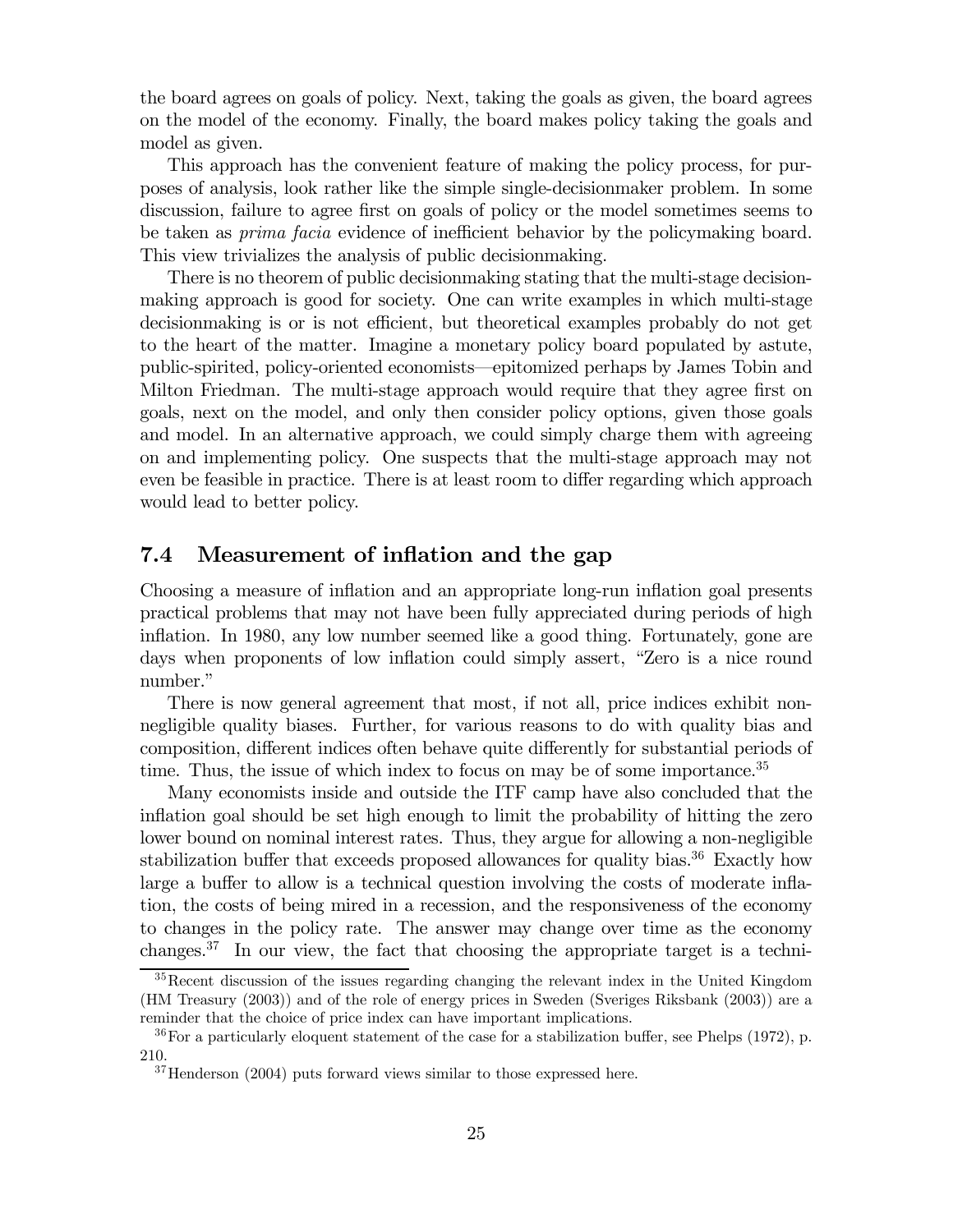cal question and the possibility that a good initial answer may not be found argue strongly for keeping the choice of the inflation target in the hands of central banks and for revisiting it periodically.

Obviously, ITF banks believe that the benefits of a concrete target outweigh any costs that might be generated by these measurement issues. Some current and past U.S. policymakers agree–for example, Bernanke (BLMP) and Meyer (2002). Gramlich (2003) speculates that announcing a long-run range for inflation might increase transparency without unduly limiting flexibility. In contrast, Greenspan (2002) argues that

For all these conceptual uncertainties and measurement problems, a specific numerical inflation target would represent an unhelpful and false precision. (p.6)

Greenspan argues, loosely speaking, that the Fed is striving for price stability *properly* measured and that achieving this goal does not correspond reliably to hitting a longrun target for any particular index. We do not attempt to resolve this empirical dispute in this paper, but discuss some of its implications in the final section.

It is generally believed that the measurement issues regarding the gap are much more serious. Here, in discussing the real world, we are moving beyond our model and using gap as a short-hand for the relevant measure of economic slack. In practice, there may be many relevant gaps, and none is easy to measure. Indeed, one version of the NET view is that these problems are so overwhelming that the gap should not be part of policymaking.38

In the LET view, these measurement issues may be immense and, hence, exploitability may be minimal. By definition, however, the LETer believes that we can monitor the economy sufficiently well to attain some beneficial exploitation of the short-run trade-off. If this is so, there is also some way to communicate this information to the public. That is, there should be a heavy presumption against the view caricatured by Karl Brunner that central banking is an inaccessible art, and that the

. . . esoteric nature of the art is moreover revealed by an inherent impossibility to articulate its insights in explicit and intelligible words and sentences (as quoted in Goodfriend (1986))

Arguably, to the extent that there is less controversy regarding the measurement of inflation than the *gap*, careful and thorough communication about the *gap* is more essential. Under this view, the emphasis in the communication strategy of the ITF is misplaced.

# 8 Conclusions

In Section 2, we state that two core requirements of the ITF are a long-run inflation target, and transparency. The first only constrains central bank policy in the long

<sup>38</sup>See, for example, Orphanides (2003a).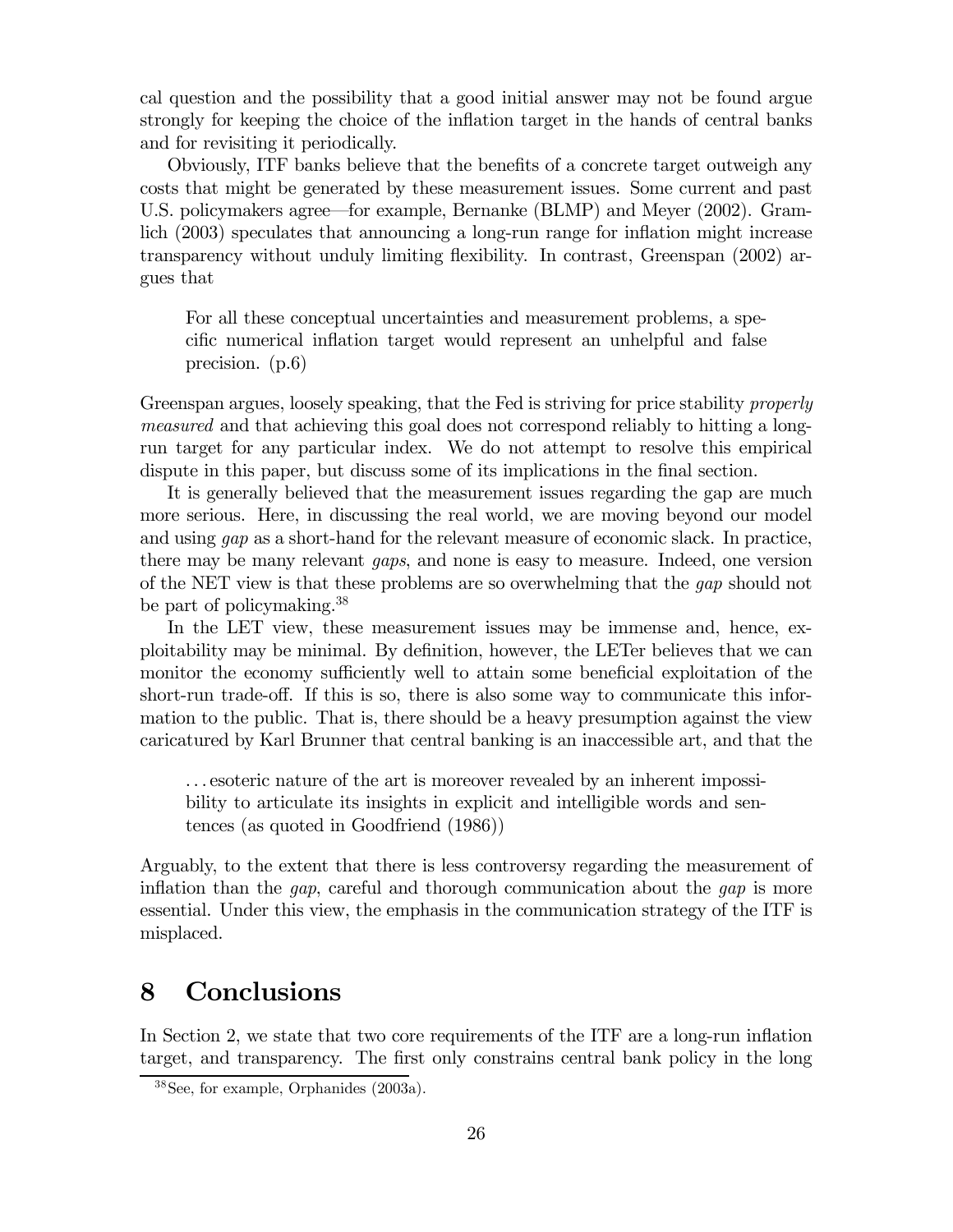run; the second constrains talk, not actions. Based on these requirements alone, it would be difficult to understand the passionate debate over the ITF.

In filling out the description of the ITF, we have come to believe that some of the passion comes from the following characterization. Inflation targeting has been portrayed as a *snug-fitting garment* that is a great improvement over *pure discretion*. The latter is caricatured as a seat of the pants approach. Less colorfully, inflation targeting is depicted as constrained discretion.<sup>39</sup>

From one perspective, this characterization is quite reassuring. Purely discretionary, seat-of-the-pants policymaking sounds a bit risky. Given that monetary policy is made in a complicated world and is subject to conflicting pressures in society over what policy is best, there is rightfully something comforting about the notion of a snug-fitting garment.

From another perspective the characterization is distressing. Central banks have often put on snug-fitting garments–for example, fixed exchange rates and money targeting. Historically, these garments have proven uncomfortable; they have regularly split at the seams.

Which perspective is correct? ITF advocates tell us there is nothing to fear from the snug-fitting garment: the constraints in constrained discretion do not constrain the central bank from pursuing optimal behavior. While there is nothing, in principle, wrong with this claim,  $40$  we remain uncertain about the basis of this claim. Going beyond the core requirements, in practice ITF imposes many requirements– for example, fixed horizons, target ranges, lexicographic preferences regarding price stability. These requirements might be viewed as constraining policy, but they are inconsistent with optimization under conventional views about the economy. We have treated them not as constraints on policy behavior, but merely as features of the ITF communication policy that generate dissonance between how the banks talk and how they act. We have not identified requirements of the ITF that constrain use of policymaking discretion, while remaining consistent with optimization.

We acknowledge that, despite their costs, central banks might find simple yardsticks or rules of thumb useful in guiding the communication of and/or conduct of policy. It is an open question whether such simplifications yield net benefits in any particular context. Until such constraints are better justified, they are not, in our view, clearly part of best-practice monetary policy.

### 8.1 Constructive Suggestions

Our review of the ITF leads to several constructive suggestions regarding best-practice, whether inside or outside the ITF. In short form, these amount to a guide for implementing the core requirements.

<sup>39</sup>This characterization can be found in many places, including BLMP.

<sup>40</sup>For example, 'attain the social optimum' could be viewed as a constraint that imposes no costs. More generally, of course, constraints on behavior off the desired equilibrium path have no cost of the sort we are discussing and may help in selecting from among equilibria.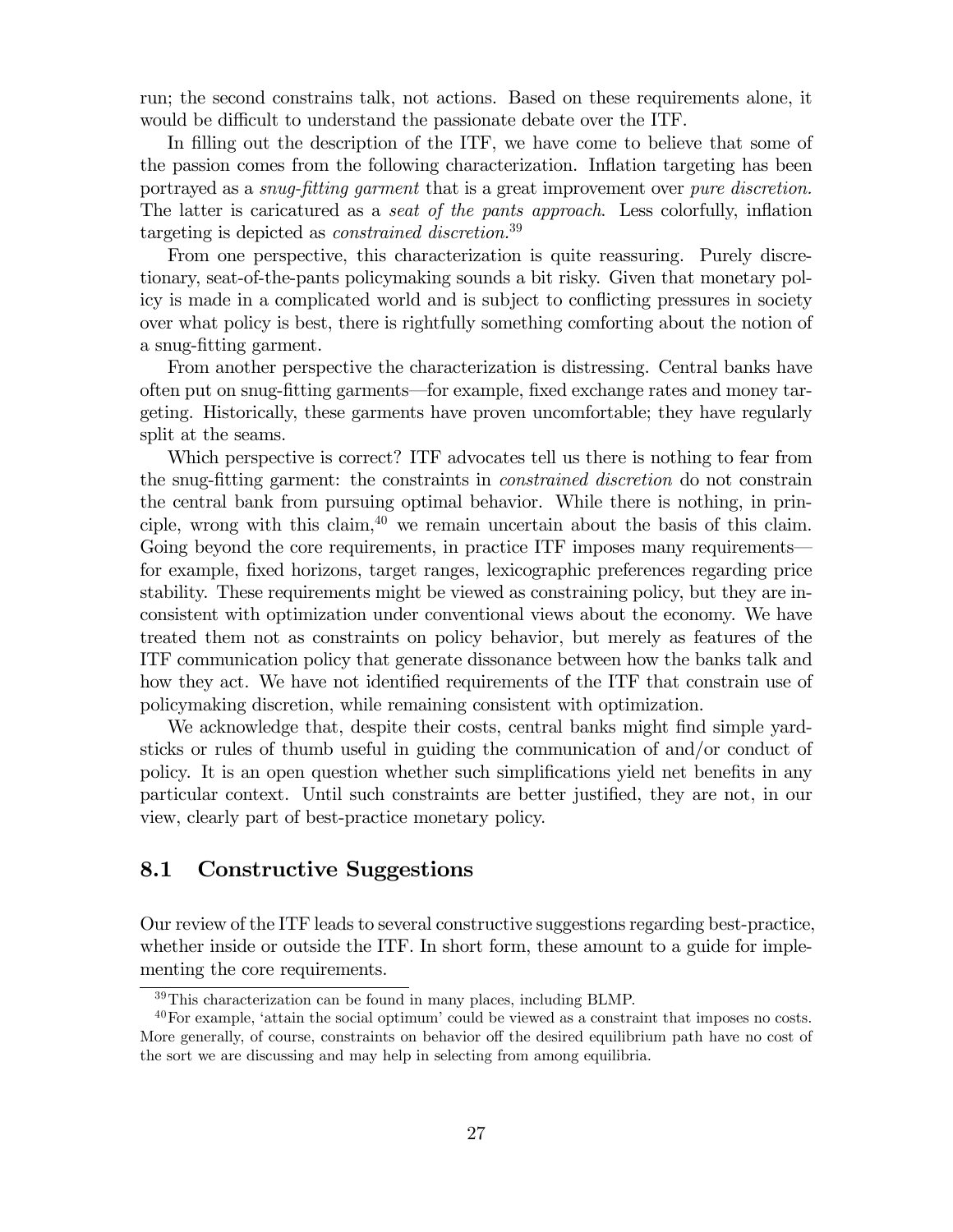Suggestion 1: Central banks should state a clear long-run inflation goal. No range or fixed horizon should be given.<sup>41</sup> If no numeric target is given, clear countervailing interests should be stated, and effort should be made to reduce uncertainty regarding the long-run goal. The value of this goal in meeting all long-run goals of policy should be stressed.

In order to be consistent with this suggestion, ITF central banks would have to modify the characterization of their long-run inflation goals in many cases. The Fed regularly communicates its strong commitment to the principle of price stability but has not stated an explicit target. As justification for not stating an explicit target, various policymakers have cited problems due to measurement issues, politicaleconomy considerations, and the existence of multiple decisionmakers. A key question facing the Fed is whether with careful statement and qualification, it might obtain some of the benefits of a more concrete goal while minimizing the costs.

Suggestion 2: Central banks should communicate in a balanced way about the objectives driving short-run policy. If these objectives are seen as conflicting due to the structure of the economy, this viewpoint should be made clear. To the extent that other goals are more difficult to quantify than the inflation stability goal, the need for clear reporting is heightened and banks should strive to find ways to communicate about these goals effectively.

For ITF central banks, adopting suggestion 2 would involve changing some language that is literally inconsistent with optimization in the LET view. It would also require providing more complete communication about the role of goals other than inflation in policy. It is a matter of perspective whether these are viewed as small or large changes. They may well be minor tweaks on the idealized ITF framework defined by Svensson.

If transparency is truly a goal in central banking, then the area with the greatest room left for improvement at most central banks is communicating the roles of goals other than inflation. For ITF banks and others, it would greatly clarify issues if three questions were answered: Is some notion of real stability an objective of the central bank? Does the bank take the NET or LET view? If it is a LETer, how will the trade-off be managed? At a general level, ITF central banks and others have done quite well in answering the first of these questions but less well in answering the latter two.

Answering the second question—are you a NETer or LETer?—is relatively straightforward. Answering the third question requires successfully characterizing how the trade-off will be managed. This is a complex task that all LET central banks must face. We have no special insights on this topic. We believe, however, that clarity on goals and the NET/LET distinction is an important first step. It brings real stability into the conversation in its proper role. The focus on inflation has led to valuable innovation in communication; putting real stability on the table can promote similar

<sup>41</sup>Certainly no fixed horizon shorter than a business cycle.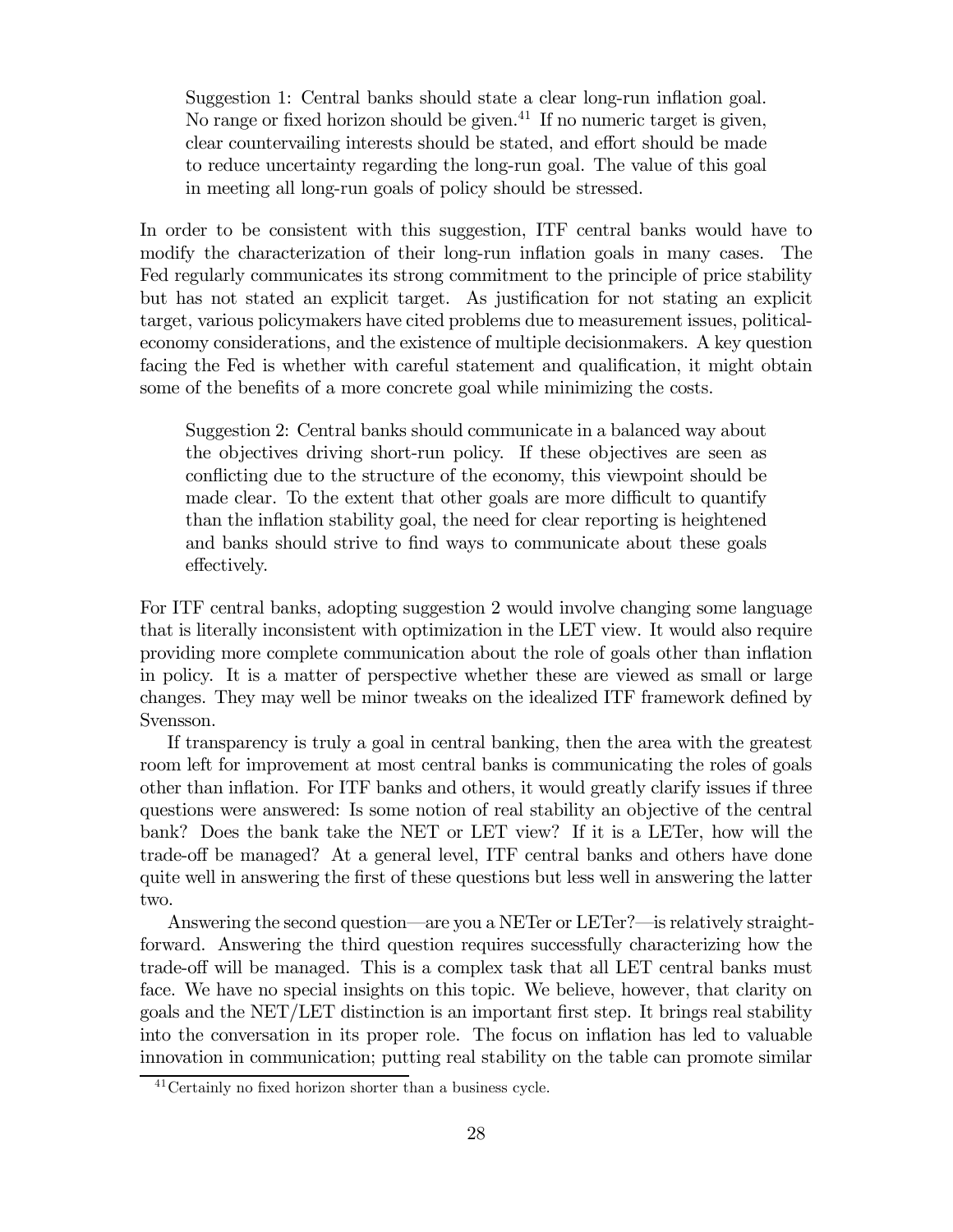innovation on the real side. The Reserve Bank of New Zealand and the Bank of Norway have begun this experimentation process.<sup>42</sup>

Suggestion 3: If best-practice policy is complicated, the totality of central bank communication should reflect that complexity.

This suggestion is based on the distinction between two dictionary senses of transparent. The first, and the one generally applied throughout the central banking literature, is that transparent means "frank, open, candid." However, sometimes the idea surfaces that central bank communication should be transparent in the sense of being, "easily seen through, recognized, [or] understood."<sup>43</sup> If best-practice dictates complicated policy, then communication that is frank, open, and candid will probably not be easily understood.

In practice, central banks probably need to have a multi-layered approach to communication with differing levels of complexity. However, there should be readily available information that makes it possible for a reasonably tenacious and intelligent person to understand policy in its complexity.

A review of the material on the web sites of several ITF banks suggests several useful examples of this multi-layered approach. Setting aside our particular criticisms about overemphasis of inflation, the monetary policy reports of ITF banks represent an extremely valuable aid in understanding the function of policy. These banks generally commission and publish outside reviews of the reports; for this and other reasons, their content is steadily improving.

Assessing the communication of the Fed is more difficult. It is certainly true that there is no one source of information that brings together the information represented in the best of the ITF monetary policy reports. Due to the sheer bulk of reports to Congress, testimony and speeches by FOMC members, and publications by the Board and 12 member banks, it would be a daunting (and unenviable) task to confirm reliably which topics are covered and which are not. A key issue facing the Fed in vigorously pursuing effective transparency is whether this material can be more concisely packaged and delivered, while respecting the diverse committee structure of the FOMC.

Suggestion 4: Central banks should strive to communicate clearly the likely course of policy. If forecasts are part of this process, the relationship between the forecasts and the future course of policy should be explained.

If policy cannot be codified in a simple rule, as we have assumed, then helping the public understand the likely course of policy is an essential part of effective policymaking. Central bank forecasts are a central feature of the monetary policy reports of ITF banks. While such forecasts can and do play many roles,  $44$  determining the

<sup>42</sup>For example, both include a forecast for the gap in their inflation reports.

<sup>&</sup>lt;sup>43</sup>These definitions come from the *Oxford English Dictionary*, definitions 2a and 2b of transparent, respectively.

<sup>44</sup>We note that there may be public good benefits from releasing a central bank forecast that are independent of whether the forecast reveals something about central bank intentions. We are setting those aside. Any such benefits may be substantially reduced if the forecast is a conditional one, however.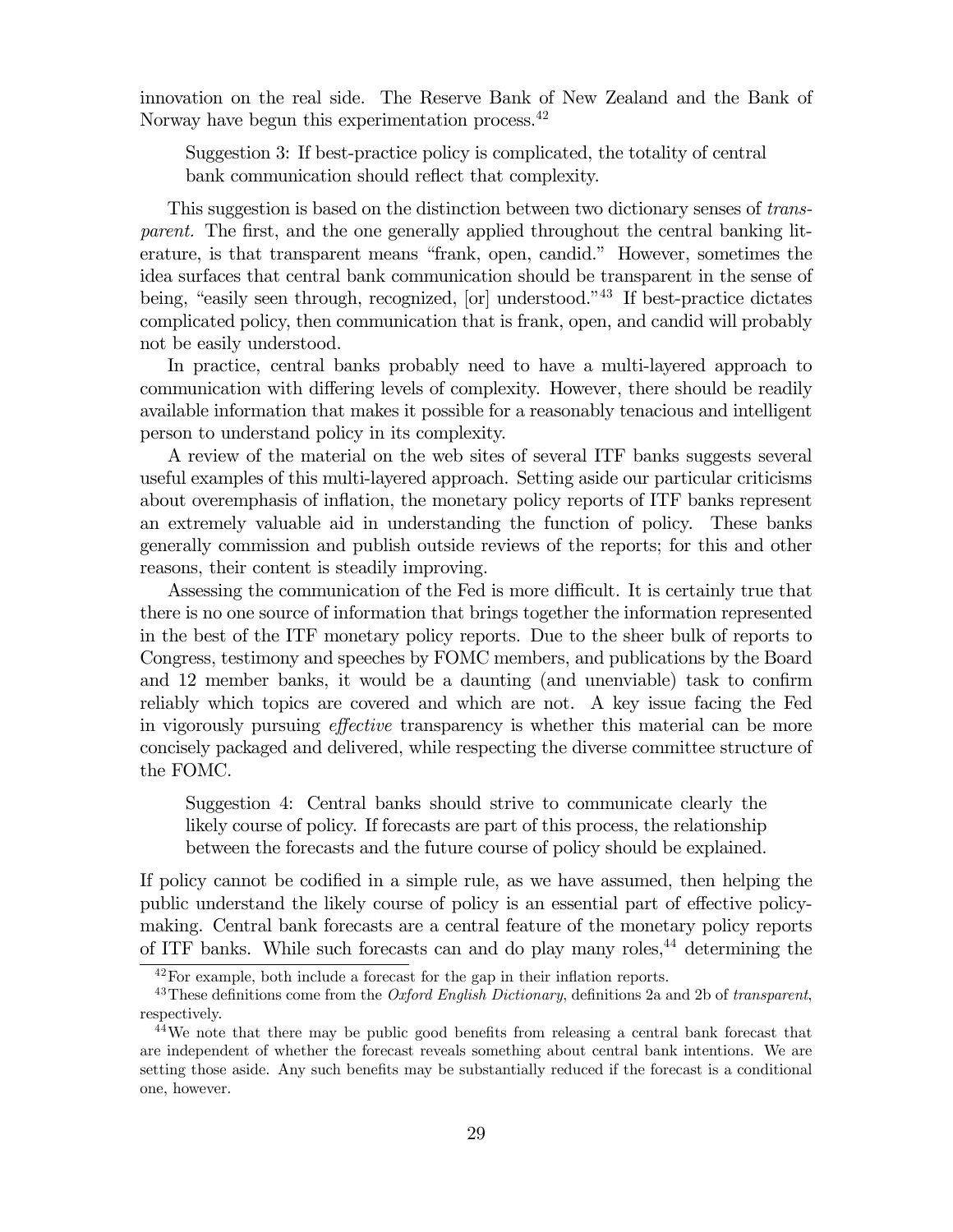proper role of forecasts in shaping policy expectations is more complex than usually recognized.45 Under standard practice, the forecasts are of unclear value in understanding the course of policy.

For example, it is standard practice to report a forecast for output and inflation conditioned on some counterfactual path for policy such as a constant policy rate. These forecasts are generally depicted as judgmental, and the reader cannot know the model in more than general terms. It is very difficult to see how such a forecast has any marginal value in predicting the course of policy, beyond the predictive power of the standard data available to the public. For example, if the central bank optimizes in the LET view, then the public certainly cannot deduce that a conditional forecast of inflation above target means policy will be tightened. Further, releasing a forecast for output growth (which is only tenuously related to the gap or other relevant notions of slack) provides little help. Only if there is a known mapping from the conditional forecast to policy is that forecast of clear use.<sup>46</sup>

In contrast, an unconditional forecast of goal variables and the policy rate would shed a good deal of light on policy. Given that the public already has its own unconditional forecast of the economy and policy, the public can see if the two forecasts differ and, by comparing the policy rate forecasts, make an attempt to deduce whether those differences stem from different views of the future path of policy or from different views of other aspects of the economy.<sup>47</sup>

Of course, central banks have historically been very wary of providing direct information about the future course of policy. The political countervailing interests may be overwhelming. Absent direct information about the future course of policy, a more thorough discussion of the link between the forecast and future policy would be useful.48

### 8.2 Summing up

Overall, our four suggestions for best-practice reflect the views that central banks should have clear, though possibly conflicting, goals and should aspire to maximize public understanding of policy. Advocates and practitioners of the ITF deserve great credit for their many contributions to clear goal setting and communication by central banks. Our suggested approach differs from the standard ITF approach in that we more strongly reject the folk wisdom of central banking that all communication should be couched in terms of inflation. Further, we do not favor the use of concrete but inherently suboptimal yardsticks for measuring central bank performance. We advocate a more "candid and open" approach to transparency.

<sup>45</sup>Anyone who doubts this claim is referred to the excellent work of Svensson and Woodford (2004) on this relationship.

<sup>46</sup>Leeper (2003) makes these and several other points about the use of forecasts.

<sup>&</sup>lt;sup>47</sup>In addition to its inflation forecast, the Reserve Bank of New Zealand releases forecasts of both the policy rate and the gap. To our knowledge it is the only major ITF central bank that follows this practice. Svensson (2001) has praised this practice and argued that others should follow it.

<sup>&</sup>lt;sup>48</sup>As discussed in subsection 5.3, the Riksbank has provided a rule of thumb linking their forecast to future policy. This rule, if followed, would make the forecast more useful, but is inconsistent with optimization.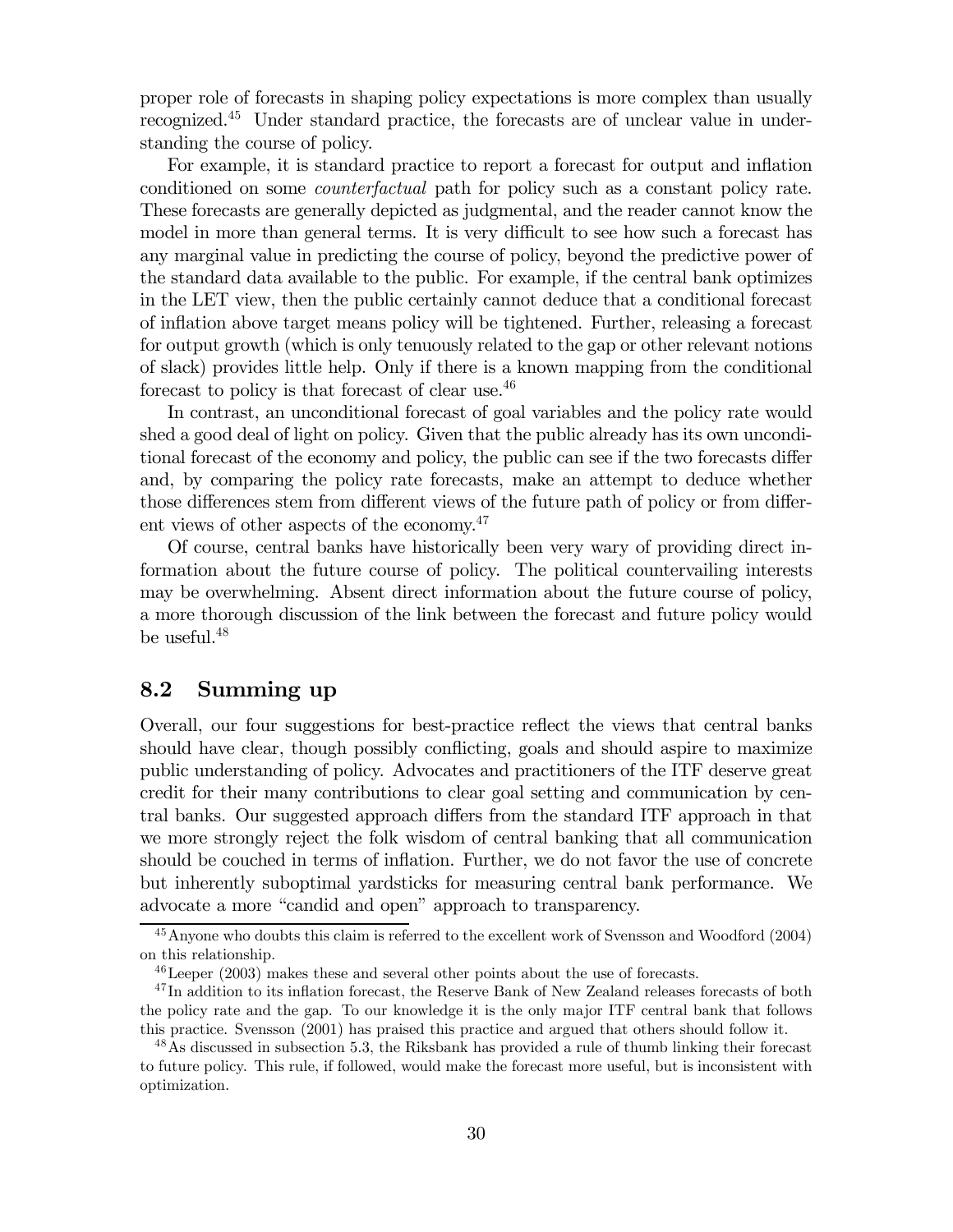# Table 1

# Discretion Solutions

$$
\pi_t^D = \pi^* + \frac{\lambda \kappa}{\alpha} + D_{\pi, t}^{\varepsilon} \varepsilon_t, \qquad y_t^D = y^P - D_{y, t}^{\varepsilon} \varepsilon_t,
$$
\n
$$
(T1-1)
$$

$$
\pi_{t+j|t}^D = \pi^* + \frac{\lambda \kappa}{\alpha}, \qquad y_{t+j|t}^D = y^P, \qquad j = 1, 2, ... \tag{T1-2}
$$

# Commitment Solutions

$$
\pi_t^C = \pi^* + C_{\pi,t}^\kappa \frac{\lambda \kappa}{\alpha} + C_{\pi,t}^\varepsilon \varepsilon_t, \qquad 0 < C_{\pi,t}^\kappa < 1 = D_\pi^\kappa, \qquad 0 < C_{\pi,t}^\varepsilon < D_{\pi,t}^\varepsilon \qquad (T1-3)
$$

$$
y_t^C = y^P + C_{y,t}^{\kappa} \kappa - C_{y,t}^{\varepsilon} \varepsilon_t \qquad D_{y,t}^{\kappa} = 0 < C_{y,t}^{\kappa} < 1, \qquad 0 < C_{y,t}^{\varepsilon} < D_{y,t}^{\varepsilon} \qquad (T1-4)
$$

$$
\pi_{t+j+1|t}^C = \pi^* + \Lambda^j \left( C_{\pi,t+1}^\kappa \frac{\lambda \kappa}{\alpha} - C_{\pi,t+1}^\varepsilon \varepsilon_t \right), \qquad j = 0, 1, \dots \tag{T1-5}
$$

$$
0 < C_{\pi,t+1}^{\kappa} < C_{\pi,t}^{\kappa} < D_{\pi}^{\kappa}, \qquad D_{\pi,t+1}^{\varepsilon} = 0 < C_{\pi,t+1}^{\varepsilon} < C_{\pi,t}^{\varepsilon} \tag{T1-6}
$$

$$
y_{t+j+1|t}^{C} = y^{P} + \Lambda^{j} \left( C_{y,t+1}^{\kappa} \frac{\lambda \kappa}{\alpha} - C_{y,t+1}^{\varepsilon} \varepsilon_{t} \right), \qquad j = 0, 1, ... \qquad (T1-7)
$$

$$
D^{\kappa}_{y,t+1}=0
$$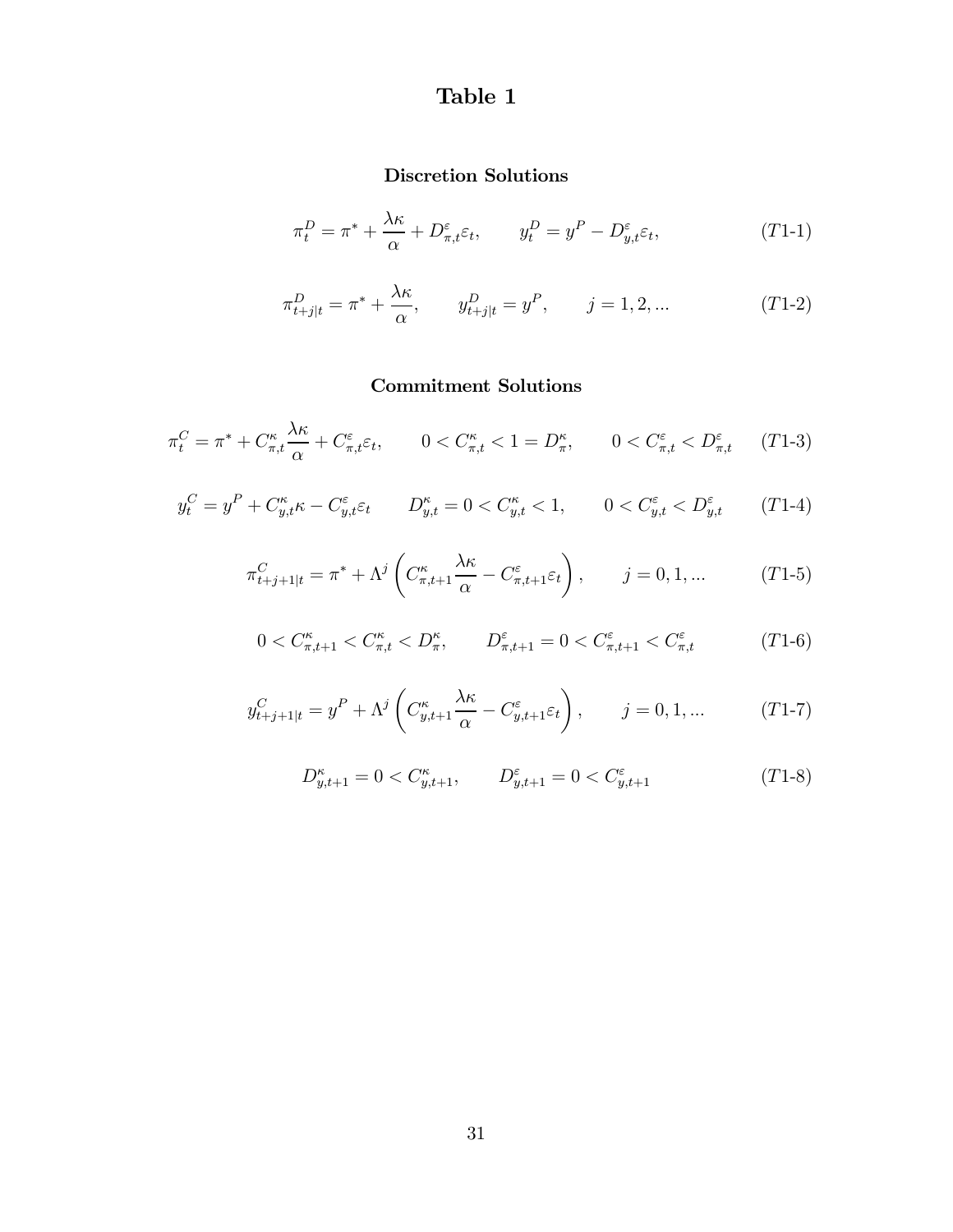## Appendix

#### Backward-Looking Version

In the backward-looking version,  $\phi = 1$  and  $\kappa = 0$ . Therefore, the loss function with the output gap eliminated using the Phillips curve is

$$
\mathcal{L}_t^{BL} = \frac{1}{2} \mathcal{E}_t \left( \sum_{j=0}^{\infty} \beta^j \ell_{t+j}^{BL} \right) \tag{A.1}
$$

$$
\ell_{t+j}^{BL} = (\pi_{t+j} - \pi^*)^2 + \frac{\lambda}{\alpha^2} [(\pi_{t+j} - \bar{\pi}) - \beta (\pi_{t+j-1} - \bar{\pi}) - \varepsilon_{t+j}]^2
$$

The first-order condition for  $\pi_{t+j}$  is

$$
\pi_{t+j} - \pi^* + \frac{\lambda}{\alpha^2} \{ [(\pi_{t+j} - \bar{\pi}) - (\pi_{t+j-1} - \bar{\pi})] - \varepsilon_{t+j} \}
$$
\n(A.2)

$$
-\frac{\lambda\beta}{\alpha^2}\left\{\left[\left(\pi_{t+j+1|t+j}-\bar{\pi}\right)-\left(\pi_{t+j}-\bar{\pi}\right)\right]\right\}=0
$$

Taking the unconditional expectation of equation (A.2) yields the result that  $\bar{\pi} =$  $\pi^*$ . Using this result, collecting terms, and multiplying through by  $-\alpha^2$  yields

$$
\beta \tilde{\pi}_{t+j+1|t+j} - \frac{1}{\lambda} A \tilde{\pi}_{t+j} + \tilde{\pi}_{t+j-1} = -\varepsilon_{t+j}, \qquad j = 0, 1, ...
$$
  

$$
\tilde{\pi}_{t+j} = \pi_{t+j} - \pi^*, \qquad A = \alpha^2 + (1 + \beta) \lambda
$$
 (A.3)

The roots represented by  $\Lambda$  and  $\Psi$  are

$$
0 < \Lambda = \tilde{A} - \sqrt{\tilde{A}^2 - \frac{1}{\beta}} < 1, \qquad 1 < \Psi = \tilde{A} + \sqrt{\tilde{A}^2 - \frac{1}{\beta}}, \tag{A.4}
$$

$$
\tilde{A} = \frac{1}{2\beta\lambda}A, \qquad \tilde{A}^2 - \frac{1}{\beta} > 0 \qquad \lim_{\lambda \to 0} \Lambda = 0, \qquad \lim_{\lambda \to \infty} \Lambda = 1
$$

Using standard methods we obtain the solutions:

$$
\tilde{\pi}_{t+j} = \Lambda \tilde{\pi}_{t+j-1} + \Lambda \varepsilon_{t+j} + \Lambda^2 \sum_{i=0}^{\infty} (\beta \Lambda)^i \mathcal{E}_{t+j} \varepsilon_{t+j+1+i}, \qquad j = 0, 1, ...
$$
\n
$$
\tilde{\pi}_{t+j} = \Lambda - 1_{\tilde{\pi}} \qquad \Lambda - 1_{\tilde{\pi}} \qquad \tilde{\pi}_{t+j} = 0, 1, ...
$$
\n(A.5)

$$
\tilde{y}_{t+j} = \frac{\Lambda - 1}{\alpha} \tilde{\pi}_{t+j-1} - \frac{\Lambda - 1}{\alpha} \varepsilon_{t+j}, \qquad j = 0, 1, \dots
$$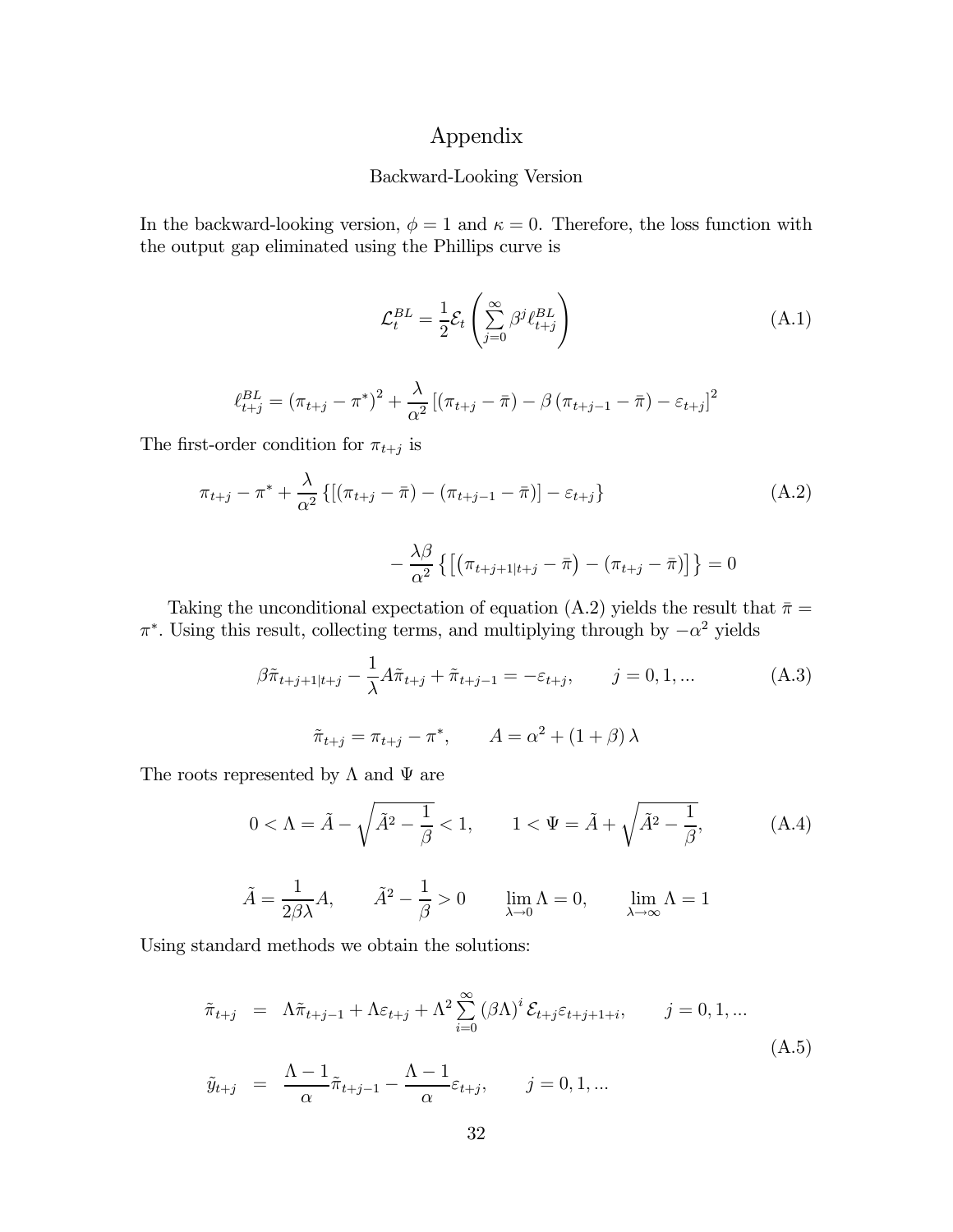where  $\tilde{y}_{t+j} = y_{t+j} - y^P$ . A positive cost shock increases inflation and reduces output. Taking expectations conditioned on information at time t yields the forecasts

$$
\tilde{\pi}_t = \Lambda \tilde{\pi}_{t-1} + \Lambda \varepsilon_t, \qquad \tilde{y}_t = \frac{\Lambda - 1}{\alpha} \tilde{\pi}_{t-1} - \frac{\Lambda - 1}{\alpha} \varepsilon_t
$$
\n
$$
\tilde{\pi}_{t+j+1|t} = \Lambda \tilde{\pi}_{t+j|t}, \qquad \tilde{y}_{t+j+1|t} = \frac{\Lambda - 1}{\alpha} \tilde{\pi}_{t+j|t}, \qquad j = 0, 1, \dots
$$
\n(A.6)

as stated in the text. By repeated substitution

$$
\pi_{t+j|t} = \pi^* + (\Lambda)^{j+1} \pi^* + (\Lambda)^{j+1} (\pi_{t-1} + \varepsilon_t), \quad j = 0, 1, ...
$$
\n(A.7)

$$
y_{t+j|t} = y^P + \frac{\Lambda - 1}{\alpha} (\Lambda)^j \pi^* + (\Lambda)^j \left[ \frac{\Lambda - 1}{\alpha} \pi_{t-1} - \frac{\Lambda - 1}{\alpha} \varepsilon_t \right] \quad j = 0, 1, \dots
$$

Now we derive the unconditional efficient policy frontier implied by the optimal commitment rule. We begin by finding the unconditional variances of  $\tilde{\pi}_{t+j}$  and  $\tilde{y}$ :

$$
\sigma_{\tilde{\pi}}^2 = \frac{\Lambda^2}{1 - \Lambda^2}, \quad \sigma_{\tilde{y}}^2 = \frac{(\Lambda - 1)^2}{\alpha^2} \frac{\Lambda^2}{1 - \Lambda^2} + \frac{(\Lambda - 1)^2}{\alpha^2} = \frac{1 - \Lambda}{\alpha^2 (1 + \Lambda)}
$$
(A.8)

where  $\sigma_{\varepsilon}^2$  has been set equal to one for simplicity. To complete the derivation, we invert the expression for  $\sigma_{\tilde{\pi}}^2$  to obtain an expression for  $\Lambda$  in terms of  $\sigma_{\tilde{\pi}}^2$  and substitute that expression into the expression for  $\sigma_{\tilde{y}}^2$ :

$$
\sigma_{\tilde{y}}^2 = \frac{\sigma_{\tilde{\pi}}^2 + 1 - \Upsilon}{\alpha^2 (\sigma_{\tilde{\pi}}^2 + 1 + \Upsilon)} > 0, \qquad \Upsilon = \sqrt{((\sigma_{\tilde{\pi}}^2 + 1) \sigma_{\tilde{\pi}}^2)}
$$
(A.9)

The policy frontier has a negative slope and is convex to the origin since

$$
\frac{d\sigma_{\tilde{y}}^2}{d\sigma_{\tilde{\pi}}^2} = -\frac{\sigma_{\tilde{\pi}}^2 + 1}{\alpha^2 \Upsilon \left(\sigma_{\tilde{\pi}}^2 + 1 + \Upsilon\right)^2} < 0 \tag{A.10}
$$

$$
\frac{d^2\left(\sigma_{\tilde{y}}^2\right)}{d\left(\sigma_{\tilde{\pi}}^2\right)^2} = \frac{1}{2} \left[ \frac{2\sigma_{\tilde{\pi}}^2 + 1 + 2\Upsilon}{\alpha^2 \sigma_{\tilde{\pi}}^2 \Upsilon \left(\sigma_{\tilde{\pi}}^2 + 1 + \Upsilon\right)^2} \right] > 0 \tag{A.11}
$$

An increase in  $\sigma_{\tilde{\pi}}^2$  is achieved through an increase in  $\Lambda$  (generated by an increase in  $\lambda$ ) which lowers  $\sigma_{\tilde{y}}^2$ .

#### Forward-Looking Version

In the forward-looking version,  $\phi = 0$  and  $\kappa > 0$ . The loss function with the output gap eliminated using the Phillips curve is

$$
\mathcal{L}_t^{FL} = \frac{1}{2} \mathcal{E}_t \left( \sum_{j=0}^{\infty} \beta^j \ell_{t+j}^{FL} \right)
$$
\n
$$
\ell_{t+j}^{FL} = (\pi_{t+j} - \pi^*)^2 + \frac{\lambda}{\alpha^2} \left[ (\pi_{t+j} - \bar{\pi}) - \beta (\pi_{t+j-1} - \bar{\pi}) - \varepsilon_{t+j} - \alpha \kappa \right]^2
$$
\n(A.12)

To simplify the analysis, we assume that the only shock occurs in period  $t$ .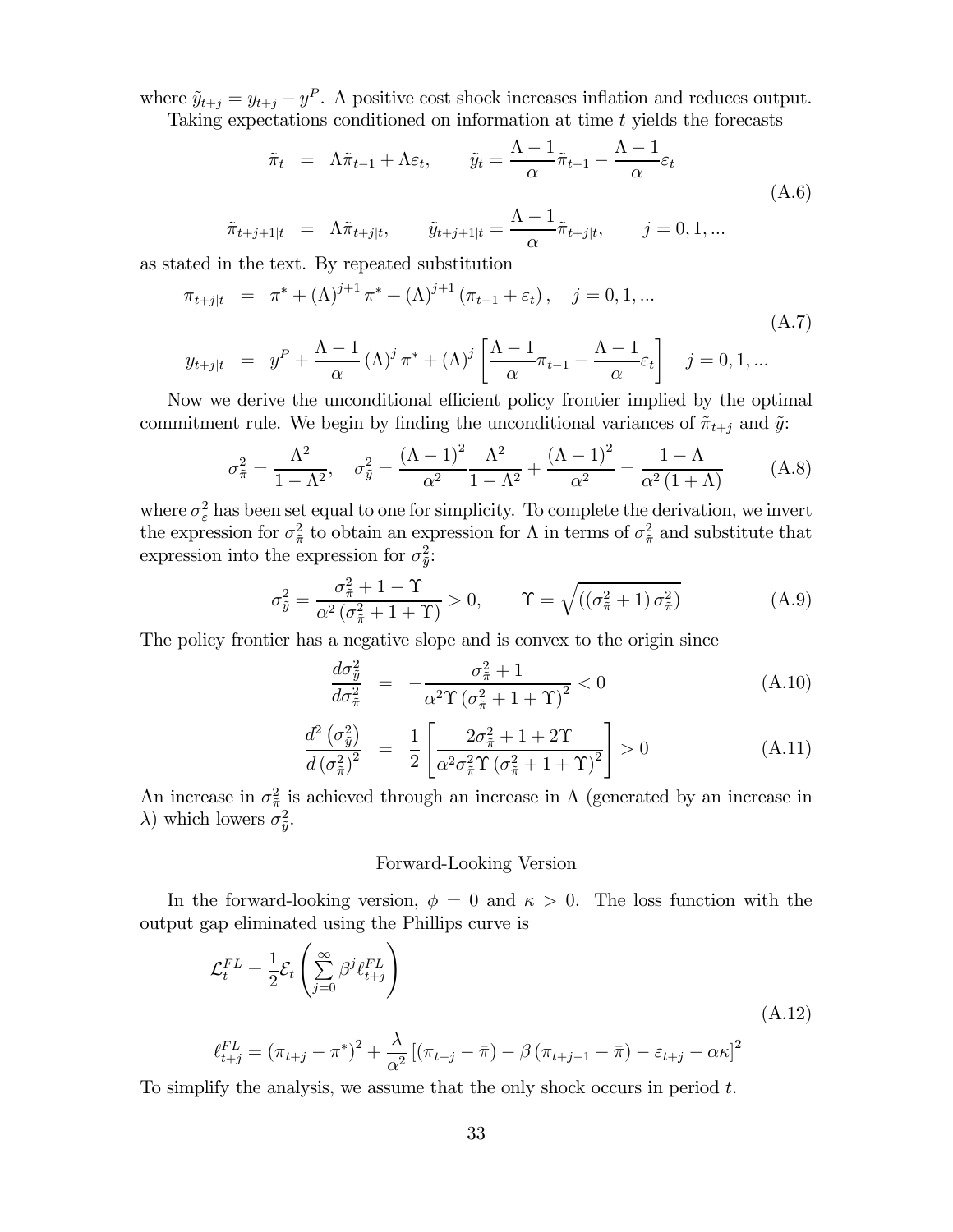#### Discretion

Under discretion, the first-order condition for  $\pi_{t+j}$  holding  $\pi_{t+j+1}$  constant is

$$
\pi_{t+j} - \pi^* + \frac{\lambda}{\alpha^2} \left[ (\pi_{t+j} - \bar{\pi}) - \beta (\pi_{t+j+1} - \bar{\pi}) - \varepsilon_{t+j} - \alpha \kappa \right] = 0 \tag{A.13}
$$

Taking the unconditional expectation yields the familiar inflation bias result

$$
\bar{\pi} = \pi^* + \frac{\lambda \kappa}{\alpha} \tag{A.14}
$$

so that the first-order condition for deviations from the unconditional mean is

$$
\hat{\pi}_{t+j} + \lambda \left( \frac{1}{\alpha} \hat{\pi}_{t+j} - \frac{\beta}{\alpha} \hat{\pi}_{t+j+1} - \frac{1}{\alpha} \varepsilon_{t+j} \right) \frac{1}{\alpha} = 0
$$
\n
$$
\hat{\pi}_{t+j} = \pi_{t+j} - \bar{\pi}, \qquad \hat{\pi}^* = \pi^* - \bar{\pi}
$$
\n(A.15)

It will be optimal to have no deviations from period  $t + 1$  on because there are no shocks then. Therefore the solution for the deviation in period  $t$  is

$$
\hat{\pi}_t = \frac{\lambda}{\alpha^2 + \lambda} \varepsilon_t \tag{A.16}
$$

and the full solutions for inflation in period  $t$  and all other periods are

$$
\pi_{t+j} = \pi^* + \frac{\lambda \kappa}{\alpha} + \frac{\lambda}{\alpha^2 + \lambda} \varepsilon_t, \qquad j = 0, 1, ...
$$
\nCommitment

\n
$$
\text{Commitment}
$$
\n
$$
(A.17)
$$

Under commitment, the first-order condition for any period except period  $t$  is

$$
-\frac{\lambda\beta}{\alpha^2} \left[ \left(\pi_{t+j} - \bar{\pi}\right) - \beta \left(\pi_{t+j+1} - \bar{\pi}\right) - \varepsilon_{t+j} - \alpha\kappa \right] + \beta \left(\pi_{t+j+1} - \pi^*\right)
$$
\n
$$
+\frac{\lambda\beta}{\alpha^2} \left[ \left(\pi_{t+j+1} - \bar{\pi}\right) - \beta \left(\pi_{t+j+2} - \bar{\pi}\right) - \varepsilon_{t+j+1} - \alpha\kappa \right] = 0
$$
\n(A.18)

Taking unconditional expectations yields the familiar commitment result that

$$
\bar{\pi} = \pi^* \tag{A.19}
$$

Multiplying through by  $-\frac{\alpha^2}{\lambda \beta}$  and collecting terms, the first-order conditions can be rewritten in deviation form as

$$
\beta \hat{\pi}_{t+2} - \frac{1}{\lambda} A \hat{\pi}_{t+1} + \hat{\pi}_t = \varepsilon_t \tag{A.20}
$$

$$
\beta \hat{\pi}_{t+j+2} - \frac{1}{\lambda} A \hat{\pi}_{t+j+1} + \hat{\pi}_{t+j} = 0, \qquad j = 1, 2, ... \tag{A.21}
$$

$$
\hat{\pi}_{t+j} = \pi_{t+j} - \pi^*.
$$
\n(A.22)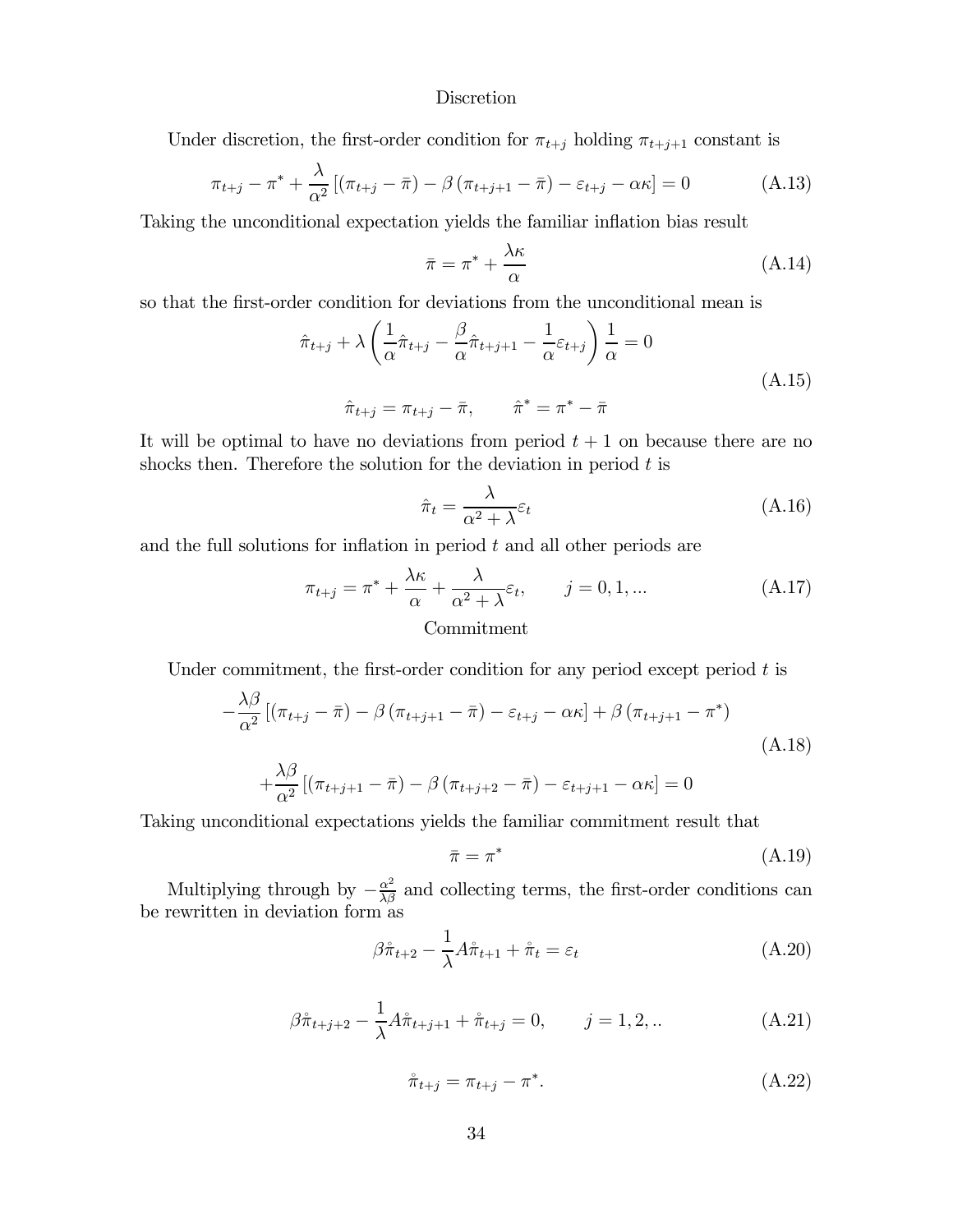where the condition (A.20) for  $\hat{\pi}_{t+1}$  is the only one with a shock term. Note that the distortion term does not enter these conditions. Solving the difference equation (A.21) yields

$$
\mathring{\pi}_{t+j+1} = \Lambda \mathring{\pi}_{t+j}, \qquad j = 1, 2, \dots
$$
\n(A.23)

The first-order condition for period  $t$  in deviation form is

$$
\hat{\pi}_t + \frac{\lambda}{\alpha^2} \left( \hat{\pi}_t - \beta \hat{\pi}_{t+1} - \varepsilon_t - \alpha \kappa \right) = 0 \tag{A.24}
$$

Multiplying through by  $\alpha^2$ , collecting terms, and rearranging yields

$$
-\lambda\beta\hat{\pi}_{t+1} + (\alpha^2 + \lambda)\hat{\pi}_t = \lambda\kappa\alpha + \lambda\varepsilon_t
$$
 (A.25)

The first-order conditions for  $\pi_t$  and  $\pi_{t+1}$  can now be written as

$$
\left(\alpha^2 + \lambda\right)\hat{\pi}_t - \lambda\beta\hat{\pi}_{t+1} = \lambda\kappa\alpha + \lambda\varepsilon_t
$$
\n(A.26)

$$
\mathring{\pi}_t - \frac{1}{\lambda} \left( A - \lambda \beta \Lambda \right) \mathring{\pi}_{t+1} = \varepsilon_t \tag{A.27}
$$

where  $\hat{\pi}_{t+2}$  has been eliminated from equation (A.20) using equation (A.23) for  $j = 1$ and A and  $\Lambda$  are defined in equations (A.3) and (A.4), respectively.

The solutions are

$$
\hat{\pi}_t = C^{\kappa}_{\pi,t} \frac{\lambda \kappa}{\alpha} + C^{\varepsilon}_{\pi,t} \varepsilon_t \tag{A.28}
$$

$$
\mathring{\pi}_{t+j+1} = \Lambda^j \left( C_{\pi,t+1}^{\kappa} \frac{\lambda \kappa}{\alpha} - C_{\pi,t+1}^{\varepsilon} \varepsilon_t \right), \qquad j = 0, 1, \dots \tag{A.29}
$$

$$
C_{\pi,t}^{\kappa} = \frac{\alpha^2 (A - \lambda \beta \Lambda)}{\lambda \Delta}, \qquad C_{\pi,t}^{\varepsilon} = \frac{A - \lambda \beta \Lambda - \lambda \beta}{\Delta}
$$
 (A.30)

$$
C_{\pi,t+1}^{\kappa} = \frac{\alpha^2}{\Delta}, \qquad C_{\pi,t+1}^{\varepsilon} = \frac{\alpha^2}{\Delta}
$$
 (A.31)

$$
\Delta = \left(\frac{\alpha^2}{\lambda} + 1\right)C - \lambda\beta > 0, \quad C = A - \lambda\beta\Lambda > 0, \quad A - \lambda\beta\Lambda - \lambda\beta > 0 \tag{A.32}
$$

where all of the C's are positive and the C's for period  $t$  differ from those for period  $t+1$  and all other periods. First suppose that target output is above potential  $(\kappa > 0)$ but that there is no shock  $(\varepsilon_t = 0)$ . It can be shown that the inflation rate starts out above  $\pi^*$  by less than under discretion and approaches  $\pi^*$  asymptotically and that output starts above  $y^P$  and approaches  $y^P$  asymptotically. Now suppose that  $\kappa = 0$ and  $\varepsilon_t > 0$ . It can be shown that inflation is above  $\pi^*$  in period t, below  $\pi^*$  from period  $t + 1$  on, and approaches  $\pi^*$  asymptotically.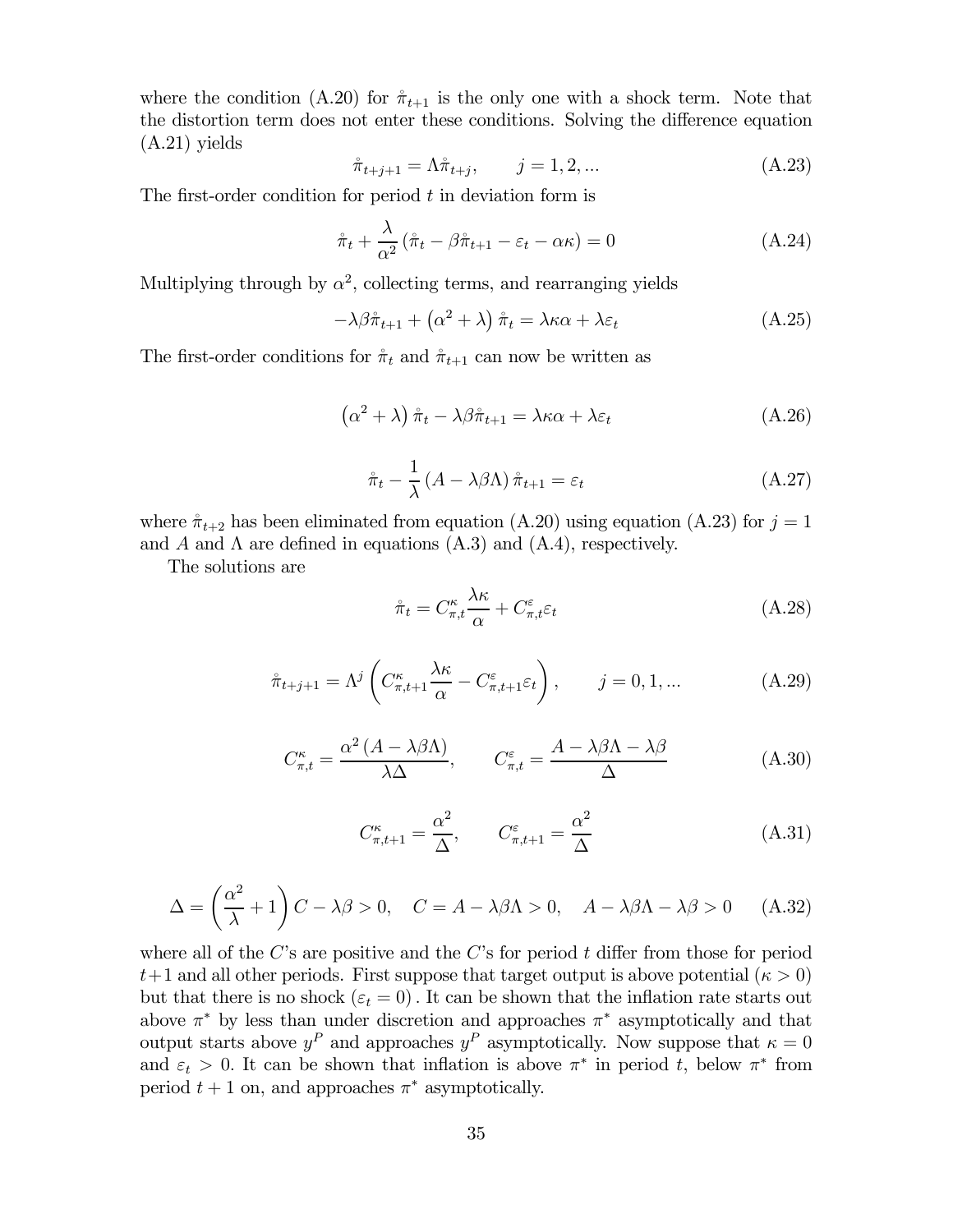# References

- Alesina, A., and H. Rosenthal (1996) Partisan Politics, Divided Government and the Economy, Cambridge University Press, New York.
- Aoki, K. (2001) "Optimal Monetary Policy Responses to Relative Price Changes", Journal of Monetary Economics, 48, 55—80.
- Atkeson, A., and P. Kehoe (2002) "Exchange-rate Based vs. Money-based Monetary Policy: The Advantage of Transparency", processed, Federal Reserve Bank of Minneapolis.
- Barro, R., and D. Gordon (1983) "A Positive Theory of Monetary Policy in a Natural Rate Model", Journal of Political Economy, 91, 589—610.
- Bernanke, B. S., T. Laubach, F. S. Mishkin, and A. S. Posen (1999) *Inflation Tar*geting: Lessons from the International Experience, Princeton University Press, Princeton.
- Bernanke, B. S., and F. S. Mishkin (1997) "Inflation Targeting: A New Framework for Monetary Policy?", Journal of Economic Perspectives, 11, 97—116.
- Blinder, A. S. (1998) Central Banking in Theory and Practice, MIT Press, Cambridge MA.
- Canzoneri, M. (1985) "Monetary Policy Games and the Role of Private Information", American Economic Review, 75, 1056—1070.
- Canzoneri, M., C. Nolan, and A. Yates (1997) "Mechanisms for Achieving Monetary Stability: Inflation Targeting versus the ERM", Journal of Money Credit and Banking, 29, 46—60.
- Clarida, R., J. Gali, and M. Gertler (1999) "The Science of Monetary Policy: A New Keynesian Perspective", Journal of Economic Literature, 37, 1661—1707.
- Clouse, J., D. Henderson, A. Orphanides, D. Small, and P. Tinsley (2003) "Monetary Policy When the Nomical Short-Term Interest Rate Is Zero", Topics in Macroeconomics, 3, 1, Article 12 (www.bepress.com/bejm/topics/vol3/iss1/art12).
- Debelle, G. (2003) "The Australian Approach to Inflation Targeting", processed, Reserve Bank of Australia.
- Erceg, C. J., D. W. Henderson, and A. T. Levin (2000) "Optimal Monetary Policy with Staggered Wage and Price Contracts", Journal of Monetary Economics, 46, 281—313.
- Faust, J. (1996) "Whom Can We Trust to Run the Fed? Theoretical Support for the Founders' Views", Journal of Monetary Economics, 37, 267—283.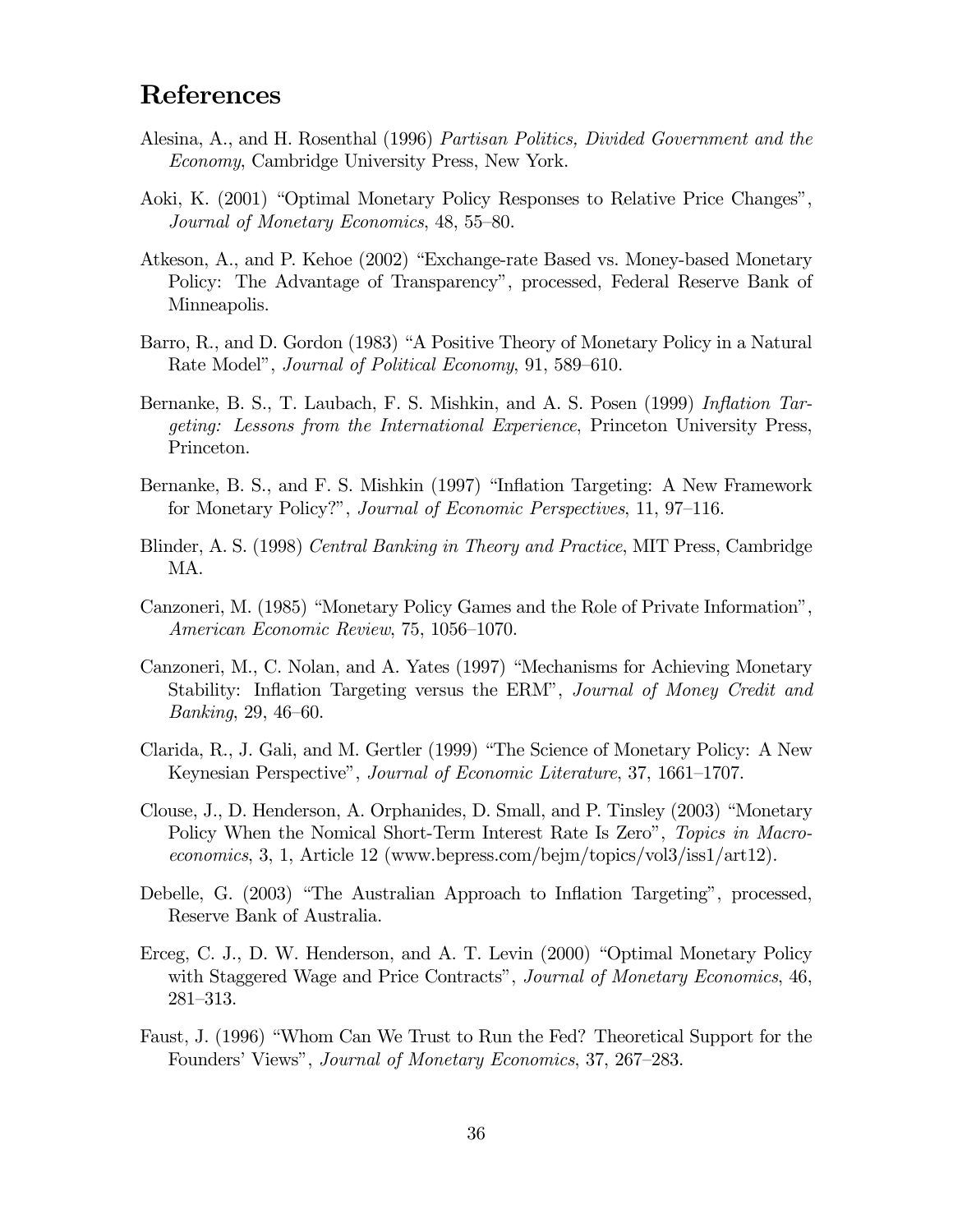- Faust, J., and L. E. Svensson (2001) "Transparency and Credibility: Monetary Policy with Unobservable Goals", International Economic Review, 42, 369—97.
- Fischer, S. (1990) "Rules Versus Discretion in Monetary Policy", in B. M. Friedman and F. H. Hahn (eds.) Handbook of Monetary Economics, North Holland, Amsterdam and New York, 1155—1184.
- Friedman, B. M. (2003) "The Use and Meaning of Words in Central Banking: Inflation Targeting, Credibility, and Transparency", in P. Mizen (ed.) Central Banking, Monetary Theory, and Practice: Essays in Honor of Charles Goodhart, Volume 1, Edward Elgar, Northamption, MA, 111—24.
- Friedman, B. M., and K. Kuttner (1996) "A Price Target for U.S. Monetary Policy? Lessons from the Experience with Money Growth Targets", Brookings Papers on Economic Activity, 77—125.
- Friedman, M. (1948) "A Monetary and Fiscal Program for Economic Stability", American Economic Review, 38, 245—64.
- Friedman, M. (1959) A Program for Monetary Stability, Fordham University Press, New York.
- Friedman, M. (1968) "The Role of Monetary Policy", American Economic Review, 58, 1—17.
- Gavin, W. T. (2003) "Inflation Targeting: How It Works and How To Make It Work Better", processed, Federal Reserve Bank of St. Louis.
- Goodfriend, M. (1986) "Monetary Mystique: Secrecy and Central Banking", Journal of Monetary Economics, 17, 63—92.
- Goodfriend, M., and R. King (2001) "The Case for Price Stability", in A. G. Herrero, V. Gaspar, L. Hoogduin, J. Morgan, and B. Winkler (eds.) Why Price Stablity?, European Central Bank, Frankfurt, 53—94 (First European Central Banking Conference www.ecb.int/pub/pdf/whypricestability.pdf).
- Gramlich, E. M. (2003) "Maintaining Price Stability", (www.federalreserve.gov/ boarddocs/speeches/2003/20031001/default.htm).
- Greenspan, A. (2002) "Chairman's Remarks", Federal Reserve Bank of St. Louis Review, 84, 4, 928—56.
- Greenspan, A. (2003) "Opening Remarks", in Monetary Policy and Uncertainty: Adapting to a Changing Economy, Federal Reserve Bank of Kansas City Symposium Series.
- Heikensten, L., and A. Vredin (2002) "The Art of Targeting Inflation", Swedish Riksbank Economic Review, 4, 5—34.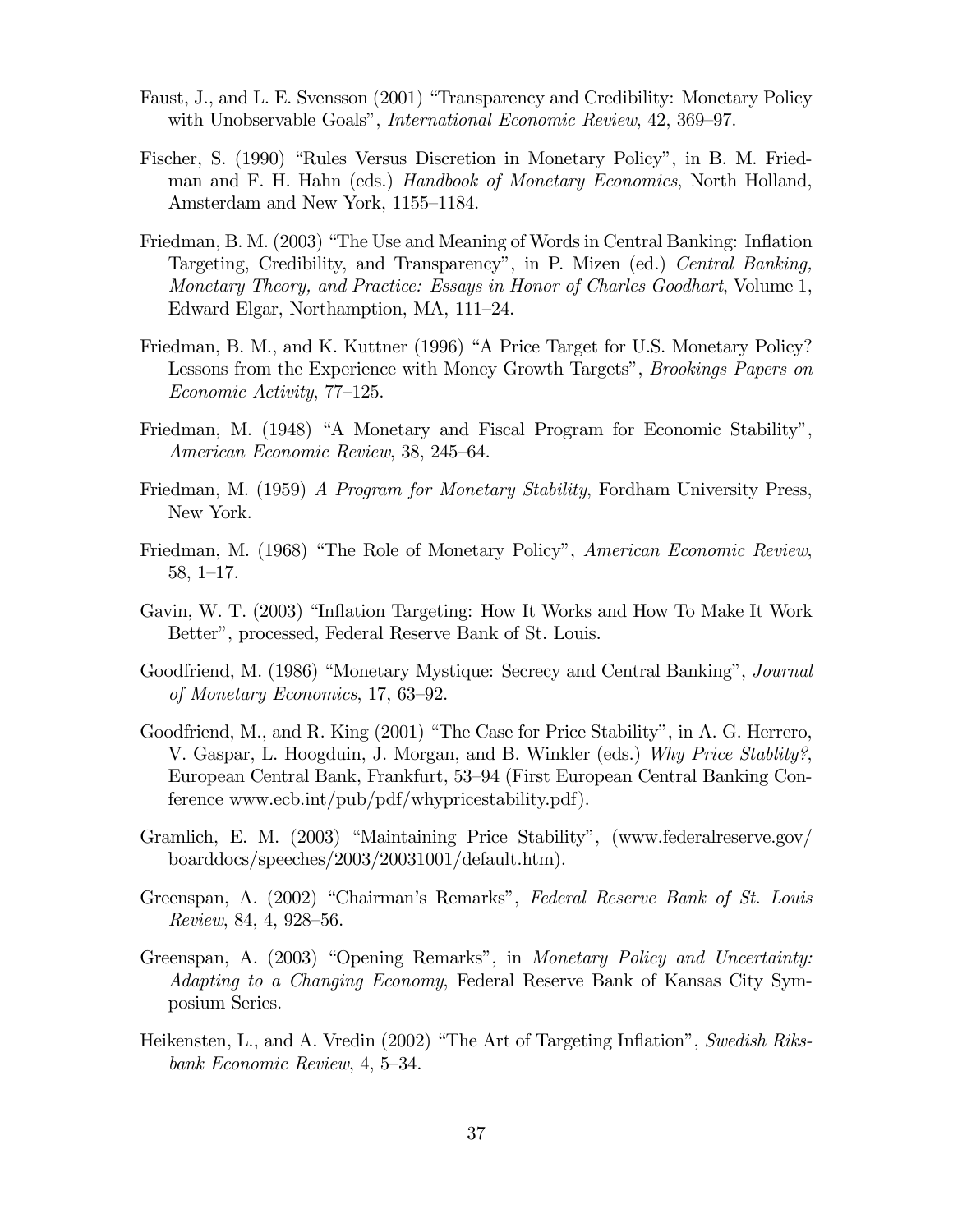- Henderson, D. W. (2004) "What Should Monetary Policy Be Targeting", in P. Minford (ed.) Money Matters, Edward Elgar Publishing, Cheltenham, 312—322.
- HM Treasury (2003) Remit for the Monetary Policy Committee of the Bank of England and the New Inflation Target, HM Treasury, London (including annex).
- Jensen, H. (2002) "Targeting Nominal Income Growth or Inflation?", American Economic Review, 92, 928—56.
- Keynes, J. M. (1923) A Tract on Monetary Reform, Macmillan, London.
- Kiley, M. T. (1998) "Monetary Policy under Neoclassical and New-Keynesian Phillips Curves, with an Application to Price Level and Inflation Targeting", Finance and Economics Discussion Series No. 1998-27, Federal Reserve Board.
- Kim, J., and D. W. Henderson (2002) "Inflation Targeting and Nominal Income Growth Targeting: When and Why Are They Suboptimal?", International Finance Discussion Paper 719, Federal Reserve Board.
- King, R. G., and A. L. Wolman (1999) "What Should the Monetary Authority Do When Prices Are Sticky?", in J. Taylor (ed.) Monetary Policy Rules, The University of Chicago Press, Chicago, 349—398.
- Kohn, D. L. (2004) "Comment on "Inflation Targeting in the United States?"", in B. S. Bernanke and M. Woodford (eds.) The Inflation Targeting Debate, University of Chicago Press, Chicago, forthcoming.
- Kohn, D. L., and B. P. Sack (2003) "Central Bank Talk: Does It Matter and Why?", (www.federalreserve.gov/BoardDocs/ Speeches/2003/20030620/default.htm).
- Kydland, F., and E. Prescott (1977) "Rules Rather than Discretion: The Inconsistency of Optimal Plans", Journal of Political Economy, 85, 473—491.
- Leeper, E. M. (2003) "An "Inflation Report" Report", Sveriges Riksbank Economic Review, 3, 94—118.
- Levin, A., and J. Williams (2003) "Robust Monetary Policy with Competing Reference Models", FRBSF Working Paper 2003-10, Federal Reserve Bank of San Francisco.
- Lockwood, B., M. Miller, and L. Zhang (1995) "Designing Monetary Policy When Unemployment Persists", processed, University of Exeter.
- Lucas, R. E. (1976) "Econometric Policy Evaluation: A Critique", in K. Brunner and A. H. Meltzer (eds.) The Phillips Curve and Labor Markets, Volume 1 of Carnegie Rochester Conference Series on Public Policy, North Holland, Amsterdam, 19—46.
- Lucas, R. E. (1980) "Rules, Discretion and the Role of Economic Adviser", in S. Fischer (ed.) Rational Expectations and Economic Policy, University of Chicago Press, Chicago, 199—210.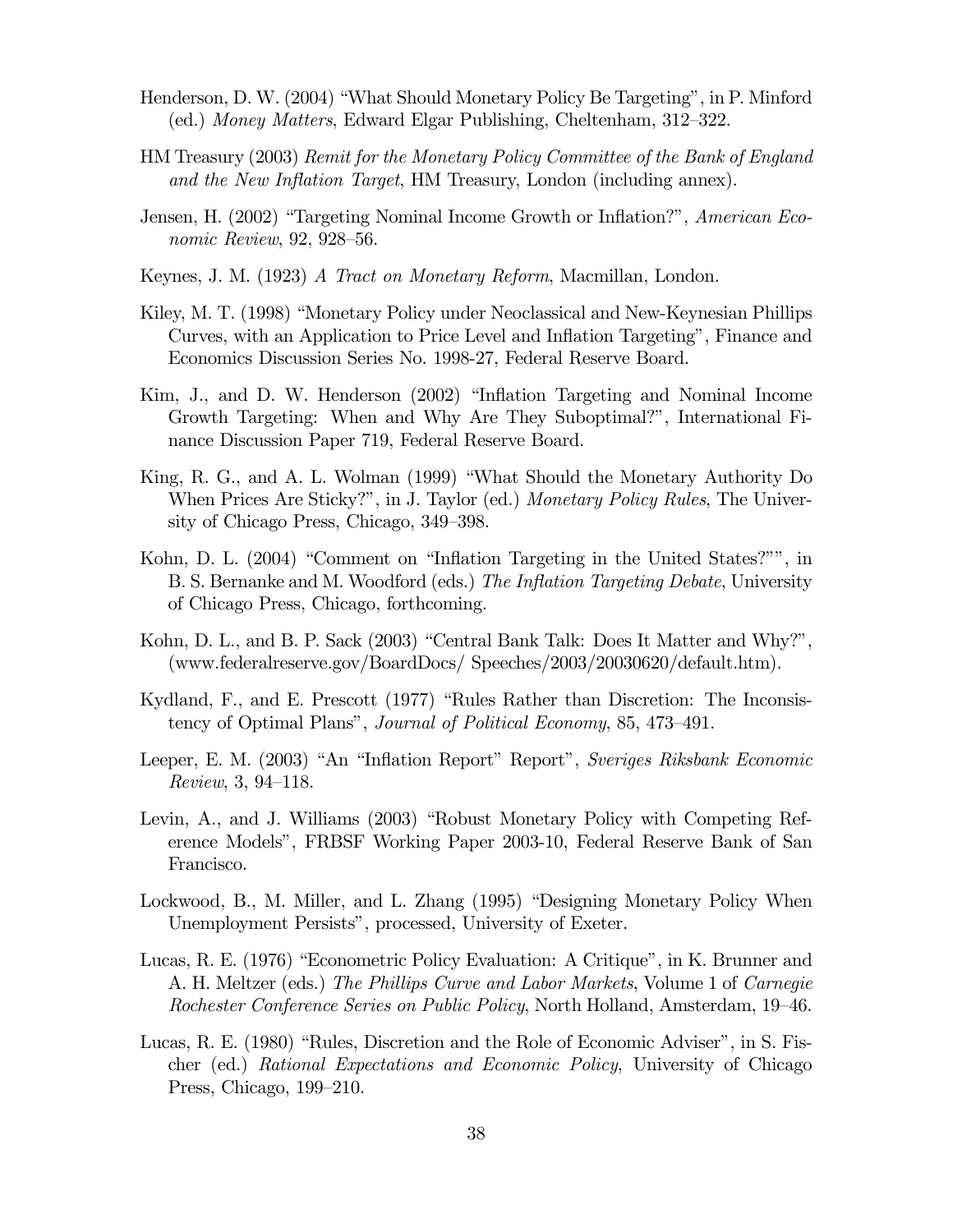- McCallum, B. T. (1997) "Crucial Issues Concerning Central Bank Independence", Journal of Monetary Economics, 39, 99—112.
- McCallum, B. T., and E. Nelson (1999) "Performance of Operational Policy Rules in an Estimated Semiclassical Structural Model", in J. Taylor (ed.) Monetary Policy Rules, The University of Chicago Press, Chicago, 349—398.
- Melitz, J. (1988) "Monetary Discipline, Germany and the European Monetary System", Kredit and Kapital, 481—511.
- Meyer, L. H. (2002) "Inflation Targets and Inflation Targeting", The North American Journal of Economics and Finance, 13, 147—162.
- Mishkin, F. S. (1999) "International Experiences with Different Monetary Policy Regimes", Journal of Monetary Economics, 43, 579—605.
- Mishkin, F. S. (2002) "Overview", in *Rethinking Stabilization Policy*, Federal Reserve Bank of Kansas City Symposium Series.
- Obstfeld, M. (1996) "Models of Currency Crises with Self-Fulfilling Features", European Economic Review, 40, 1037—47.
- Orphanides, A. (2003a) "Monetary Policy Evaluation with Noisy Information", Journal of Monetary Economics, 50, 605—631.
- Orphanides, A. (2003b) "The Quest for Prosperity Without Inflation", Journal of Monetary Economics, 50, 633—663.
- Persson, T., and G. Tabellini (1993) "Designing Institutions for Monetary Stability", Carnegie-Rochester Conference Series on Public Policy, 39, 53—84.
- Persson, T., and G. Tabellini (2002) Macroeconomic Policy, Credibility and Politics, Routledge, New York.
- Phelps, E. S. (1968) "Money-Wage Dynamics and Labor-Market Equilibrium", Journalof Political Economy, 76, 678—711.
- Phelps, E. S. (1972) Inflation Policy and Unemployment Theory, Macmillan, London.
- Rogoff, K. (1985) "The Optimal Degree of Commitment to an Intermediate Monetary Target", Quarterly Journal of Economics, 100, 1169—1189.
- Romer, C. D., and D. H. Romer (2000) "Federal Reserve Information and the Behavior of Interest Rates", American Economic Review, 90, 3, 429—57.
- Rotemberg, J. J., and M. Woodford (1997) "An Optimization-Based Econometric Framework for the Evaluation of Monetary Policy", in NBER Macroeconomics Annual 1997, MIT Press, Cambridge, 297—346.

Steagall, H. (1935) "Remarks", Congressional Record.